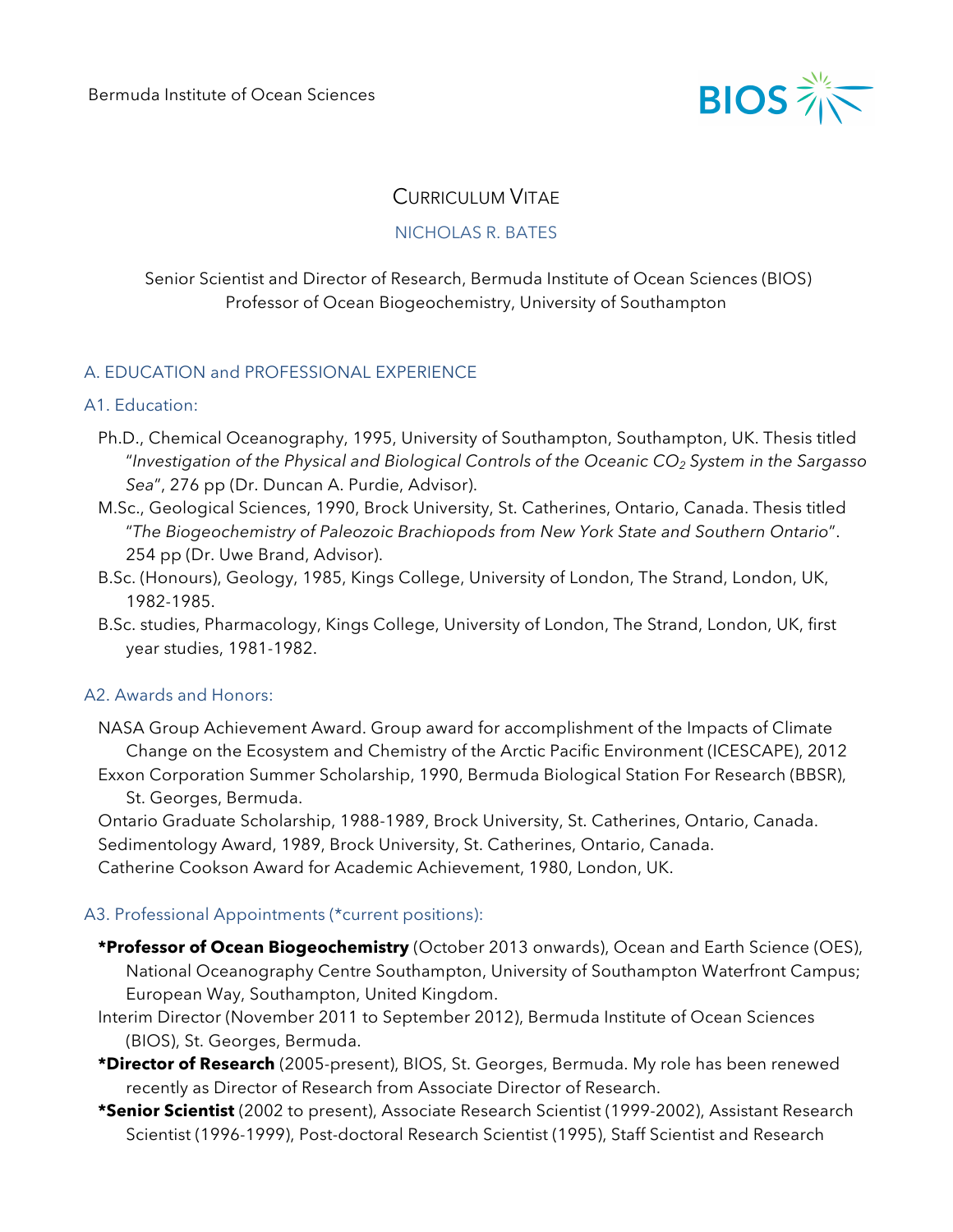Technician (1991-1994), Bermuda Institute of Ocean Sciences and Bermuda Biological Station For Research, St. Georges, Bermuda.

- **\*Adjunct Full Professor** (2005-present), Center for Marine and Earth Studies (CMES), Lewes, University of Delaware, Delaware, USA.
- Adjunct Full Professor (2004-2007), Adjunct Associate Professor (2001-2004), Nicholas School of the Environment, Duke University, Beaufort, North Carolina, USA.
- Sessional Lecturer (1990), Specialist Instructor (1989), Department of Geography, University of Victoria, Victoria, British Columbia, Canada.
- Specialist Instructor (1989), Department of Geography, University of Victoria, Victoria, British Columbia, Canada.
- Research Assistant and Teaching Assistant (1987-1989), Department of Geological Sciences, Brock University, St. Catherines, Ontario, Canada.

Research Assistant (1986), Bermuda Biological Station For Research, St. Georges, Bermuda. Petroleum Geologist (1985-1986), Deminex (UK) Oil and Gas Company, London, UK.

# A4. Professional Affiliations: Past and Present:

Challenger Society UK, Partnership for Observation of the Global Ocean (POGO) member, Consortium for Ocean Leadership (COL) member; North American Marine Laboratories (NAML) member; American Geophysical Union (AGU); American Society of Limnology and Oceanography (ASLO); University National Oceanographic Laboratory System (UNOLS); European Geophysical Society (EGS).

# A5. External Professional and Service Activities:

## Current and recent responsibilities:

- Scientific Advisory Committee member. *Third ICES/PICES/IOC International Symposium on "Effects of Climate Change on the World's Oceans".* March 23-27, 2015, Santos, Brazil.
- Scientific Advisory Committee member. *International Ocean-Time Series meeting*, Bermuda, November 2012. SAC member, working group leader and rapporteur.
- Session Convenor. "*The Great Coccolithophore Belt of the Southern Ocean*". ASLO meeting, New Orleans 2013. Co-convenors, W.M. Balch and B. Twining (Bigelow Laboratory for Ocean Sciences), and P. Lam (Woods Hole Oceanographic Institution).
- Science Advisory Committee, International ocean time-series meeting sponsored by OCB and IOCCP in Bermuda, November 2012.
- Session Convenor. "*Coral reefs and ocean acidification*". ICRS meeting July 2012. Co-convenors, I. Kuffner (USGS) and A.J. Andersson (Scripps Institution of Oceanography)
- Session Convener. "*Theme 1: Linkages between Polar Regions and global systems*". IPY International Oslo Science Conference, Oslo, Norway, 8-12 June 2010. Co-conveners, N. Lovenduski (Colorado State University)
- Session Convener. *Session on Arctic Ocean biogeochemistry.* Ocean Sciences 2010 meeting in Portland, Oregon, February, 2010. Co-conveners, J.T. Mathis (UAF)
- Pacific Arctic Group (PAG) member. Active service from mid-2009 to present.
- Surface Ocean CO<sub>2</sub> Atlas (SOCAT) Project member. Co-sponsored by IOCCP, SOLAS, IMBER, and the Global Carbon Project (GCP), members of SOCAT are working to establish a global surface ocean CO<sub>2</sub> data set that would bring together, in a common format, all publicly available pCO<sub>2</sub>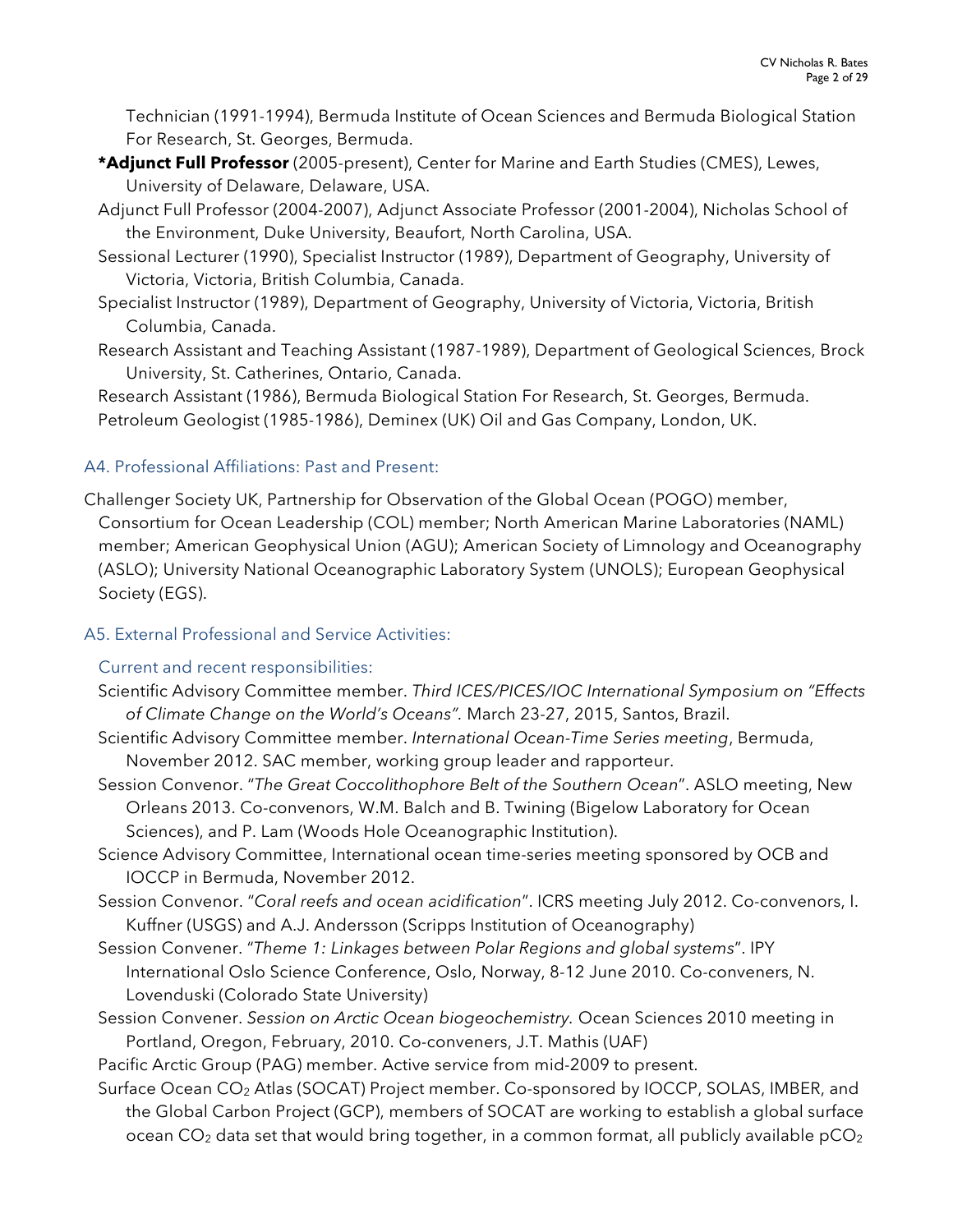data for the surface oceans. Focus on the North Atlantic Ocean including the Arctic Ocean. Active service from 2008 to present.

- Interior Ocean Carbon Synthesis. Arctic working group leaders (N. Bates and A. Olsen, University of Bergen). Active service from mid-2009 to present.
- Scientific Steering Group Member. Member of the U.S. Carbon Cycle Scientific Steering Group (CCSSG) for the US federal interagency Carbon Cycle Interagency Working Group (CCIWG). Active service from 2007 to present.
- Working Group Member. CarboOCEAN WG member for "North" and "Middle" groups for the Atlantic Ocean. Active service from 2007 to 2009.
- Lead meeting organizer. Meeting on Arctic Ocean carbon cycle synthesis meeting planned for early 2010 and sponsored by NSF.
- Organizing Committee Member. Early planning for ocean time-series meeting held in La Jolla, California, November 2008. Sponsored by IOCCP/OCB.
- Journal Reviewer (1995 to present): Marine Chemistry, Deep-Sea Research, Journal of Geophysical Research, Tellus, Journal of Marine Research, Limnology and Oceanography, Global Biogeochemical Cycles, Nature, Biogeochemistry, Biogeosciences, Geophysical Research Letters (at least 6-10 reviews a year for a variety of journals).
- Proposal Reviewer (from 1995), NSF Chemical, Physical and Biological Oceanography; Department of Energy; NASA (typically at least 4-7 reviews a year for NSF).

## Past responsibilities:

- Scientific Steering Group Member (2005-2008), IOC-SCOR International Ocean Carbon Coordination Project (IOCCP), Active service from 2005 to 2008.
- Working Group Member (2005), SOLAS-IMBER joint carbon implementation planning meeting, Boulder, September 2005.
- International Advisory Group Member (2005-2009), CarboOCEANS, EU project.
- Scientific Steering Group Member (2005-2007), SOLAS-IMBER Working Group on Surface Ocean Observations, 2005-2007.
- Review Panel Member (2004), NOAA Global Climate Program, January 2004. Working Group Member; SOLAS-IMBER joint carbon implementation planning meeting, Miami, December 2004.
- Ad-hoc CARINA Representative at CLIVAR North Atlantic Meetings (2002-2003), Bermuda, June 2002, and Villefranche-sur-Mer, April 2003.
- Co-Chair (2002), ASLO-AGU Ocean Sciences session "Oceanic Time-series Measurements: Assessment of the Past and Planning for the Future", Hawaii, February 2002.
- Review Panel Member (2002), NSF Chemical Oceanography Panel, May 2002.
- Member Scientific Organizing Committee (2002), CARINA (Carbon in the North Atlantic) International Meeting for 2002.
- Member Organizing Committee (2002), U.S. JGOFS (Joint Global Ocean Flux) Time-series meeting, Bermuda, April 2002.
- Member Organizing Committee (2002), U.S. JGOFS Time-series meeting, Vancouver, B.C., April 2002.
- Review Panel Member (2001) NASA Carbon Cycle Science Review Panel, Washington, March 2001.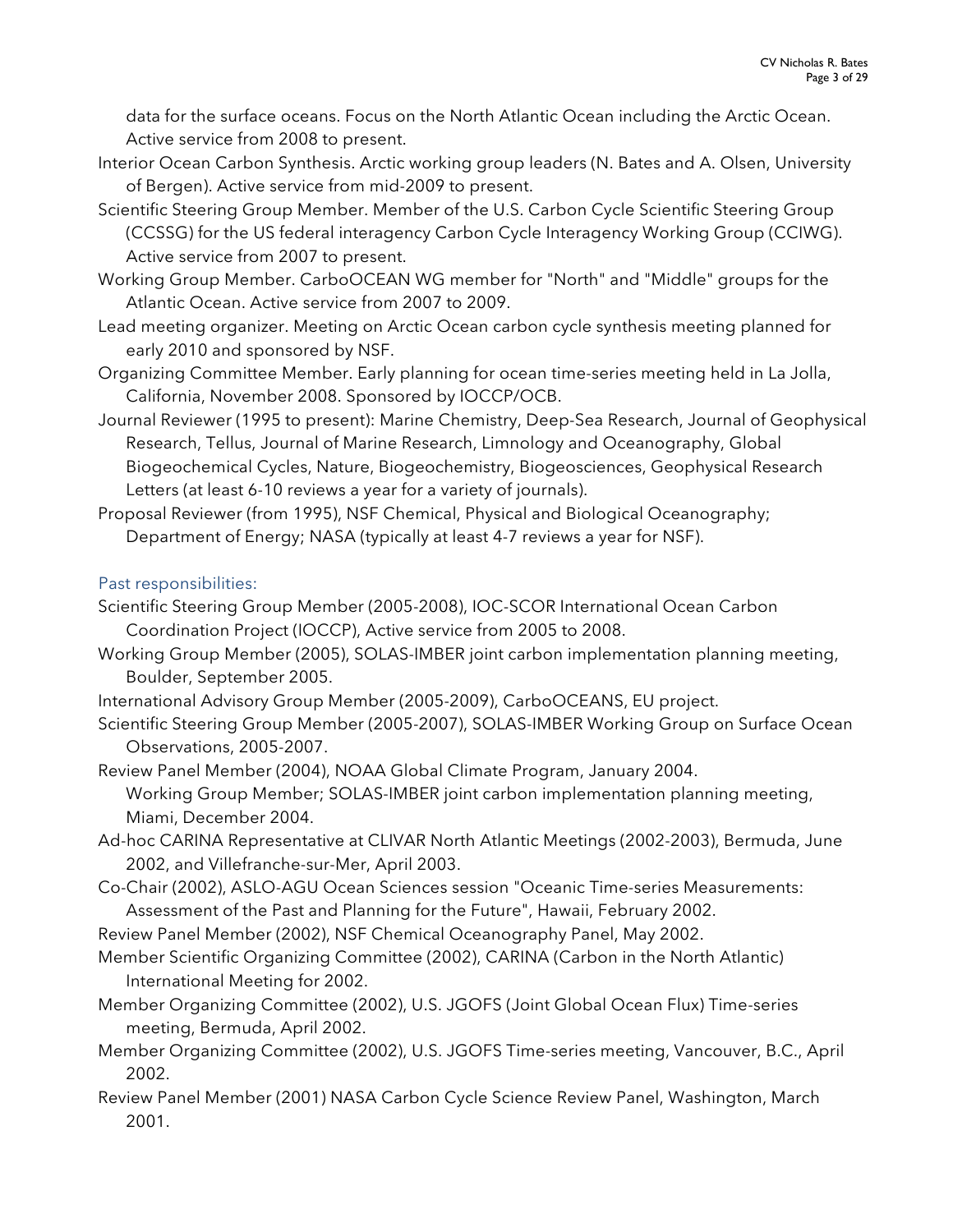Member Organizing Committee (2001), Sargasso Sea Ocean Observatory Meeting, Bermuda, March

Member Organizing Committee (2001), CARINA (Carbon in the North Atlantic) Vigo, Spain, April. Steering Committee Member (1999-2003), CARINA (Carbon in the North Atlantic) Project. Review Panel Member (1996), U.S. Dept. of Energy (DOE) CO<sub>2</sub> Survey Proposal Review Panel, Dec. 1996.

## B. GRANTSMANSHIP

More than seventy U.S. federal and five non-federal research grants have been awarded to Nicholas Bates as P.I. or Co-P.I. including those from the US National Science Foundation (NSF), National Oceanographic and Atmospheric Administration (NOAA), National Aeronautics and Space Administration (NASA) and Office of Naval Research (ONR). A total of \$73.3 million has been awarded with an additional \$2.2 million pending for research (§; total of \$32.8 million) and ship operations (\*; total of \$40.5 million).

## B1. Pending US federal agency and non-federal grant awards (including UK/EU):

- §NSF OCE-1433618. *Collaborative Research: GEOTRACES Arctic Section: Seawater dissolved inorganic and organic carbon measurements*. P.I. at BIOS, N.R. Bates \$216,433. Other P.I's, D.A. Hansell (Rostenstiel School of Marine and Atmospheric Sciences)
- §NSF PLR-1417893. *Collaborative Research: Understanding the biogeochemical dynamics and response to climate change of the Arctic Ocean*. P.I. at BIOS, N.R. Bates \$214,216. Other P.I's, M. Manizza, B.G. Mitchel, and M. Kahru (Scripps Institution of Oceanography)
- §NSF PLR-1416664. *Collaborative Research: Ocean Acidification: Biogeochemical impacts of OA in the high-latitude Great Calcite Belt.* P.I. at BIOS, N.R. Bates \$369,870. Other P.I's, W.M. Balch, B. Twining (Bigelow Laboratory for Ocean Sciences), P. Lam (WHOI)
- \*NSF OCE-1360784. *2012 Shipboard Scientific Support Equipment for R/V Atlantic Explorer.* P.I. at BIOS, N.R. Bates \$11,875.
- \*NSF OCE-13422615. *2013 Shipboard Scientific Support Equipment for R/V Atlantic Explorer.* P.I. at BIOS, N.R. Bates \$111,244.
- §UK NERC. Seawater dissolved inorganic carbon measurements on the RAPID array (submitted as part of University of Southampton group); lead PI, Dr. Elaine McDonagh, NOCS, submission February  $21<sup>st</sup>$ , 2014.
- §Horizons 2020. AtlantOS (submitted as part of NOCS UK group); lead PI, Dr. Richard Lampitt, NOCS, submission March 21<sup>st</sup>, 2014.

## B2. Active US federal agency and non-federal research grant awards:

- §NSF OCE-1258622. *Collaborative Research: The Bermuda Atlantic Time-series Study: Sustained Biogeochemical, Ecosystem, and Ocean Change Observations and Linkages in the Subtropical North Atlantic*. P.I.'s. N.R. Bates, M.W. Lomas, R.J. Johnson (BIOS), \$6,002,177, 1 August 2013- 30 July 2018.
- §NSF OCE-1233706. *Collaborative Research: Seawater Inorganic and Organic Carbon Measurements for the US GEOTRACES Eastern Pacific Zonal Transect.* \$272,076.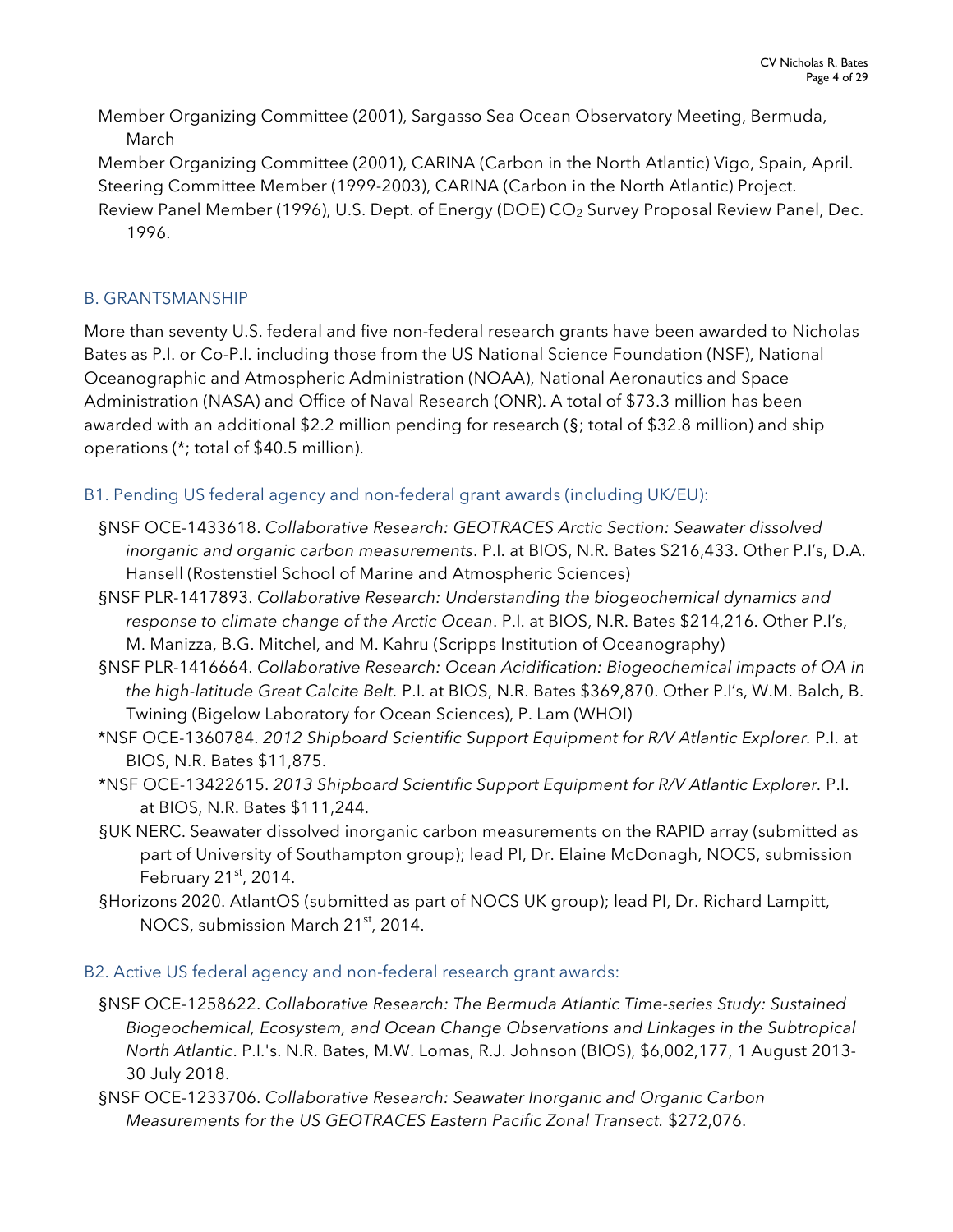- §Two NASA subcontracts through Bigelow Marine Laboratory, \$15,000 and \$32,500 per annum, respectively, over the last four years.
- §NSF OCE-1132566 *Inorganic carbon measurements on the 2011-2011 GEOTRACES North Atlantic Ocean section.* P.I. N.R. Bates, (BIOS), BIOS budget, \$49,696. 1 June 2011-31 May 2012. One-year project.
- §NSF OPP-1107457 *Collaborative Research Pacific-Arctic Carbon Synthesis-Transformations, Fluxes, and Budgets.* J.T. Mathis (SFOS-UAF), N.R. Bates, (BIOS), BIOS budget, ~\$119,606. 1 October 2011-30 September 2014. Three-year project.
- §NSF OCE-0961414. *Collaborative Research: The Great Southern Coccolithophore Belt.* P.I.'s W.M. Balch, B. Twining (Bigelow Laboratory), N.R. Bates (BIOS), P. Lam (WHOI), co-PI at BIOS, N.R. Bates, BIOS budget \$424,917. 1 June 2010-30 May 2014. Four-year project.
- §NOAA NA100AR4310094. *Mg-calcite mineral dynamics in natural subtropical seawater systems: control of the carbonate acid system and relevance to ocean acidification*. P.I.'s. A.J. Andersson, N.R. Bates, (BIOS), \$258,000. 1 April 2010-30 March 2013. Three-year project.
- §NASA NNX10AG36G *Controls on and rates of air-sea CO2 gas exchange in the Beaufort and Chukchi Sea: Investigations of Climate and Environmental Change on Arctic Pacific Shelves (C-ICECAPS).* N.R. Bates, (BIOS), J.T. Mathis (SFOS-UAF), BIOS budget, ~\$695,000. 1 October 2009-30 September 2014. Four-year project with one year no-cost extension.
- §Exxon (Exxon-Mobil). *Evaluating Carbon Dioxide (CO2) Sinks and Sources and Impacts of Ocean Acidification of Key Ecosystems: Contributions from BIOS Research Activities*. P.I.'s, N.R. Bates (BIOS), 1 October 2010-30 September 2014, \$50,000 per annum.
- §NSF OCE-0752366. *The Bermuda Atlantic Time-series Study (BATS): Year 21-25. P.I.'s. N.R. Bates,* M.W. Lomas, R.J. Johnson (BIOS), \$5,257,102, 1 August 2008-30 July 2013.
- §NOAA NA080AR4310605. *Ocean Carbon Measurements in Support of the Joint Russian-American Long-term Census of the Arctic (RUSALCA) Research Program in the Bering and Chukchi Seas.* P.I. N.R. Bates (BIOS), 1 April 2008-31 March 2014, \$270,000.
- §NOAA NA-030AR4320179. *The U.S. Network of VOS Surface pCO2 Sampling.* 1 September 2003- 31 August 2013, P.I. N.R. Bates, BIOS). Other P.I.'s include; R. Wanninkhof (AOML); R. Feely (PMEL); T. Takahashi (LDEO); F. Millero (RSMAS). BIOS budget, approximately \$125,524 per annum.

## B3. Active US federal agency ship-operation grant awards:

- \*NSF OCE-1352929. *Ship Operations. R/V Atlantic Explorer.* P.I. at BIOS, N.R. Bates \$387,648.
- \*NSF OCE-1347847. *Oceanographic Technical Services. R/V Atlantic Explorer, 2012-2016.* P.I. at BIOS, N.R. Bates \$103,821.
- \*NSF OCE-13422378. 2013 *Oceanographic Instrumentation R/V Atlantic Explorer.* P.I. at BIOS, N.R. Bates \$33,200.
- \*NSF OCE-1225643. *Ship Operations.* P.I.'s, N.R. Bates, R. Harelstad (BIOS). \$1,139,445.
- \*NSF OCE-1201862. *2012 Shipboard Scientific Support Equipment: R/V Atlantic Explorer.* P.I.'s, N.R. Bates, R. Harelstad (BIOS). \$46,000.
- \*NSF OCE-1216789. *2012 Shipboard Scientific Support Equipment: R/V Atlantic Explorer*. P.I.'s, N.R. Bates, R. Harelstad (BIOS). \$605,300.
- \*NSF OCE-1216572. *2012 Oceanographic Instrumentation R/V Atlantic Explorer*. P.I.'s, N.R. Bates, R. Harelstad (BIOS). \$49,000.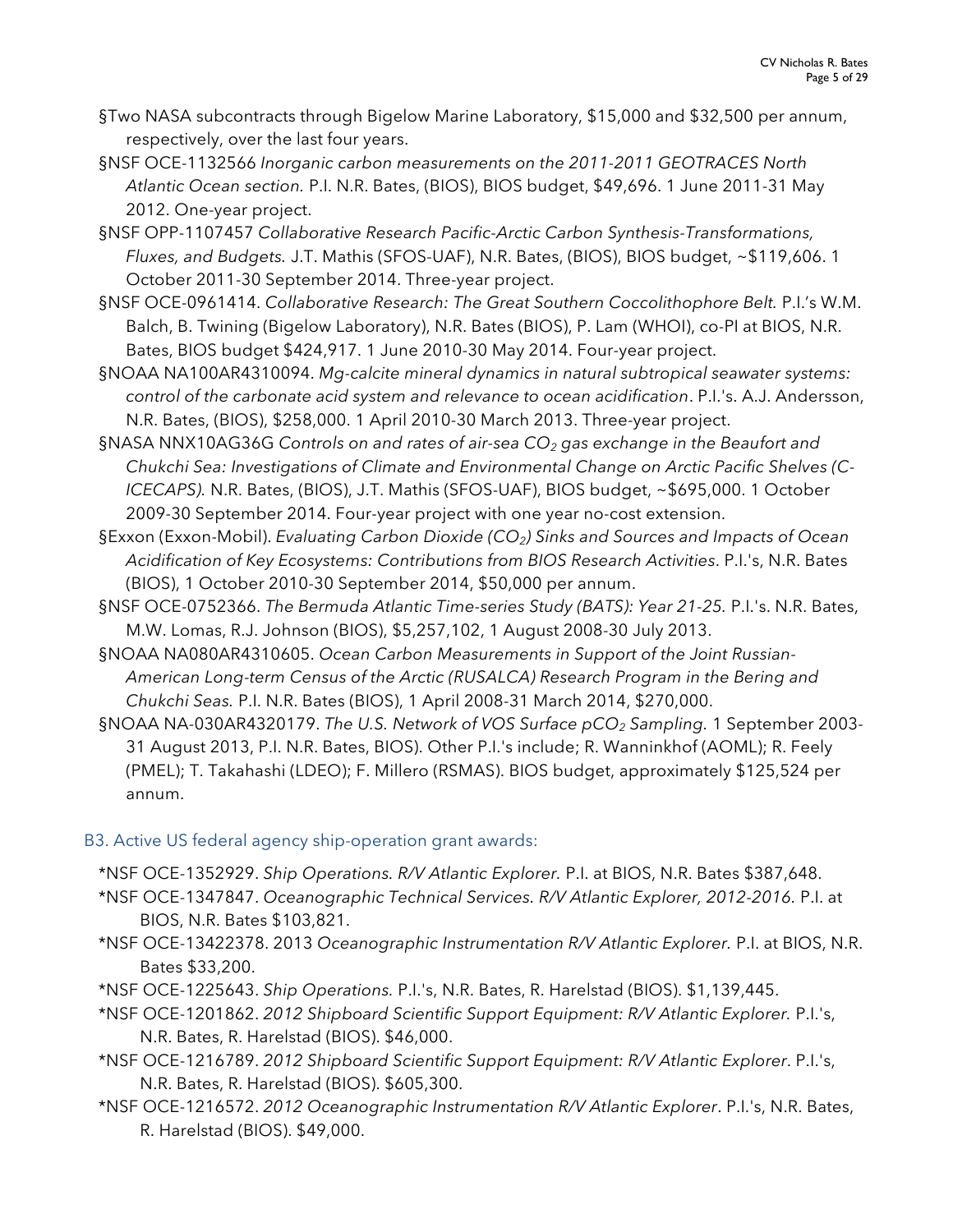- \*NSF OCE-1216322. *2012 Oceanographic Technical Services R/V Atlantic Explorer.* P.I.'s, N.R. Bates, R. Harelstad (BIOS). \$484,165.
- \*NSF OCE-1212814. 2012 *Ship Operations R/V Atlantic Explorer.* P.I.'s, N.R. Bates, R. Harelstad (BIOS). \$3,341,274.
- B4. Past US federal agency research grant awards:
	- §NSF OCE-0928406. *BEACON: Bermuda Ocean Acidification and Coral Reef Investigation.* P.I.'s. A.J. Andersson, N.R. Bates, S. du Putron (BIOS), \$890,000. 1 Sept. 2009-31 Aug. 2013.
	- §NSF OPP-0732093. *Collaborative Research: Determining the Present and Future Ocean Carbon Dynamics in the Chukchi Sea and pan-Arctic Ocean: A Contribution to Shelf-Basin Interactions (SBI) Phase III.* P.I.'s, N.R. Bates (BIOS), S.B. Moran (URI), J.T. Mathis (UAF), D.A. Hansell (RSMAS), 1 January 2008-31 December 2011, BIOS budget, \$468,775.
	- §NSF OCE-0549750. *Collaborative Research: Development of the Automated Dissolved Inorganic Carbon Analyzer (AMICA) for Seawater DIC Analyses*. P.I.'s, N.R. Bates (BIOS); J. Sharp (University of Delaware), 1 October 2006-30 September 2011, BIOS budget, \$286,000.
	- §Vita Foundation. *Ocean carbon cycle studies*. P.I. N.R. Bates (BIOS), \$15,000, May 2009. One-year project awarded in May 2009 for marine carbon cycle research
	- §NSF OCE-0623385. *Collaborative Research: CarboMODE: Carbon Dioxide Dynamics in Mode Water of the North Atlantic Ocean*. P.I.'s, N.R. Bates (BIOS), S. Doney (WHOI). 1 October 2006- 30 September 2010, BIOS budget, \$415,000.
	- §NSF OCE-0424815. *Collaborative Research: Time Series Measurement of Dimethylsulfide Dynamics at BATS*. P.I.'s, N.R. Bates (BIOS). Other P.I.'s are J. Dacey and D. Toole (WHOI). 1 September 2004-31 August 2009, BIOS budget, \$422,000.
	- §NOAA FNA-060AR4310233. Air-sea pCO<sub>2</sub> observations in the North Atlantic. P.I.'s, N.R. Bates (BBSR), C.L. Sabine (PMEL), 1 September 2006-31 August 2009, BBSR budget, \$32,000.
	- §Exxon Mobil. *Carbon Dioxide (CO<sub>2</sub>) and Climate: Determining the Influence of the Oceans on the Global Carbon Cycle*. P.I.'s, N.R. Bates, A.H. Knap, BBSR), 1 January 2008-31 December 2010, \$150,000.
	- §NSF OCE-0241399. *Collaborative Research: Impacts of Eddies and Mixing on Plankton Community Structure and Biogeochemical Cycling in the Sargasso Sea.* P.I. N.R. Bates, BBSR. Other P.I.'s included: D. McGillicuddy, K.O. Buesseler, C. Davis, J.R. Ledwell and W.J. Jenkins (WHOI); P. Falkowski (Rutgers); D.A. Hansell (RSMAS); D.A. Siegel (UCSB), 1 December 2003- 31 November 2008, BBSR budget, \$379,987.
	- §NSF ARC-0124868. *Transport, Modifications and Fluxes of Carbon and Nitrogen in the Western Arctic Ocean: A Contribution to the SBI Project, Phase II.* P.I.'s N.R. Bates, BBSR and D.A. Hansell (RSMAS), 1 January 2002-31 April 2008, BBSR budget, \$449,597.
	- §NSF OCE-0326885. *The Bermuda Atlantic Time-series Study (Years 16-20).* P.I.'s A.H. Knap, N.R. Bates, and M.W. Lomas (BBSR), 1 August 2003-31 August 2008, \$750,000 per annum.
	- §Exxon (Exxon-Mobil). *Interannual Variability of the Carbon Cycle in the North Atlantic Ocean*. Exxon-Mobil Corporation, P.I. N.R. Bates, A.H. Knap, (BBSR), 1 January 2004-31 December 2007, \$200,000.
	- §NSF OCE-0241662. *Enhanced New Production During Winter Mixing: A Missing Component of Current Estimates.* P.I.'s M.W. Lomas, N.R. Bates, F.J. Lipschultz (BBSR). Other P.I. is D.M. Nelson (OSU), 1 April 2003-31 March 2006, BBSR budget, \$565,616.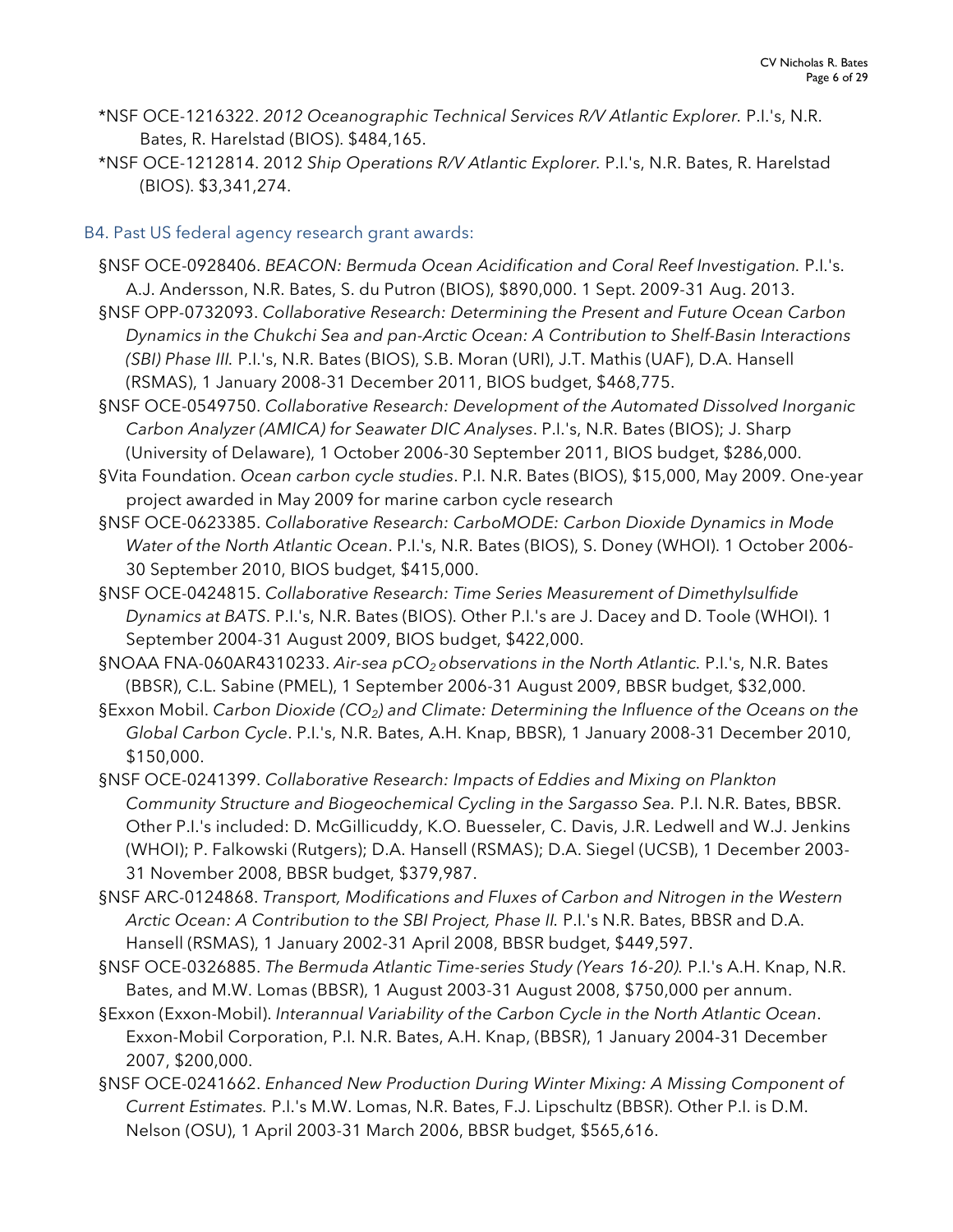- §NSF OCE-0128768. *The Bermuda Atlantic Time-series Study (years 14-15),* P.I.'s A.H. Knap, N. Bates, M. Lomas (BBSR), 1 September 2001-31 August 2003, P \$1,500,000.
- §NSF OCE-0097337. *Analyzing and Modeling Interannual Variability in the Carbon Cycle of the Subtropical and Subpolar Gyres.* P.I. N.R. Bates, (BBSR). Other P.I.'s include; N. Gruber (UCLA); G. Ganosoboglu and J. McWilliams (NCAR), 1 May 2001-30 April 2004, BBSR budget, \$117,446.
- §NSF OCE-0082166. *Elevated N\* in the Western Sargasso Sea: Local or Non-local Origin in the Western Sargasso Sea*. P.I. N.R. Bates (BBSR). Other P.I.: D.A. Hansell (RSMAS), 1 March 2001- 29 February 2004, \$400,000.
- §Exxon (Exxon-Mobil). *Interannual Variability of the Carbon Cycle in the North Atlantic Ocean.* P.I. N.R. Bates, A.H. Knap (BBSR), BBSR budget, 1 January 2001-31 December 2004, \$150,000.
- §NSF OCE-9903393. *Assessment of Temporal Variability in Global Inorganic Carbon Distributions*. P.I. N.R. Bates (BBSR). Other P.I. C.L. Sabine (University of Washington, then PMEL), 1 June 1999-30 July 2003, BBSR budget, \$250,109.
- §NSF OCE-9726091. *Mass Balance Assessments of Carbon Partitioning: A Contribution to the U.S. JGOFS Synthesis and Modeling Program*. P.I. N.R. Bates (BBSR). Other P.I. is D.A. Hansell (RSMAS), 1 March 1998-29 February 2002, BBSR budget, \$540,000.
- §NSF OCE-9617795. *The Bermuda Atlantic Time-series Study* (years 11-13). (Co-P.I.). A.H. Knap, N. Bates, D. Steinberg, C.A. Carlson, (BBSR), 1 September 1998-31 August 2001, \$2,800,000.
- §ONR (ONR-NOPP). *Oceanographic Systems for Chemical, Optical and Physical Experiments.*  Office of Naval Research (ONR), P.I.'s. T.D. Dickey (UCLA); N.R. Bates (BBSR); R. Byrne (USF); F. Chavez (MBARI), R.A. Feely (NOAA-PMEL); C. Moore (WetLabs Inc.); R. Wanninkhof, (NOAA-AOML), 13 July 1998-12 July 2000, BBSR budget, \$149,475.
- §NSF OCE-9416565. Investigation of the Seasonal Variability of the Oceanic CO<sub>2</sub> system and Air*sea Flux of CO2 at the U.S. JGOFS Bermuda Atlantic Time-series Study (BATS) site.* (Co-P.I.). N.R. Bates, A.H. Knap, (BBSR), 1 February 1995-30 January 1999, \$508,505.
- §NSF OCE-9301950. *A Multi-disciplinary Oceanographic Station Southeast of Bermuda: JGOFS component.* (Co-P.I. from 1997). A.H. Knap, A.F. Michaels, N.R. Bates, D. Steinberg, C.A. Carlson, (BBSR), 1 May 1993-30 April 1999, \$3,400,000.
- B5. Past US federal agency ship-operation grant awards:
	- \*NSF OCE-1119817. *2011 Shipboard Scientific Support Equipment: R/V Atlantic Explorer. P*.I. N.R. Bates, (BIOS), BIOS budget, \$59,266. 1 April 2011-30 March 2012.
	- \*NSF OCE-1119773*. 2011 Oceanographic Instrumentation.* P.I. N.R. Bates, (BIOS), BIOS budget, \$59,000, 1 April 2011-30 March 2012. One-year project.
	- \*NSF OCE-1114540. *2011 Oceanographic Instrumentation. Replacement of the 12 Khz R/V Transducer for Atlantic Explorer.* P.I. N.R. Bates, (BIOS), BIOS budget, \$33,460, 1 April 2011- 30 March 2012. One-year project.
	- \*NSF OCE-1063260. *Ship Operations.* P.I.'s, N.R. Bates, R. Harelstad (BIOS). ~\$2,520,000 per annum.
	- \*NSF OCE-1013157*. 2010 Oceanographic Instrumentation for R/V Atlantic Explorer.* P.I. N.R. Bates, (BIOS), BIOS budget, \$8,760. 1 March 2010-28 Feb. 2011. One-year project.
	- \*NSF OCE-101244. *2010 Shipboard Scientific Support Equipment for R/V Atlantic Explorer.* P.I. N.R. Bates, (BIOS), BIOS budget, \$118,500. 1 March 2010-28 Feb. 2011. One-year project.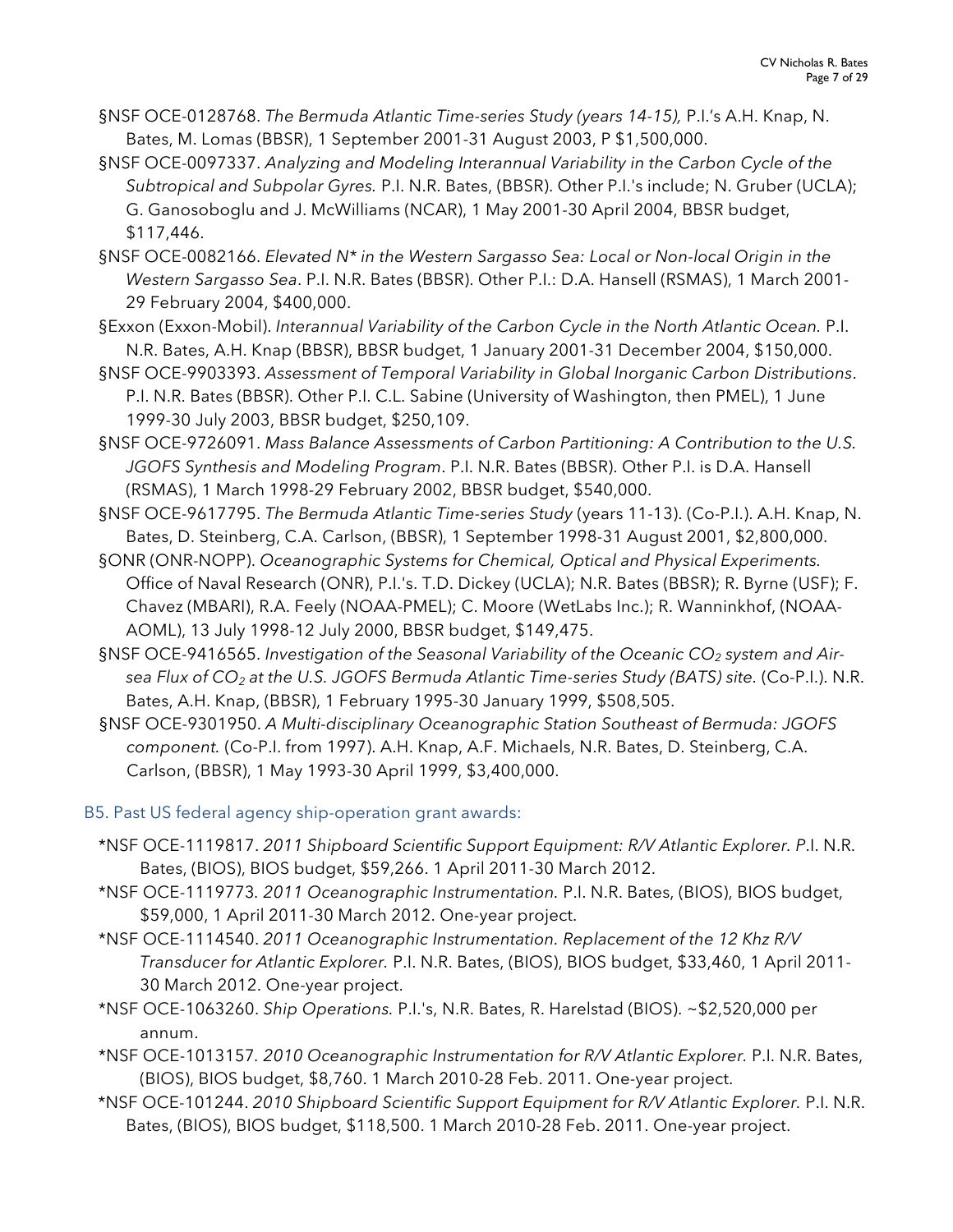- \*NSF OCE-0936341. *Oceanographic Technical Services, 2009: R/V Atlantic Explorer.* P.I.'s. N.R. Bates, R. Harelstad (BIOS), 1 September 2009-31 August 2010. \$340,550.
- \*NSF OCE-0918422. *2009 Shipboard Scientific Support Equipment for R/V Atlantic Explorer.* P.I.'s. N.R. Bates, R. Harelstad (BIOS), 1 September 2009-31 August 2012, \$433,177.
- \*NSF OCE-0943497. *2009 Oceanographic Instrumentation for R/V Atlantic Explorer.* P.I.'s. N.R. Bates, R. Harelstad (BIOS), P.I.'s. N.R. Bates, R. Harelstad (BIOS), BIOS budget, \$229,238. Oneyear project

\*NSF OCE-0848211. *Ship Operations.* P.I.'s, N.R. Bates, R. Harelstad (BIOS). ~\$2,200,000 per annum.

\*NSF OCE-0800847. *2007 Oceanographic Instrumentation for the RV Atlantic Explorer.* P.I.'s, N.R. Bates, L. Black (BBSR). BBSR budget, \$14,920.

\*NSF OCE-0720530. *2007 Oceanographic Instrumentation for the RV Atlantic Explorer.* P.I.'s, N.R. Bates, L. Black (BBSR), \$153,731.

- \*NSF OCE-0612961. *Oceanographic Technical Services 2006-2008, RV Atlantic Explorer.* P.I.'s, N.R. Bates, L. Black (BBSR), ~\$350,000 per annum.
- \*NSF OCE-0715541. *2007 Shipboard Scientific Support Equipment for the RV Atlantic Explorer.* P.I.'s, N.R. Bates, L. Black (BBSR), \$119,102.
- \*NSF OCE-0752938. Ship Operations Weatherbird II. P.I.'s, N.R. Bates, L. Black (BBSR), \$1,000,000.
- \*NSF OCE-0650420. *Ship Operations Weatherbird II.* P.I.'s, N.R. Bates, L. Black (BBSR), \$250,000.
- \*NSF OCE-0505888. *Ship Operations for R/V Ocean Explorer*. P.I.'s, N.R. Bates, L. Black (BBSR). BIOS budget, \$1,850,000 in 2006, and ~\$2,450,000 in 2007, and Ship Operations Weatherbird II, N.R. Bates, L. Black, BBSR, 1 January 2006-31 December 2006, \$6,764,757.
- \*NSF OCE-0514841. *2005 Oceanographic Instrumentation for the RV Weatherbird II*, P.I.'s, N.R. Bates, L. Black (BBSR). BBSR budget, \$56,696.

\*NSF OCE-0423771. *Oceanographic Scientific Support Equipment 2004 RV Weatherbird II*. P.I.'s, N.R Bates, L. Black, BBSR, 1 January 2004-31 December 2004, \$107,067.

- \*NSF OCE-0331762. *Oceanographic Technical Services 2003-2005 RV Weatherbird II*. N.R. Bates, L. Black, BBSR, 1 January 2003-31 December 2005, \$180,365.
- \*NSF OCE-0307426. *2003 Ship Operations for R/V Weatherbird II.* P.I.'s, N.R. Bates, L. Black, BBSR, 1 January 2003-31 December 2003, \$1,220,575.
- \*NSF OCE-0202932. *Ship Operations R/V Weatherbird II*. P.I.'s, N.R. Bates, L. Black, BBSR, 1 January 2002-31 December 2002, \$1,085,580.
- \*NSF OCE-0200054. *Oceanographic Instrumentation 2002 RV Weatherbird II*. P.I.'s, N.R Bates, L. Black, BBSR, 1 January 2002-31 December 2002, \$132,130.
- \*NSF OCE-0200813. *Shipboard Scientific Support Equipment 2002 RV Weatherbird II*. P.I.'s, N.R. Bates, L. Black, BBSR, 1 January 2002-31 December 2002, \$17,142.
- \*NSF OCE-0204347. *Oceanographic Technical Services*. P.I.'s, N.R. Bates, L. Black, BBSR, 1 January 2002-31 December 2002, \$168,360.
- \*NSF OCE-0134233. *Oceanographic Instrumentation 2001 RV Weatherbird II.* P.I.'s, N.R. Bates, L. Black, BBSR, 1 January 2001-31 December 2001, \$5,195.

# C. SCIENTIFIC PUBLICATIONS

C1. Refereed Publications: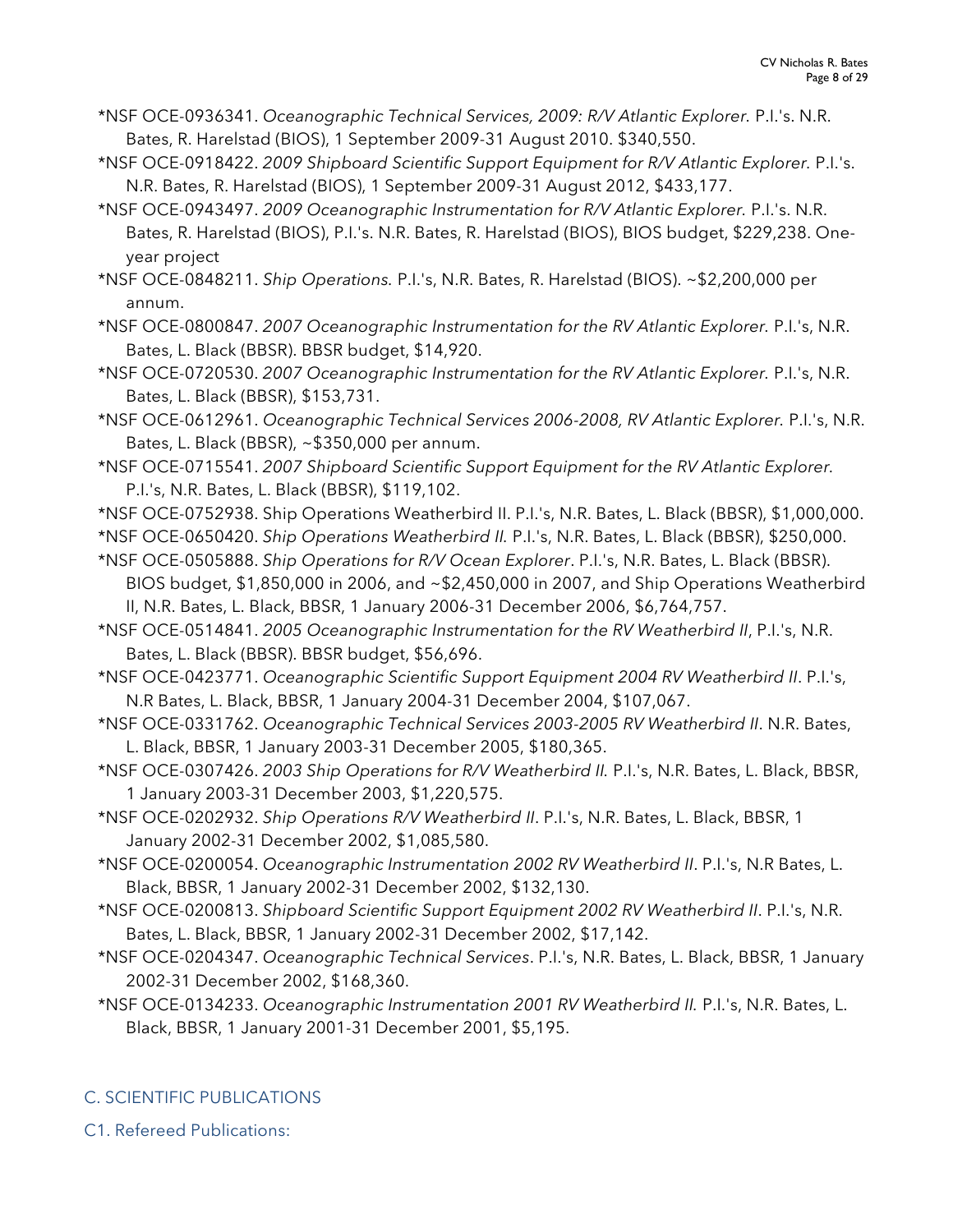Note: The ten most impactful first author publications are denoted by the symbol ¶ below. The papers are available from the publishers but also are listed on the following web page with a link to a page where most of the papers can be viewed as pdf files (http://bios.edu/research/projects/marine-biogeochemistry-lab/).

- <sup>124</sup>**Bates**, **N**.**R**., Mintrop, L., and Garley, R., in review. Small volume, high precision measurements of dissolved inorganic carbon for natural water analyses and ocean acidification studies. *Limnology and Oceanography-Methods*.
- <sup>123</sup>**Bates**, **N**.**R**., and Jeffries, M.A., in review. Synthesis of the global ocean carbon cycle I: Empirically based model assessments of global climatological seawater carbonate chemistry
- variability and air-sea CO<sub>2</sub> gas exchange rates. *Global Biogeochemical Cycles*.<br><sup>122</sup>Bates, N.R., and Jeffries, M.A., in review. Synthesis of the global ocean carbon cycle II: Global estimates of net community production. *Global Biogeochemical Cycles.*
- 121Cai, W.-J., Chen, B., Chen, L., Gao, L., Gao, Z, Sun, H., Zhang, Y., **Bates**, **N**.**R**., Anderson, L.G., Kirchman, D.L., Lee, S., Jin, M., Wang, Y., Hu, X., Huang, W.J., Chen, J., Gao, S., Xu, S., Kang, J., Sun, X., Ji, W., and Yu, X., in review. Increased biological  $CO<sub>2</sub>$  uptake following sea-ice retreat in the northern Arctic Ocean. *Nature Geosciences*.
- 120Yeakel, K., Andersson, A.J., **Bates, N.R**., Noyes, T., Collins, A., and Garley, R., 2014. Rapid subdecadal acidification on the Bermuda coral reef. *Science*, Manuscript Number, 1248699.
- 119Fry, C., Tyrell, T., and **Bates, N.R**., *in review*. A new method for analyzing processes affecting ocean alkalinity. *Global Biogeochemical Cycles*.
- 118 Bakker, D.C.E., Pfeil, B., Smith, K., Hankin, S., Olsen, A., Alin, S.R., Cosca, C., Hales, B., Harasawa, S., Kozyr, A., Nojiri, Y., O'Brien, K M., Schuster, U., Telszewski, M., Tilbrook, B., Wada, C., Akl, J., Barbero, L., Bates, N., J. Boutin, J., Cai, W.-J., Castle, R.D., Chavez, F.P., Chen, L., Chierici, M., Currie, K., de Baar, H.J.W., Evans, W., Feely, R.A., Fransson, A., Gao, Z., Hardman-Mountford, N., Hoppema, M., Huang, W.-J., Hunt, C.W., Huss, B., Ichikawa, T., Jacobson, A., Johannessen, T., Jones, E.M., Jones, S.D., Jutterstrøm, S., V. Kitidis, V., Körtzinger, A., Landschuter, P., Lauvset, S.K., Lefèvre, N., Manke, A.B., Mathis, J.T., Merlivat, L., Metzl, N., Monteiro, P., Murata, A., Newberger, T., Ono, T., Park, G.-H., Paterson, K., Pierrot, D., Ríos, A.F., Sabine, C.L., Saito, S., Salisbury, J., Sarma, V.V.S.S., Schlitzer, R., Sieger, R., Skjelvan, I., Steinhoff, T., Sullivan, K., Sutherland, S.C., Suzuki, T., Sutton, A.J., Sweeney, C., Takahashi, T., Tjiputra, J., Tsurushima, N., van Heuven, S.M.A.C., Vandemark, D., Vlahos, P., Wallace, D.W.R., Wanninkhof, R., and Watson, A.J., *in press*. An update to the surface ocean carbon atlas (SOCAT version 2). *Earth System Science Data Discussions*.
- <sup>117</sup>Bates, N.R., Garley, R., Frey, K., Shake, K., and Mathis, J.T., 2014. Sea-ice melt CO<sub>2</sub>-carbonate chemistry in the western Arctic: meltwater contributions to air-sea  $CO<sub>2</sub>$  gas exchange, mixed layer properties and rates of net community production. *Biogeosciences*. bg-2014-605.
- <sup>116</sup>Arrigo, K.R., Perovich, D.K., Pickart, R.S., Brown, Z.W., van Dijken, G.L., Lowry, K.E., Mills, M.M., Palmer, M.A., Balch, W.B., **Bates, N.R**., Benitez-Nelson, C.R., Brownlee, E., Frey, K.E., Laney, S.R., Mathis, J., Matsuoka, A., Mitchell, B.G., Moore, G.W.K., Reynolds, R.A., Sosik, H.M., and Swift, S.H., 2014. Phytoplankton blooms beneath the sea ice in the Chukchi Sea. Deep-Sea Research.
- ¶<sup>115</sup> **Bates**, **N**.**R**., Astor, Y.M., Church, M.J., Currie, K., Dore, J.E., Gonzalez-Davila, M., Lorenzoni, L., Muller Karger, F.E., Olafsson, J., and Santana-Casiano, J.M., 2014. Changing ocean chemistry: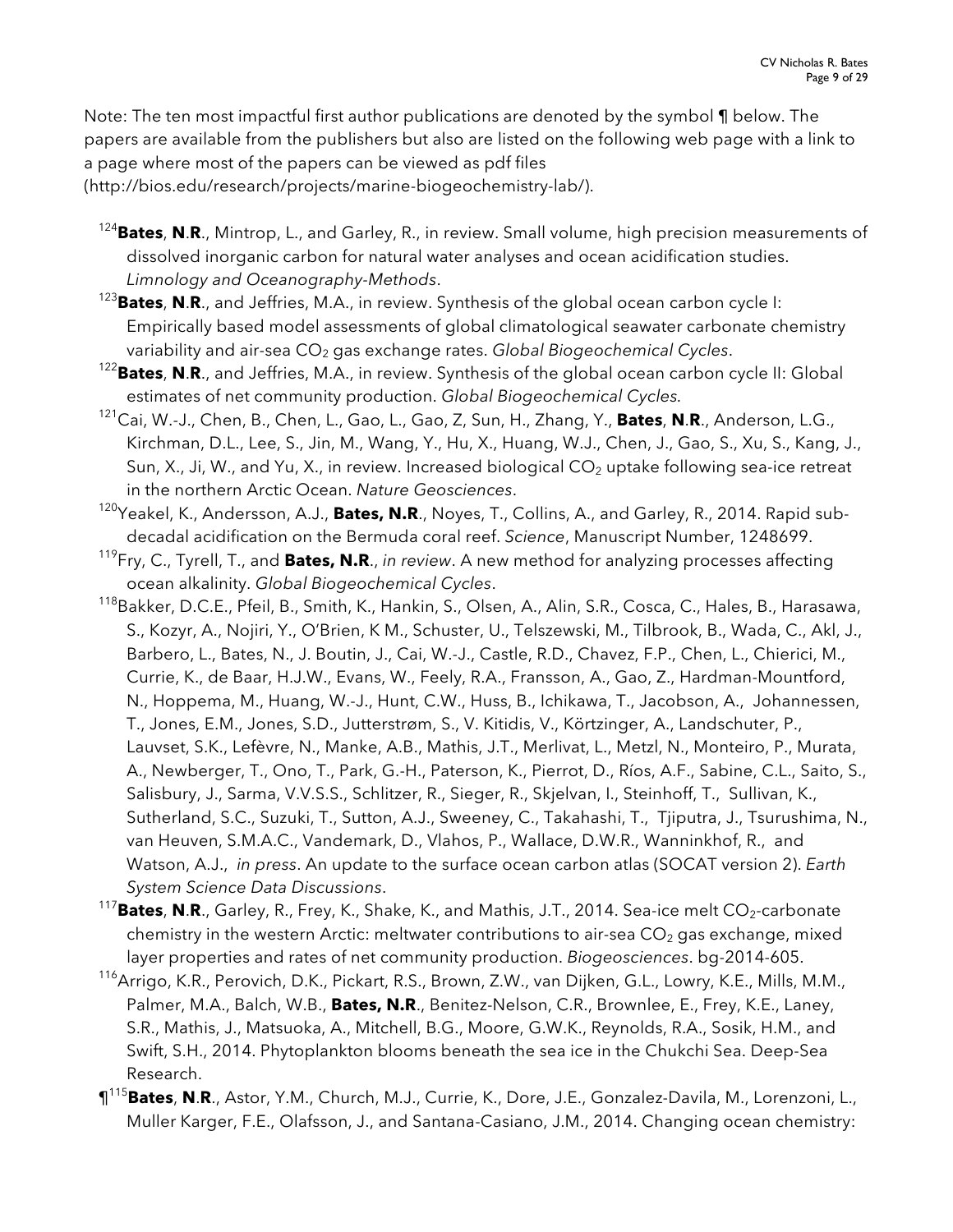A time-series view of ocean uptake of anthropogenic  $CO<sub>2</sub>$  and ocean acidification. *Oceanography*, http://dx.doi.org/10.5670/oceanog.2014.03.

- 114 Cross, J.N., Mathis, J.T., Frey, K.E., Cosca, C.E., Danielson, S.L., **Bates**, **N**.**R**., Takahashi, T., and Evans, W., *in press.* Sea-air CO<sub>2</sub> fluxes in the Bering Sea: New insights into late-season dynamics on an ice-covered continental shelf. *Journal of Geophysical Research*
- 114 Cai, W.J., **Bates**, **N**.**R**., Guo, L., Anderson, L.G., Mathis, J.T., Wanninkhof, R., Hansell, D.A., Chen, L., and Semiletov, I., 2014. Carbon fluxes across boundaries in the Pacific Arctic region in a changing environment*.* In: *The Pacific Arctic Sector: Status and Trends* (J.M. Grebmeier, W. Maslowski and J. Zhao, Editors), Springer.
- <sup>113</sup> Mathis, J.T., Grebmeier, J.M., Hansell, D.A., Hopcroft, R.R., Kirchman, D.L., Lee, S.H., Moran, S.B.' and **Bates**, **N**.**R**., 2014. Carbon Biogeochemistry of the Western Arctic: Production, Export, and Ocean Acidification. In: *The Pacific Arctic Sector: Status and Trends* (J.M. Grebmeier, W. Maslowski and J. Zhao, Editors), Springer.
- 112 Andersson, A.J., **Bates**, **N**.**R**., Jeffries, M., Freeman, K., Davidson, C., Stringer, S., Betzler, E., and Mackenzie, F.T., 2013. Clues from current high  $CO<sub>2</sub>$  environments on the effects of ocean acidification on CaCO<sub>3</sub> preservation. Aquatic Geochemistry, **19**, 353-369.
- <sup>111</sup>Pfeil, P., Olsen, A., Bakker, D.C.E., Hankin, S., Koyuk, H., Kozyr, A., Malczyk, J., Manke, A., Metzl, N., Sabine, C.L., Akl, J., Alin, S.R., **Bates, N.,** Bellerby, R.G.J., Borges, A., Boutin, J., Brown, P.J., Cai, W.-J., Chavez, F.P., Chen, C.T.-A., Cosca, C., Fassbender, A.J., Feely, R.A., González-Dávila, M., Goyet, C., Hales, B., Hardman-Mountford, N., Heinze, C., Hood, M., Hoppema, M., Hunt, C.W., Hydes, D., Ishii, M., Johannessen, T., Jones, S.D., Key, R.M., Körtzinger, A., Landschützer, P., Lauvset, S.K., Lefèvre, N., Lenton, A., Lourantou, A., Merlivat, L., Midorikawa, T., Mintrop, L., Miyazaki, C., Murata, A., Nakadate, A., Nakano, Y., Nakaoka, S., Nojiri, Y., Omar, A.M., Padin, X.A., Park, G.-H., Paterson, K., Perez, F.F., Pierrot, D. Poisson, A., Ríos, A.F., Santana-Casiano, J.M., Salisbury, J., Sarma, V.V.S.S., Schlitzer, R., Schneider, B., Schuster, U., Sieger, R., Skjelvan, I., Steinhoff, T., Suzuki, T., Takahashi, T., Tedesco, K., Telszewski, M., Thomas, H., Tilbrook, B., Tjiputra, J., Vandemark, D., Veness, T., Wanninkhof, R., Watson, A.J., Weiss, R., Wong, C.S., and Yoshikawa-Inoue, H., 2013. A uniform, quality controlled Surface Ocean CO2 Atlas (SOCAT). Earth Syst. Sci. Data, 5, 125-143, 2013
- 110 Garçon, V., Bell, T.G., Wallace, D.W.R., Arnold, S.R., Baker, A., Bakker, D.C.E., Bange, H., **Bates**, **N**.**R**., Bopp, L., Boutin, J., Boyd, P.W., Bracher, A., Burrows, J.R., Carpenter, L.J., Fennel, K., Font, J., Friedrich, T., Garbe, C.S., Gruber, N., Jaégle, L., Lana, A., Lee, J.D., de Leeuw, G., Liss, P.S., Miller, L.A., Olgun, N., Olsen, A., Pfeil, B, Quack, B., Read, K.A., Reul, N., Rödenbeck, C., Rohekar, S.S., Saiz-Lopez, A., Saltzman, E.S., Schneissing, O., Schuster, U., Seferian, R., Steinhoff, T., Le Traon, P.-Y., and Ziska, F., 2014. Perspectives and Integration in SOLAS Science. In: *Ocean-atmosphere Interaction of Trace Gases*, (Liss, P.S., Simo, R., Johnson, M.T., Editors), Springer Heidelberg; p 251-290, doi: 10.1007/978-3-642-25643-1.
- 109Poulton, A.J., Painter, S.C., Young, J.R., **Bates**, **N**.**R**., Bowler, B., Drapeau, D., Lyczsckowski, E., and Balch, W.M., 2013. The 2008 *Emiliania huxleyii* bloom along the Patagonia Shelf 2: Ecology, biogeochemistry and cellular calcification. *Global Biogeochemical Cycles*, **27**, 1-11, doi: 10.1002/2013GB004641.
- 108 Tanhua, T., **Bates**, **N**.**R**., and Kortzinger, A., 2013. The Marine Carbon Cycle and Ocean Anthropogenic CO<sub>2</sub> Inventories. In: *Ocean Circulation and Climate* (J. Church et al.), **103**, http://dx.doi.org/10.1016/B978-0-12-391851-2.00030-1, Elsevier Press.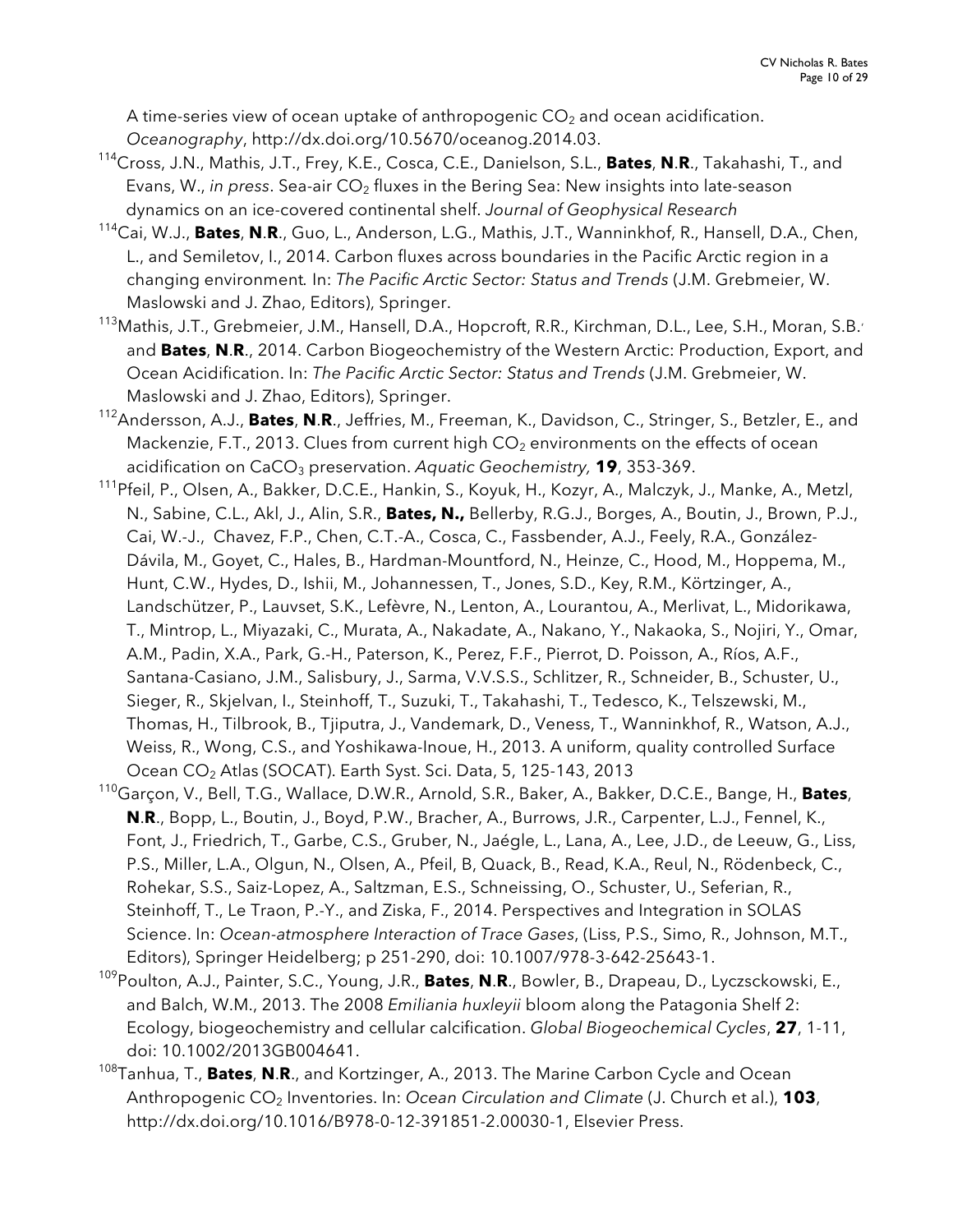- 107 Andersson, A.J., **Bates**, **N**.**R**., and de Putron, S., 2013. Future changes in reef metabolism oppose anthropogenic ocean acidification on coral reefs. *Nature Geosciences*.
- ¶<sup>106</sup> **Bates**, **N**.**R**., Orchowska, M.I., Garley, R., and Mathis, J.T., 2013. Summertime calcium carbonate undersaturation in shelf waters of the western Arctic Ocean – how biological processes exacerbate the impact of ocean acidification. *Biogeosciences*, **10**, 5281-5309, doi: 10:105194/bg/bg-10-5281-2013.
- 105 Lomas, M.W., **Bates**, **N**.**R**., Johnson, R.J., Knap, A.H, Steinberg, D.K., Carlson, C.A., 2013. Two decades and counting: 23-years of sustained open ocean biogeochemical measurements in the Sargasso Sea. *Deep-Sea Research II,* **93**, 16-32, doi: 10.1016/j.dsr2.2013.01.008.
- 104 Singh, A., Lomas, M.W., and **Bates**, **N**.**R**., 2013. Revisiting N2 fixation in the North Atlantic Ocean: Significance of Redfield ratio and climate variability. *Deep-Sea Research II*, **93**, 148-158, doi: 10.1016/j.dsr2.2013.04.008.
- 103 Cross, J.N., Mathis, J.T., **Bates**, **N**.**R**., 2013. Conservative and non-conservative variations of total alkalinity on the southeastern Bering Sea. *Marine Chemistry*, 154, 100-112 doi:
- 10.1016/j.marchem.2013.05.012. 102 Andersson, A.J., Krug, L.A., **Bates**, **N**.**R**., and Doney, S., 2013. Air-sea CO2 flux in the North Atlantic subtropical gyre: role and influence of STMW formation. *Deep-Sea Research II,* 91, 57- 70, doi: 10.1016/j.dsr2.2013.02.022.
- 101Smith, S.R., Sarkis, S., Murdoch, T.J.T., Weil, E.A. Croquer, A., **Bates**, **N**.**R**., Johnson, R.J., de Putron, S.J., and Andersson, A.J., 2013. *Threats to Coral Reefs in Bermuda. Environmental Threats to Coral Reefs* (editor, C. Shepard), Springer-Verlag.
- 100Schuster, U., McKinley, G., **Bates**, **N**.**R**., Chevallier, F., Doney, S., Fay, A., Gonzaléz-Dávila, M., Gruber, N., Jones, S., Landschützer, P., Lefévre, N., Manizza, M., Mathis, J., Metzl, M., Olsen, A., Rios, A., and Santana-Casiano, J.M., 2013. Atlantic and Arctic air-Sea CO<sub>2</sub> fluxes, 1990-2009. *Biogeosciences*, **10**, 1, 607-627; doi: 10.5194/bg-10-607-2013.
- 99 Letscher, R.T., Hansell, D.A., Kadko, D., and **Bates**, **N**.**R**., 2013. Dissolved organic nitrogen dynamics in the Arctic Ocean. *Marine Chemistry*, **148**, 1-8, doi: 10.1016/jmarchem.2012.10.002.
- 98Venti, A., Kadko, D., Andersson, A., Langdon, C., and **Bates**, **N**.**R**., 2012. A multi tracer approach to estimate reef residence times. *Limnology and Oceanography*, **10**, 1078-1098; doi: 10.4319/lom.2012.10.1078.
- <sup>97</sup>**Bates**, **N**.**R**., 2012. Multi-decadal uptake of carbon dioxide into subtropical mode waters of the North Atlantic Ocean. *Biogeosciences,* 9, 2649-2659, doi: 10.10.5194/bg-9-2649-2012.
- ¶<sup>96</sup>**Bates**, **N**.**R**., Best, M.H., Neely, K., Garley, R., Dickson, A.G., and Johnson, R.J., 2012. Indicators of anthropogenic carbon dioxide uptake and ocean acidification in the North Atlantic Ocean. *Biogeosciences*, 9, 2509-2522, doi: 10.10.5194/bg-9-2509-2012.
- 95Cross, J., Mathis, J.T., and **Bates**, **N**.**R**., 2012. Hydrographic controls on net community production and TOC dynamics on the Bering Sea shelf. *Deep-Sea Research II*, 65-70, 98-109, doi: 10.01016/j.dsr2.2012.02.003.
- <sup>94</sup>Arrigo, K.J., Perovich, D.K., Pickart, R.S., Brown, Z.W., van Dijken, G.L., Lowry, K.E., Mills, M.M., Palmer, M.A., Balch, W.M., **Bates**, **N**.**R**., Benitez-Nelson, C., Brownlee, E., Ehn, J.K., Frey, K.E., Garley, R., Laney, S.R. Mathis, J.T., Matsuoko, A., Mitchell, B.G., Moore, G.W.K., Ortega-Retuerta, E., Plasshenski, C.M., Reynolds, R.A., and Swift, J.H., 2012. Massive phytoplankton blooms under Arctic sea-ice. *Science*, 336(6087), 1408-1409, doi: 10.1126/science.1215065.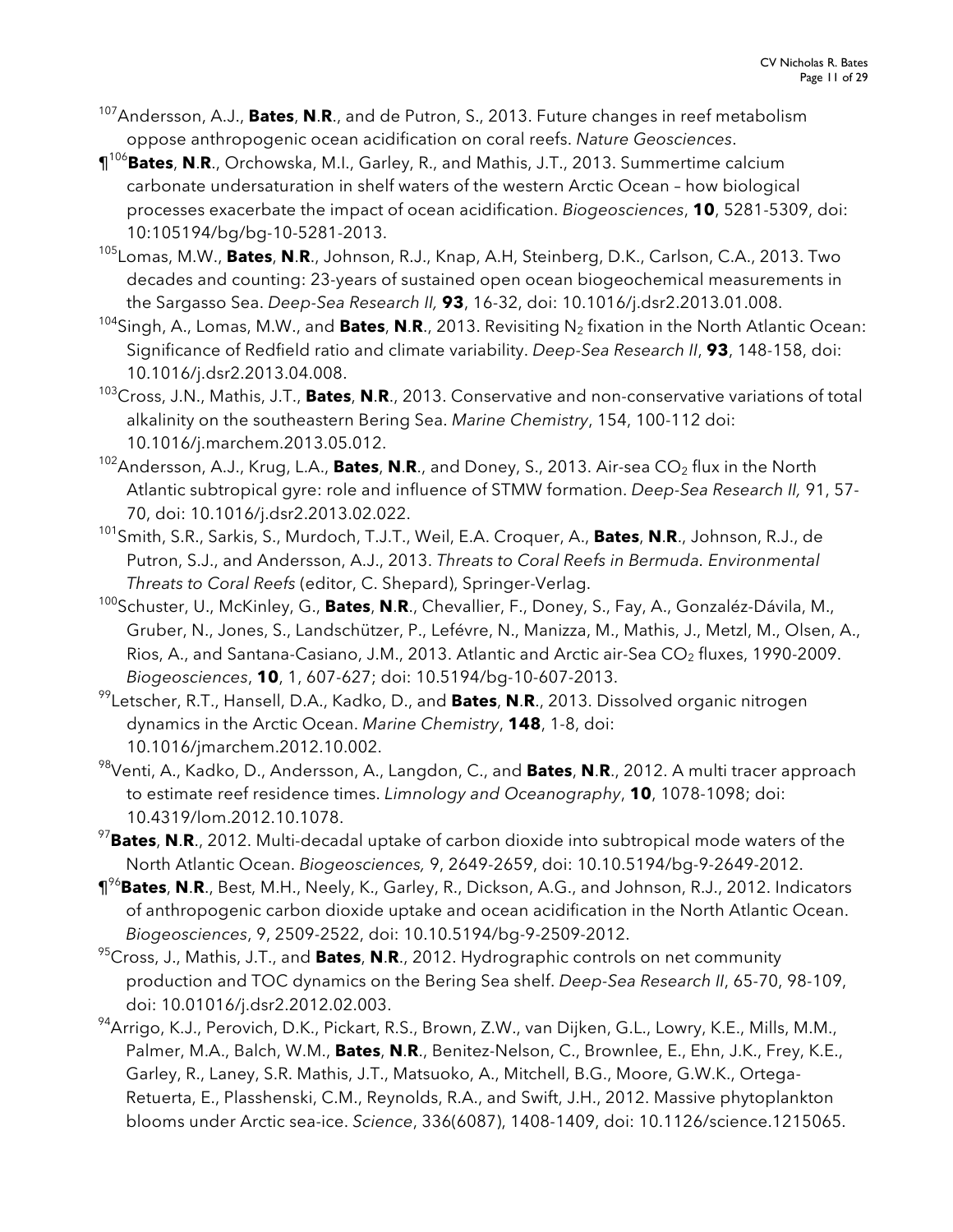93 Davies, N., Field, D., and GO Network, 2012. A genomic network to measure Earth. *Nature*.

<sup>92</sup>Friedrich, T., Timmermann, A., Jungclaus, J.H., Heinemann, M., Chikamoto, M., Abe-Ouch, A., Gonzalez-Davila, M., Santana-Casiano, J.M., Church, M.J., **Bates**, **N**.**R**., Gledhill, D.K., McLead, E., and Mouchet, A., 2012. Detecting regional trends in ocean acidification against the background of natural variability. *Nature Climate Change* 2(3), 167-171, doi: 10.1038/NCLIMATE1372.

91Poulton, A.J., Young, J.R., **Bates**, **N**.**R**., and Balch, W.M., 2011. Biometry of *Emiliania huxleyii* coccoliths along the Patagonia shelf*. Marine Ecology Progress Series*, 443, 1-17, doi: 10.3354meps09445.

90Mathis, J.T., Cross, J., and **Bates**, **N**.**R**., 2011. The role of ocean acidification in systemic carbonate mineral suppression in the Bering Sea. *Geophysical Research Letters,* L19602, doi: 10.1029/2011GL048884.

<sup>89</sup>Zablocki, J., Andersson, A.J., and **Bates, N.R**., 2011. Diurnal aquatic CO<sub>2</sub> dynamics in a Bermudian mangrove system. *Aquatic Geochemistry,* 17(6), 841-859, doi: 10.1007/s10498- 011-9142-3.

<sup>88</sup>**Bates**, **N**.**R**., Cai, W.-J., and Mathis, J.T., 2011. The ocean carbon cycle in the western Arctic Ocean: Distributions and air-sea fluxes of carbon dioxide (CO<sub>2</sub>). *Oceanography*. 24(3), 186-201, doi: 10.5670/oceanog.2011.71; http://dx.doi.org/10.5670/oceanog. 2011.71.

87Levine, N.M., Doney, S.C., Lima I., Wanninkhof, R., Sabine, C.L., Feely, R.A., and **Bates**, **N**.**R**., 2011. The impact of interannual variability on the uptake and accumulation of anthropogenic  $CO<sub>2</sub>$  in the North Atlantic. *Global Biogeochemical Cycles,* 25, GB3022, doi:10.1029/2010GB003892

86Sparks, T.H., Butchart, S.H.M., Balmford, A., Bennun, L., Stanwell-Smith, D., Walpole, M., **Bates**, **N**.**R**., Bombard, B., Bruno, J., Buchanan, G., Chenery, A.M., Collen, B., Csirke, J., Diaz, R.J., Dulvey, N.K., Fitzgerald, C., Kapos, V., Mayaux, P., Selig, E., Tierney, M., Waycott, M., Wood, L., and Green, R.E., 2011. Linked indicator sets for addressing biodiversity loss. *Oryx-The International Journal of Conservation,* 45 (3), 411-419, doi:10.1017/S003060531100024X, 21 June 2011.

<sup>85</sup>Bates, N.R., Jeffries, M.A., and Mathis, J.T., 2011. Air-sea CO<sub>2</sub> fluxes in the Bering Sea. *Biogeosciences,* 8(5), 1237-1253, doi: 10.5194/bg-8-1237-2011.

84Mathis, J.T., Cross, J., and **Bates**, **N**.**R**., 2011. Coupling primary production and terrestrial runoff to ocean acidification and carbonate mineral suppression in the eastern Bering Sea. *Global Biogeochemical Cycles,* 116, C02030, doi: 10.1029/2010JC006453, Feb. 19, 2011.

- 83 Beman, J.M., Chow, C.-E., King, A.L., Feng, Y., Fuhrman, J.A., Andersson, A., **Bates**, **N**.**R**., Popp, B.N., and Hutchins, D.A., 2011. Global oceanic nitrification rates as a consequence of ocean acidification. *Proceedings of the National Academy of Sciences. 108*(1), 208-213, doi: 10.1073/pnas.1011053108, Jan. 4, 2011.
- <sup>82</sup>Saba, V.S., Friedrichs,<sup>,</sup> M.A.M., Carr, M.-E., Antoine, D., Armstrong, R.A., Asanuma, I., Aumont, O., **Bates**, **N**.**R**., Behrenfeld, M.J., Bennington, V., Bopp, L., Bruggeman, J., Buitenhuis, E.T., Church, M.J., Ciotti, A.M., Doney, S.C., Dowell, M., Dunne, J., Dutkiewicz, S., Gregg, W., Hoepffner, N., Hyde, K.J.W., Ishizaka, J., Kameda, T., Karl, D.M., Lima, I., Lomas, M.W., Marra, J., McKinley, G.A., Mélin, F., Moore, J.K., Morel, A., O'Reilly, J., Salihoglu, B., Scardi, M., J. Smyth, T.J., Tang, S., Tjiputra, J., Uitz, J., Vichi, M., Waters, K., Westberry, T.K., and Yool, A., 2010. The challenges of modeling depth-integrated marine primary productivity over multiple decades: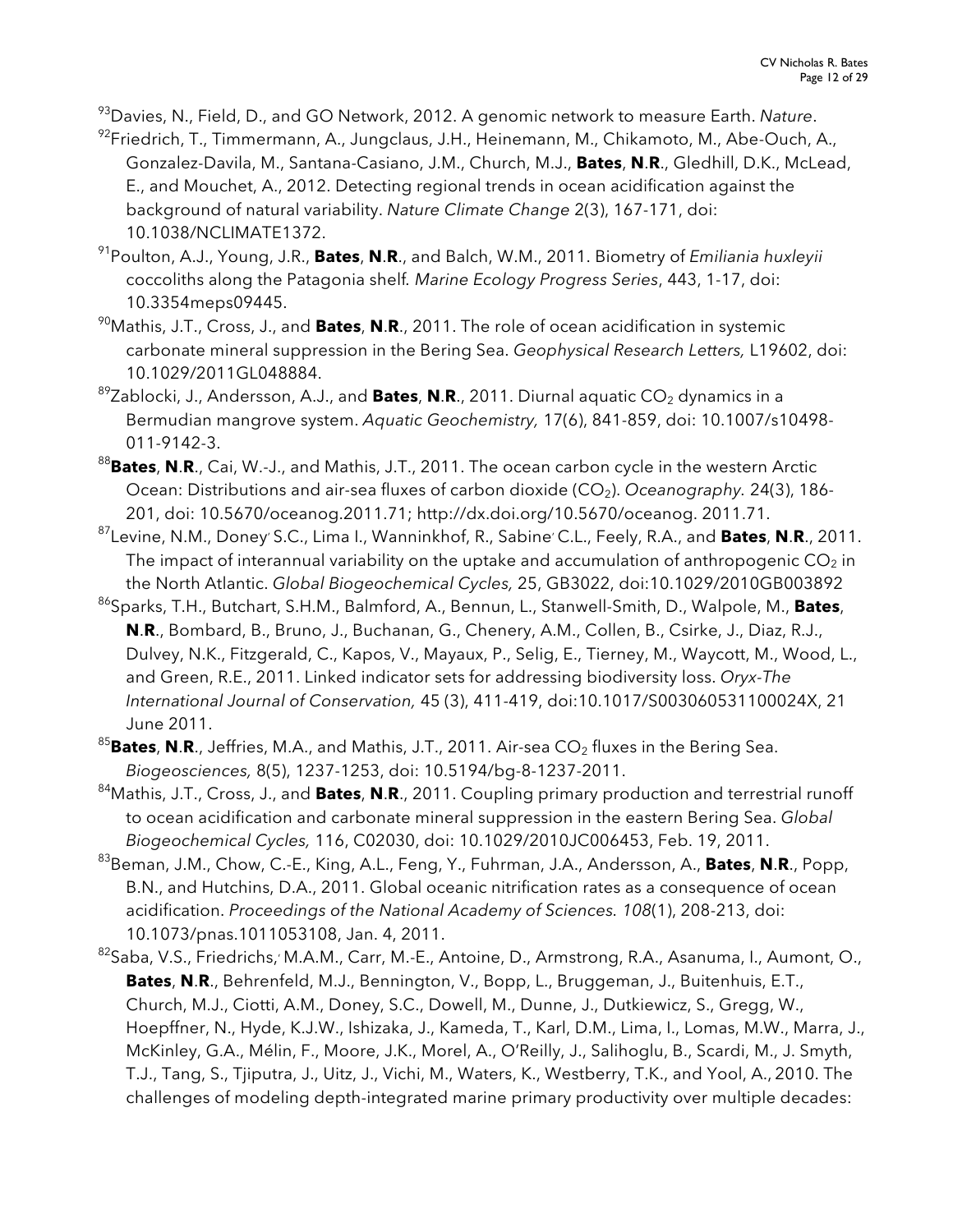A case study at BATS and HOT. *Global Biogeochemical Cycles,* 24, GB3020, doi: 10.1029/2009GB003655, Sep 15, 2010.

- ¶<sup>81</sup>**Bates**, **N**.**R**., Amat, A., and Andersson, A.J., 2010. The interaction of carbonate chemistry and coral reef calcification: the carbonate chemistry coral reef ecosystem feedback (CREF) hypothesis. *Biogeosciences,* 7 (5), 2509-2530, doi:10.5194/bg-7-2509-2010. Corrigendum: *Biogeosciences*, 7 (10), 3005-3006, doi: 10.5194/bg-7-3005-2010.
- 80Mathis, J.T., Cross, J., **Bates**, **N**.**R**., Moran, S.B., Lomas, M.W., and Stabeno, P.J., 2010. Seasonal distribution of dissolved inorganic carbon and net community production on the Bering Sea shelf. *Biogeosciences,* 7(5), 1769-1787, doi: 10.5194/bg-7-1769-2010.
- 79Jutterström, S., Anderson, L.G., **Bates**, **N**.**R**., Bellerby, R., Johannessen, T., Jones, E.P., Key, R.M., Lin, X., Olsen, A., and Omar, A.M., 2010. Arctic Ocean data in CARINA. *Earth System Science Data,* 2, 71-78, Feb. 10, 2010.
- 78Lomas, M.W., Steinberg, D.K., Dickey, T.D., Carlson, C.A., Nelson, N.B., Condon, R.H., and **Bates**, **N**.**R**., 2010. Increased ocean carbon export in the Sargasso Sea is countered by its enhanced mesopelagic attenuation. *Biogeosciences,* 7 (1), 57-70.
- 77Watson, A.J, Schuster, U., Bakker, D.C.E., **Bates**, **N**.**R**., Corbiere, A., Gonzalez-Davila, M., Friedrich, T., Hauck, J., Heinze, C., Johannessen, T., Körtzinger, A., Metzl, N., Olafsson, J., Olsen, A., Oschlies, A., Padin, X.A., Pfiel, B., Santana-Casiano, M., Steinhoff, T., Telszewski, M., Rios, A.F., Wallace, D.W.R., and Wanninkhof, R., 2009. Accurately tracking the variation in the North Atlantic sink for atmospheric CO<sub>2</sub>. Science, 326, 1391-1393, doi: 10.1126/science.1177394, Dec. 9, 2009.
- <sup>76</sup>Reid, P.C., Fischer, A., Lewis-Brown, E., Meredith, M., Sparrow, M., Andersson, A.J., Antia, A., **Bates**, **N**.**R**., Bathmann, U., Beaugrand, G., Brix, H., Dye, S., Edwards, M., Furevik, T., Gangstø, R., Hátún, H., Hopcroft, R.R., Kendall, M., Kasten, S., Keeling, R., Corinne Le Quéré, C., Mackenzie, F.T., Malin, G., Mauritzen, C., Ólafsson, J., Paull, C., Rignot, E., Shimada, K., Vogt, M., Wallace, C., Wang, Z., and Washington R., 2009. Impacts of the oceans on climate change. *Advances In Marine Biology,* 56, 1-150, doi: 10.1016/S0065-2881(09)56001-4.
- ¶<sup>75</sup> **Bates**, **N**.**R**., and Mathis, J.T., 2009. The Arctic Ocean marine carbon cycle: Evaluation of air-sea CO2 exchanges, ocean acidification impacts and potential feedbacks. *Biogeosciences,* 6 (11), 2433- 2459.
- 74 Birdsey, R., **Bates**, **N**.**R**., Behrenfield, M., Davis, K., Doney, S.C., Feely, R.A., Hansell, D.A., Heath, L.S., Kasischke, E., Law, B.E., Lee, C., McGuire, D., Raymond, P., and Tucker, C.J., 2009. Carbon cycle observations: Gaps threaten climate mitigation policies. *EOS, Transactions, American Geophysical Union,* 90 (34), 292-293, 25 August 2009, Paper 2009ES002647.
- 73 Marshall, J., Andersson, A., **Bates**, **N**., Dewar, W., Doney, S., Edson, J., Ferrari, R., Fratantoni, D., Gregg, M., Joyce, T., Kelly, K., Lozier, S., Lumpkin, R., Samuelson, R., Skyllingstad, E., Straneo, F., Talley, L., Toole, J., and Weller, R., 2009. Observing the cycle of convection and restratification over the Gulf Stream system and the subtropical gyre of the North Atlantic Ocean: preliminary results from the CLIMODE field campaign. *Bulletin of the American Meteorological Society,* 90, 1337-1350, doi:10.1175/2009BAMS2706.1, Sep. 2009.
- ¶<sup>72</sup> **Bates**, **N**.**R**., Mathis, J.T., and Cooper, L., 2009. The effect of ocean acidification on biologically induced seasonality of carbonate mineral saturation states in the Western Arctic Ocean. *Journal of Geophysical Research-Oceans*, 114, C11007, doi:10.1029/2008JC004862.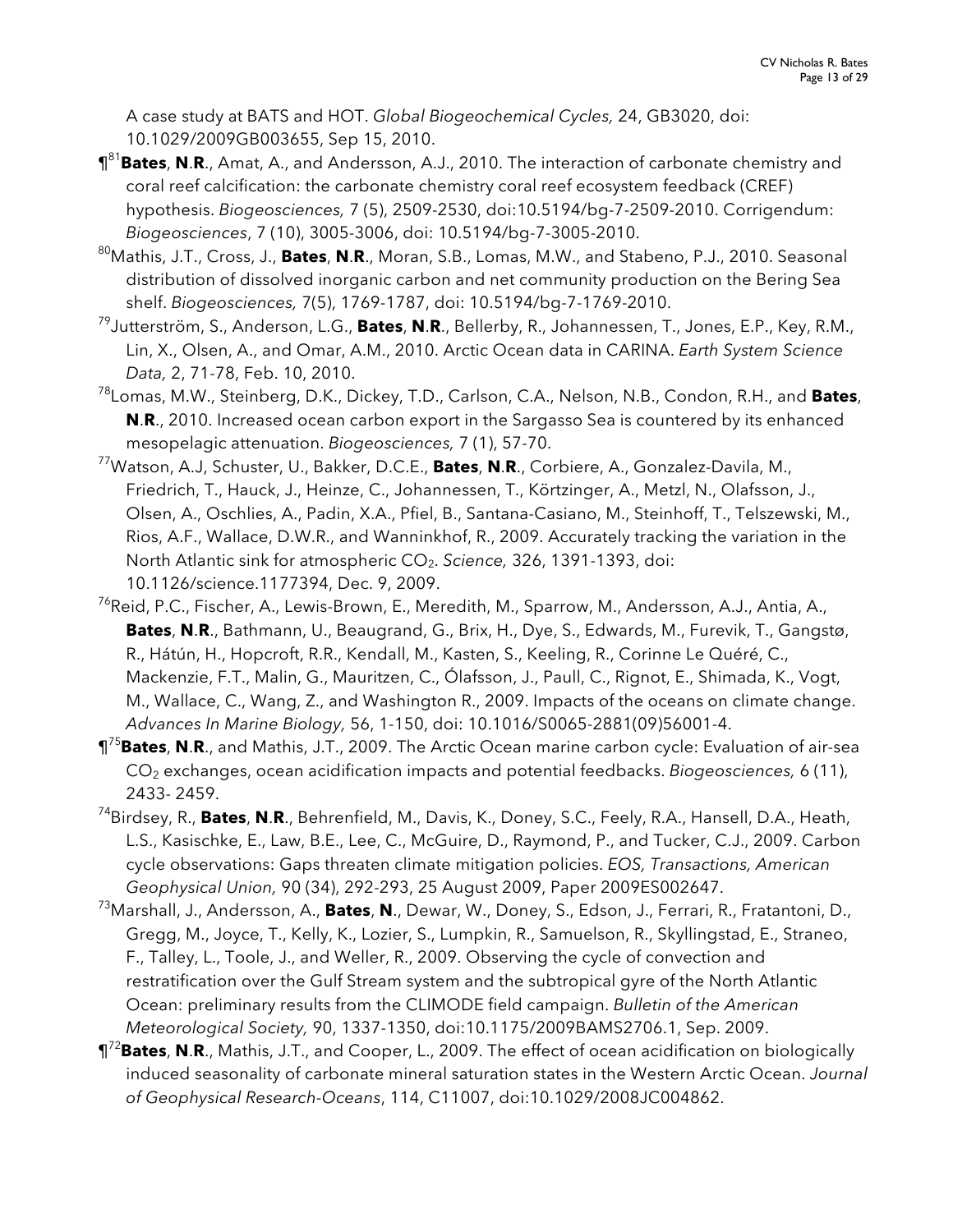- 71 Lomas, M.W., Roberts, N., Lipschultz, F., Krause, J.W., Nelson, D.M., and **Bates**, **N**.**R**., 2009. Biogeochemical responses to late-winter storms in the Sargasso Sea. IV. Rapid succession of major phytoplankton groups. *Deep-Sea Research I*, 56(6), 892-908, doi:10.1016/j.dsr.2009.03.004.
- 70 Dickey, T.D., **Bates**, **N**., Byrne, R.H., Chang, G., Chavez, F.P., Feely, R.H., Hansen, A., Karl, D., Moore, C., Wanninkhof, R., and Sabine C.L., 2009. The NOPP O-SCOPE and MOSEAN Projects: Advanced sensing for ocean observing systems. *Oceanography,* 22 (2), 168-181, June 2009.
- <sup>69</sup>Takahashi, T., Sutherland, S.C., Wanninkhof, R., Sweeney, C., Feely, R.A., Chipman, D.W., Hales, B., Friederich, G., Chavez, F., Watson, A., Bakker, D.C.E., Schuster, U., Metzl, N., Yoshikawa-Inoue, H., Ishii, M., Midorikawa, Nojiri, Y., Kortzinger, A., Steinhoff, T., Hoppema, M., Olafsson, J., Arnarson, T.S., Tilbrook, B., Johannessen, T., Olsen, A., Bellerby, R., Wong, C.S., Delille, B., **Bates**, **N**.**R**., and de Baar, H.J.W., 2009. Climatological mean and decadal change in surface ocean pCO<sub>2</sub>, and net sea-air CO<sub>2</sub> flux over the global oceans. Deep-Sea Research II, 56 (8-10), 554-577, doi:10.1016/j.dsr2.2008.12.009.
- 68Schuster, U., Watson, A.J., **Bates**, **N**.**R**., Corbiere, A., Gonzalez-Davila, M., Metzl, N., Pierrot, D., and Santana-Casiano, M., 2009. Trends in North Atlantic sea-surface  $fCO<sub>2</sub>$  from 1990 to 2006. *Deep-Sea Research II,* 56, 620-629, doi:10.1016/j.dsr2.2008.12.011.
- 67 Mathis, J.T., **Bates**, **N**.**R**., Hansell, D.A., and Babila, T., 2009. Net community production in the northeastern Chukchi Sea. *Deep-Sea Research II,* 56(17), 1213-1222, doi:10.1016/j.dsr2.2008.10.017.
- 66 Lomas, M.W., Lipschultz, F., Nelson, D.M. Krause, J.W., and **Bates**, **N**.**R**., 2009. Biogeochemical responses to late-winter storms in the Sargasso Sea. I. Pulses of primary and new production. *Deep-Sea Research I,* 56(6), 843-860, doi: 10.1016/j.dsr.2008.09.002.
- 65 Hood, R.R., Naqvi, W., Wiggert, J., Goes, J., Coles, V., McCreary, J., **Bates**, **N**.**R**., Karuppasamy, P.K., Mahowald, N., Seitzinger, S., and Meyers, G., 2008. Research opportunities and challenges in the Indian Ocean. *EOS, Transactions, American Geophysical Union*, 89(13), 125- 126, doi:10.1029/2008EO130001.
- 64 Grebmeier, J.M., **Bates**, **N**.**R**., and Devol, A. 2008. Continental Margins of the Arctic Ocean and Bering Sea. In: *North American Continental Margins: A Synthesis and Planning Workshop.* U.S. Carbon Cycle Science Program, Washington D.C., (Editors, B. Hales, W.-J. Cai., B.G. Mitchell, C.L. Sabine and O. Schofield, 120 pp), p. 61-72.
- 63 Andersson, A.J., Mackenzie, F.T., and **Bates**, **N**.**R**., 2008. Life on the margin: implications of ocean acidification on Mg-calcite, high latitude and cold-water marine calcifiers. *Marine Ecology Progress Series,* 373, 265-273, doi:10.3354/meps07639.
- 62 Li, Q.P., Hansell, D.A., McGillicuddy, D.J., **Bates**, **N**.**R**., and Johnson, R.J., 2008. Tracer-based assessment of the origin and biogeochemical transformation of a cyclonic eddy in the Sargasso Sea. *Journal of Geophysical Research,* 113, C10006, doi:10.1029/2008JC004840.
- 61 Lepore, K., Moran, S.B., Grebmeier, J.M., Cooper, L.W., Lalande, C., Maslowski, W., Hill, V., **Bates**, **N**.**R**., Hansell, D.A., Mathis, J.T., and Kelly, R.P., 2007. Seasonal and interannual changes in particulate organic carbon export and deposition in the Chukchi Sea. *Journal of Geophysical Research,* 112, C10024, doi:10.1029/2006JC003555.
- 60 Mathis, J.T., Hansell, D.A., Kadko, D., **Bates**, **N**.**R**., and Cooper, L.W., 2007. Determining net dissolved organic carbon production in the hydrographically complex western Arctic Ocean. *Limnology and Oceanography,* 52 (5), 1789-1799, doi: 10.4319/lo.2007.52.5.1789, Sep. 2007.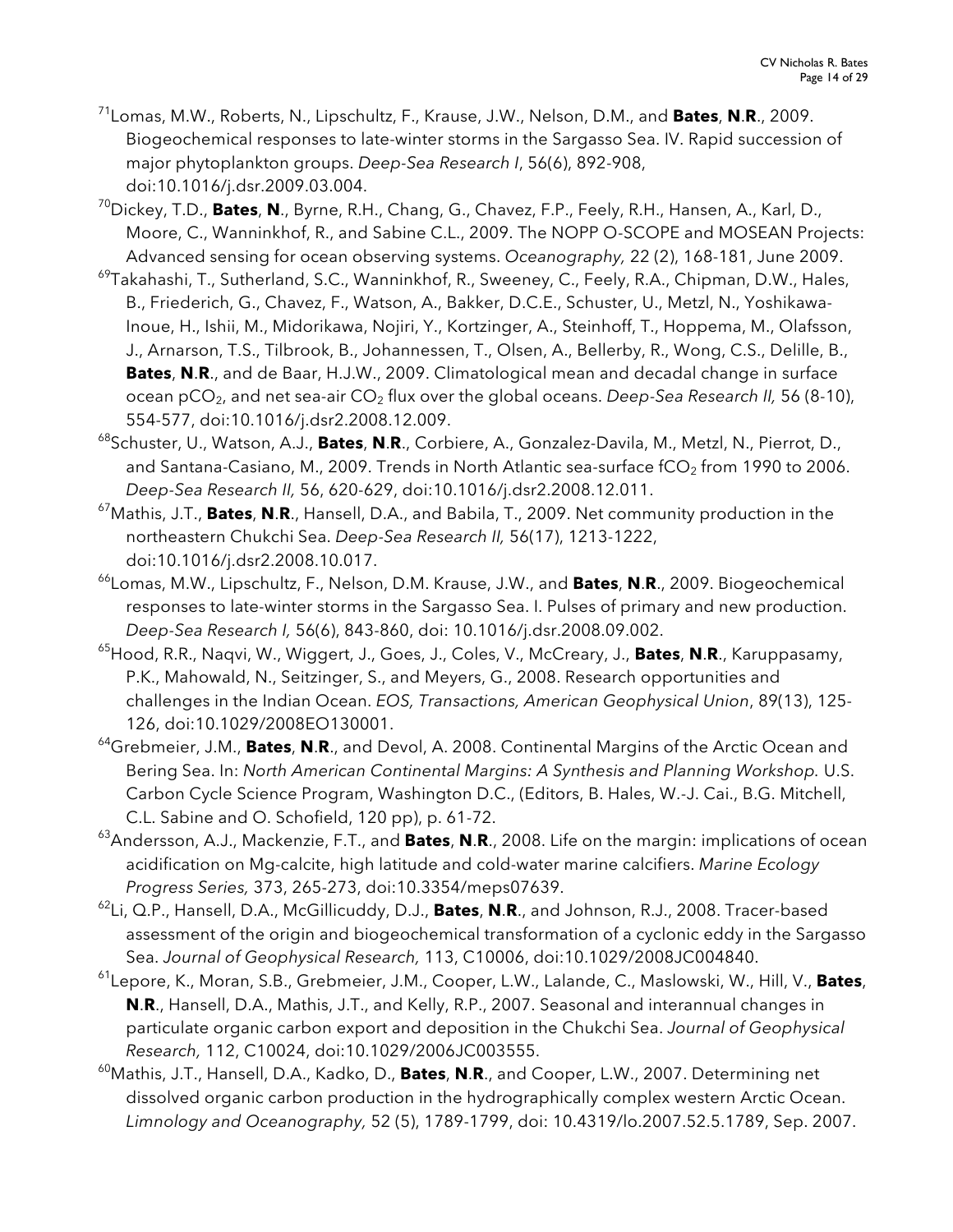- 59Andersson, A.J., **Bates**, **N**.**R**., and Mackenzie, F.T., 2007. Dissolution of carbonate sediments under rising pCO<sub>2</sub> and ocean acidification: Observations from Devil's Hole, Bermuda. *Aquatic Geochemistry*, 13 (3), 237-264, doi 10.1007/s10498-007-9018-8.
- <sup>58</sup>Bates, N.R., 2007. Interannual variability of the oceanic CO<sub>2</sub> sink in the subtropical gyre of the North Atlantic Ocean over the last two decades. *Journal of Geophysical Research (Oceans),* 112 (C9), C09013, doi: 10.1029/2006JC003759, May 4, 2007.
- 57 **Bates**, **N**.**R**., and Peters, A.J., 2007. The contribution of atmospheric acid deposition to ocean acidification in the subtropical North Atlantic Ocean. *Marine Chemistry,* 107 (4), 547-558, doi:10.1016/j.marchem.2007.08.002.
- 56 McGillicuddy, D.J., Anderson, L.A., **Bates**, **N**.**R**., Bibby, T., Buesseler, K.O., Carlson, C.A., Davis, C.S., Ewart, C., Falkowski, P.G., Goldthwait, S.A., Hansell, D.A., Jenkins, W.J., Johnson, R., Kosnyrev, V.K., Ledwell, J.R., Li, Q.P., Siegel, D.A., and Steinberg, D.K., 2007. Eddy/wind interactions stimulate extraordinary mid-ocean plankton blooms. *Science,* 316 (5827), 1016- 1021, doi:10.1126/science.1136256.
- 55 Mathis, J.T., Pickart, R.S., Hansell, D.A., Kadko, D., and **Bates**, **N**.**R**., 2007. Eddy transport of organic carbon and nutrients from the Chukchi Shelf: Impact on the upper halocline of the western Arctic Ocean. *Journal of Geophysical Research (Oceans),* 112, C05011, doi: 10.1029/2006JC003899.
- $\P^{54}$ Bates, N.R., Moran, S.B., Hansell, D.A., and Mathis, J.T., 2006. An increasing CO<sub>2</sub> sink in the Arctic Ocean due to sea-ice loss? *Geophysical Research Letters,* 33, L23609, doi:10.1029/2006GL027028.
- <sup>53</sup>Bates, N.R., 2006. Air-sea CO<sub>2</sub> fluxes and the continental shelf pump of carbon in the Chukchi Sea adjacent to the Arctic Ocean. *Journal of Geophysical Research (Oceans),* 111, C10013, doi:10.1029/2005JC003083.
- 52 **Bates**, **N**.**R**., Pequignet, A.C., and Sabine, C.L. 2006. Ocean carbon cycling in the Indian Ocean: II. Estimates of net community production. *Global Biogeochemical Cycles,* 20 (3), GB3021, doi:10.1029/2005GB002492.
- 51 **Bates**, **N**.**R**., Pequignet, A.C., and Sabine, C.L. 2006. Ocean carbon cycling in the Indian Ocean: 1. Spatiotemporal variability of inorganic carbon and air-sea CO<sub>2</sub> gas exchange. *Global Biogeochemical Cycles,* 20 (3), GB3020, doi:10.1029/2005GB002491.
- 50 Brix, H., Gruber, N., Karl, D.M., and **Bates**, **N**.**R**., 2006. On the relationships between primary, net community, and export production in subtropical gyres. *Deep-Sea Research II,* 53 (5-7), 698- 717, doi:10.1016/j.dsr2.2006.01.024.
- 49Hood, R.R., Laws, E.A., Armstrong, R.A., **Bates**, **N**.**R**., Brown, C.W., Carlson, C.A., Chai, F., Doney, S.C., Falkowski, P.G., Feely, R.A., Friedrichs, M.A.M., Landry, M.R., Moore, J.K., Nelson, D.M., Richardson, T.L., Salihoglu, B., Schartau, M., Toole, D.A, and Wiggert, J.D., 2006. Pelagic functional group modeling: Progress, challenges and prospects. *Deep-Sea Research I,* 53 (5-7), 459-512, doi:10.1016/j.dsr2.2006.01.025.
- 48 Walsh, J.J., Dieterle, D.A., Maslowski, W., Grebmeier, J.M., Whitledge, T.E., Flint, M., Sukhanova. I.N., **Bates**, **N**.**R.,** Cota, G.F., Stockwell, D., Moran, S.B., Hansell, D.A., and McRoy, C.P., 2005. A numerical model of neglected spring primary production within the Chukchi/Beaufort Seas. *Deep-Sea Research II,* 52, 3541-3568, doi: 1016/j.dsr2.2005.09.009.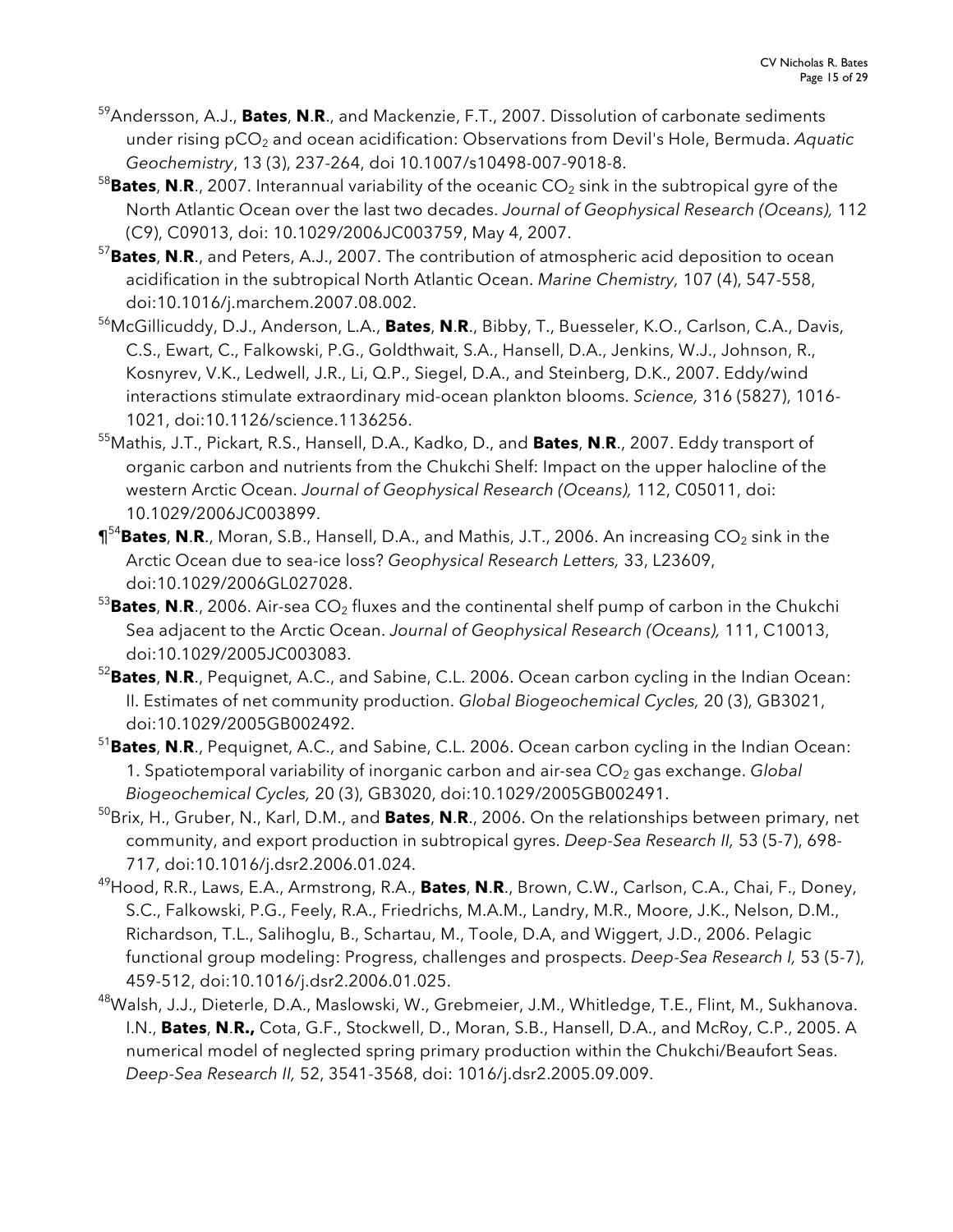- 47 **Bates**, **N**.**R**., Best, M.H.P., and Hansell, D.A., 2005. Spatio-temporal distribution of dissolved inorganic carbon and net community production in the Chukchi and Beaufort Seas. *Deep-Sea Research II,* 52 (22-24), 3303-3323, doi:10.1016/j.dsr2.2005.10.005.
- 46 Mathis, J.T., Hansell, D.A., and **Bates**, **N**.**R**., 2005. Strong hydrographic controls on spatial and seasonal variability of dissolved organic carbon in the Chukchi Sea. *Deep-Sea Research,* 52 (22- 24), 3245-3258, doi:10.1016/j.dsr2.2005.10.002.
- <sup>45</sup>Moran, S.B., Kelly, R.P., Hagstrom, K., Smith, J.N., Grebmeier, J.M., Cooper, L.W., Cota, G.F., Walsh, J.J., **Bates**, **N**.**R**., Hansell, D.A., Maslowski, W., Nelson, R.P., and Mulsow, S., 2005. Seasonal changes in POC export flux in the Chukchi Sea and implications for water columnbenthic coupling in Arctic shelves. *Deep-Sea Research,* 52 (22-24), 3427-3451, doi:10.1016/j.dsr2.2005.09.011.
- <sup>44</sup>Bates, N.R., Hansell, D.A., Moran, S.B., and Codispoti, L.A., 2005. Seasonal and spatial distributions of particulate organic matter (POM) in the Chukchi and Beaufort Seas. *Deep-Sea Research II,* 52 (22-24), 3324-3343, doi:10.1016/j.dsr2.2005.10.003.
- 43 Hansell, D.A., Kadko, D., and **Bates**, **N**.**R**., 2004. Degradation of terrigenous dissolved organic carbon in the western Arctic Ocean. *Science,* 304 (5672), 858-861, doi: 10.1126/science.1096175.
- 42 Lomas, M., and **Bates**, **N**.**R**., 2004. Potential controls on interannual partitioning of organic carbon during the winter/spring phytoplankton bloom at the Bermuda Atlantic Time-series Study (BATS) site. *Deep-Sea Research II*, 51 (11), 1619-1636, doi:10.1016/ j.dsr.2004.06.007.
- 41 **Bates**, **N**.**R**., and Hansell, D.A., 2004. Temporal variability of excess nitrate in the subtropical mode water of the North Atlantic Ocean. *Marine Chemistry,* 84 (3-4), 225-241, doi:10.1016/j.marchem.2003.08.003, Jan. 2004.
- 40 Hansell, D.A., **Bates**, **N**.**R**., and Olson, D.B., 2004. Excess nitrate and nitrogen fixation in the North Atlantic Ocean. *Marine Chemistry*, 84 (3-4), 243-265, doi:10.1016/ j.marchem.2003.08.004, Jan. 2004.
- 39Karl, D.M., **Bates**, **N**.**R**., Emerson, S., Harrison. P.J., Jeandal, C., Liu, K.K., Marty J.-C., Michaels A.F., Miquel, J.C., Neuer, S., Nojiri, Y., and Wong, C.S., 2003. Temporal studies of biogeochemical processes in the world's oceans during the JGOFS era. In *Ocean Biogeochemistry: The Role of the Ocean Carbon Cycle in Global Climate Change*. (M.R. Fasham, ed.), Springer, pp. 239-265.
- 38 Gruber, N., **Bates**, **N**.**R**., and Keeling, C.D., 2002. Interannual variability in the North Atlantic Ocean carbon sink. *Science,* 298 (5602), 2374-2378, doi: 10.1126/science.1077077, Dec. 20, 2002.
- ¶<sup>37</sup> **Bates**, **N**.**R**., Pequignet, A.C., Johnson, R.J., and Gruber, N. 2002. A short-term sink for atmospheric CO<sub>2</sub> in subtropical mode water of the North Atlantic Ocean. *Nature*, 420 (6915), 489-493, doi:10.1038/nature01253, Dec. 5, 2002.
- 36 Lomas, M., **Bates**, **N**.**R**., Knap, A.H., Karl, D.A., Lukas, R., Landry, M.R., Bidigare, R.R., Steinberg, D.A., and Carlson, C.A., 2002. Refining our understanding of ocean biogeochemistry and ecosystem functioning. *EOS*, November 2002.
- 35 Takahashi, T., Sutherland, S.C., Sweeney, C., Poisson, A., Metzl, N., Tilbrook, B., **Bates**, **N**., Wanninkhof, R., Feely, R.A., Sabine, C., Olafsson, J., and Nojiri, Y., 2002. Global sea-air CO<sub>2</sub> flux based on climatological surface ocean  $pCO<sub>2</sub>$ , and seasonal biological and temperature effects. *Deep-Sea Research II,* 49 (9-10), 1601-1622, doi:10.1016/S0967-0645(02)00003-6.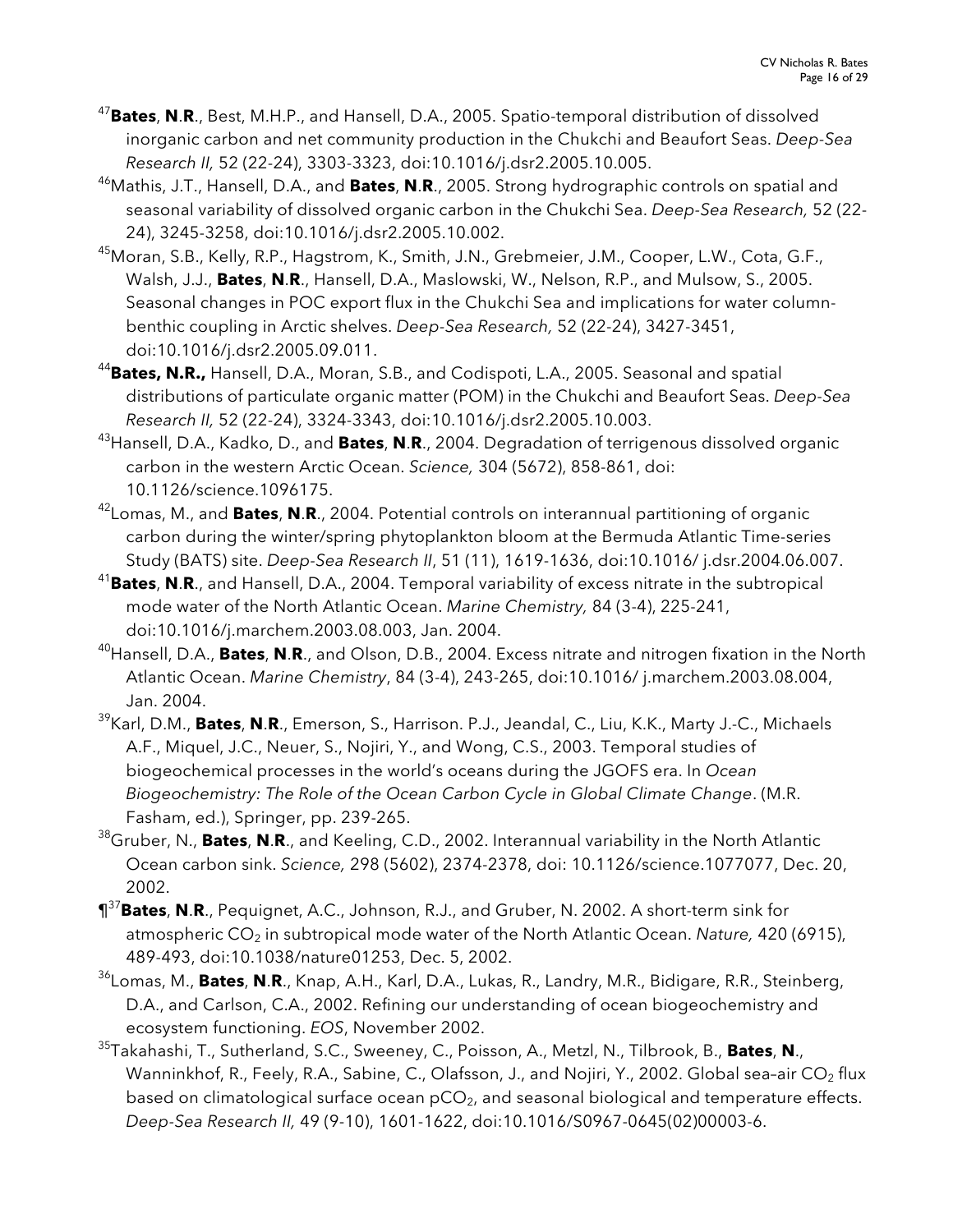- <sup>34</sup>Bates, N.R., 2002. Interannual variability in the global ocean uptake of CO<sub>2</sub>. *Geophysical Research Letters,* 29 (5), 1059-1064, doi:10.1029/2001GL013571, Mar. 1, 2002.
- 33 Lipschultz, F.J., **Bates**, **N**.**R**., Carlson, C.A., and Hansell, D.A., 2002. New production in the Sargasso Sea: History and current status. *Global Biogeochemical Cycles,* 16 (1), 1001, doi:10.1029/2000GB001319, Mar. 2002.
- $^{32}$ Bates, N.R., 2002. Seasonal variability of the effect of coral reefs on seawater CO<sub>2</sub> and air-sea CO2 exchange. *Limnology and Oceanography,* 47 (1), 43-52, Jan. 2002.
- 31 Karl, D.M., Dore, J.E., Michaels, A.F., and **Bates**, **N**.**R**., 2001. The U.S. JGOFS Time-series Observation Programs. *Oceanography*, 14(4), 6-17, November 2001.
- <sup>30</sup>Bates, N.R., and Merlivat, L., 2001. The influence of short-term wind variability on air-sea CO<sub>2</sub> exchange. *Geophysical Research Letters,* 28 (17), 3281-3284, doi: 10.1029/2001GL012897, Sep. 1, 2001.
- <sup>29</sup>**Bates**, **N**.**R**., Samuels, L., and Merlivat, L., 2001. Biogeochemical and physical factors influencing seawater fCO<sub>2</sub> and air-sea CO<sub>2</sub> exchange on the Bermuda coral reef. *Limnology and Oceanography,* 46 (4), 833-846, Jun. 2001.
- <sup>28</sup>Nelson, N.B., **Bates, N.R.**, Siegel, D.A., and Michaels, A.F., 2001. Spatial variability of the CO<sub>2</sub> sink in the Sargasso Sea. *Deep-Sea Research II,* 48 (8-9), 1801-1821, doi:10.1016/S0967- 0645(00)00162-4.
- 27Hood, R.R., **Bates**, **N**.**R**., Capone, D.G., and Olson, D.B., 2001. Modeling the effect of nitrogen fixation on carbon and nitrogen fluxes at BATS. *Deep-Sea Research II,* 48 (8-9), 1609-1648, doi:10.1016/S0967-0645(00)00160-0.
- 26Ono, S., Ennyu, A., Najjar, R.G., and **Bates**, **N**.**R**., 2001. Shallow remineralization in the Sargasso Sea estimated from seasonal variations in oxygen, dissolved inorganic carbon and nitrate. *Deep-Sea Research II,* 48 (8-9), 1567-1582, doi:10.1016/S0967-0645(00)00154-5.
- $\P^{25}$ **Bates, N.R.,** 2001. Interannual variability of oceanic CO<sub>2</sub> and biogeochemical properties in the Western North Atlantic subtropical gyre. *Deep-Sea Research II*, 48 (8-9), 1507-1528, doi:10.1016/S0967-0645(00)00151-X.
- 24Steinberg, D.K, Carlson, C.A., **Bates**, **N**.**R**., Johnson, R.J., Michaels, A.F., and Knap, A.H., 2001. Overview of the US JGOFS Bermuda Atlantic Time-series Study (BATS): a decade-scale look at ocean biology and biogeochemistry. *Deep-Sea Research II,* 48 (8-9), 1405-1447, doi:10.1016/S0967-0645(00)00148-X.
- <sup>23</sup>**Bates**, **N**.**R**., Merlivat, L., Beaumont, L., and Pequignet, A.C., 2000. Intercomparison of shipboard and moored CARIOCA buoy seawater fCO<sub>2</sub> measurements in the Sargasso Sea. Marine *Chemistry*, 72 (2-4), 239-255, doi:10.1016/S0304-4203(00)00084-0, Dec. 2000.
- 22Steinberg, D.K., Carlson, C.A., **Bates**, **N**.**R**., Goldthwait, S.A., Madin, L.P., and Michaels, A.F., 2000. Zooplankton vertical migration and the active transport of dissolved organic and inorganic carbon in the Sargasso Sea. *Deep-Sea Research I,* 47, 137-158, doi:10.1016/S0967- 0637(99)00052-7, Jan. 2000.
- 21Takahashi, T., Wanninkhof, R.H., Feely, R.A., Weiss, R.F., Chipman, D.W., **Bates**, **N**.**R**., Olafsson, J., Sabine, C.L., and Sutherland, S.G., 1999. Net sea-air  $CO<sub>2</sub>$  flux over the global oceans: An improved estimate based on the sea-air pCO<sub>2</sub> difference. *Proceedings of the Second International CO2 in the Oceans Meeting,* Tsukuba, Japan, January 1999, CGER-I037-99, 9-15.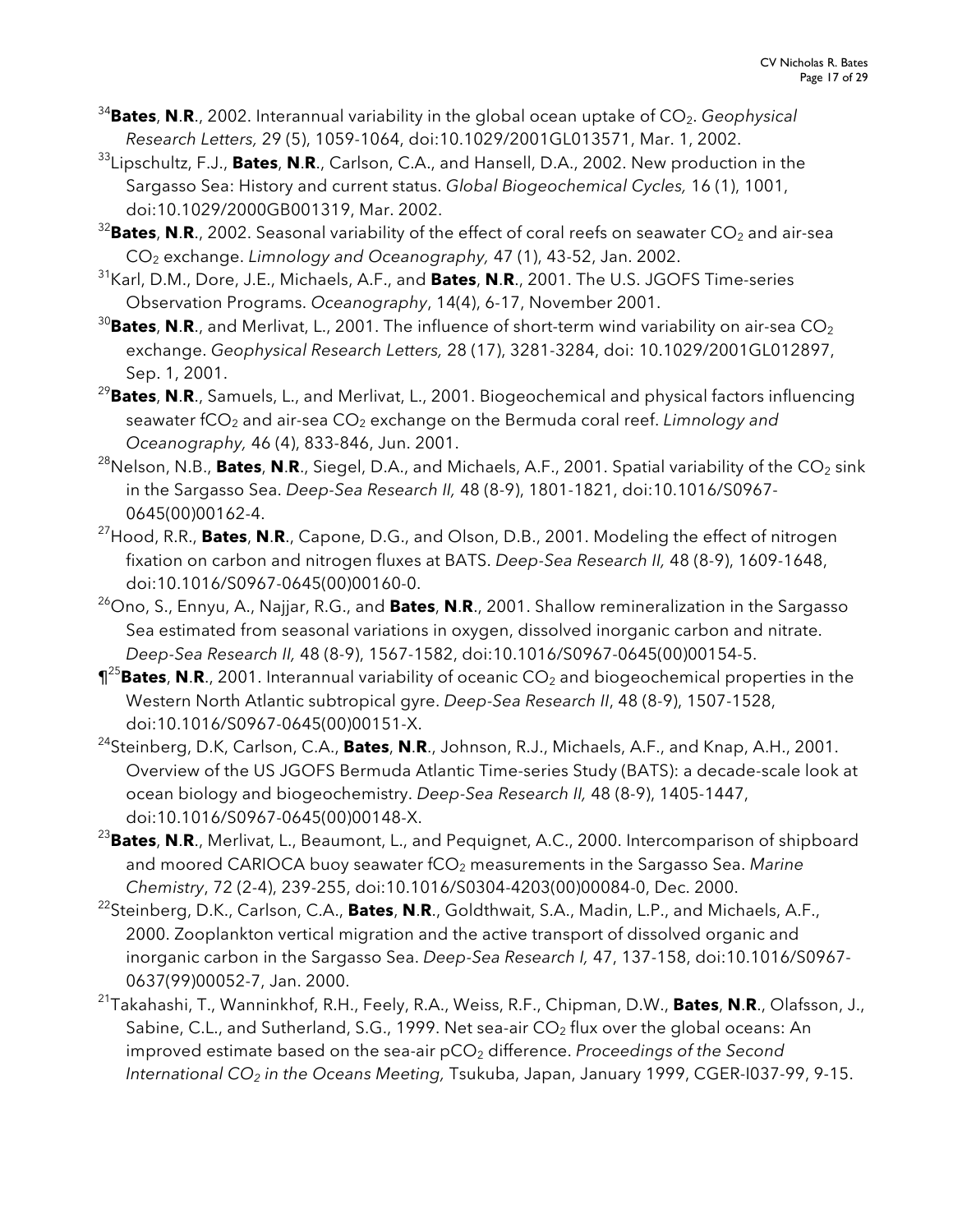- 20Carlson, C.A., **Bates**, **N**.**R**., Hansell, D.A., and Ducklow, H.W., 1999. Estimation of bacterial respiration and growth efficiency in the Ross Sea, Antarctica. *Aquatic Microbial Ecology,* 19 (3), 229-244, doi:10.3354/ame019229, Oct. 27, 1999.
- <sup>19</sup>**Bates**, **N**.**R**., and Hansell, D.A., 1999. A high resolution study of surface layer hydrographic and biogeochemical properties between Chesapeake Bay and Bermuda. *Marine Chemistry*, 67, 1- 16, doi:10.1016/S0304-4203(99)00045-6, Oct. 1999.
- 18McGillicuddy, D.J., Johnson, R., Siegel, D.A., Michaels, A.F., **Bates**, **N**.**R**., Knap, A.H., and Michaels, A.F., 1999. Mesoscale variations of biogeochemical properties in the Sargasso Sea. *Journal of Geophysical Research*, 104 (C6), 13,381-13,394, doi: 10.1029/1999JC900021, Jun. 15, 1999.
- <sup>17</sup>Bates, N.R., Takahashi, T., Chipman, D.W., and Knap, A.H., 1998. Variability of pCO<sub>2</sub> on diel to seasonal timescales in the Sargasso Sea near Bermuda. *Journal of Geophysical Research*, 103 (C8), 15,567-15,585, doi: 10.1029/98JC00247, Jul. 15, 1997.
- <sup>16</sup>**Bates**, **N**.**R**., Knap, A.H., and Michaels, A.F., 1998. Contribution of hurricanes to local and global estimates of air-sea exchange of CO<sub>2</sub>. *Nature*, 395, 58-61, doi: 10.1038/25703, Sep. 3, 1998.
- <sup>15</sup>Bates, N.R., Hansell, D.A., Carlson, C.A., and Gordon, L.I., 1998. Distribution of CO<sub>2</sub> species, estimates of net community production, and air-sea  $CO<sub>2</sub>$  exchange in the Ross Sea polynya. *Journal of Geophysical Research (Oceans),* 103 (C2), 2883-2896, doi: 10.1029/97JC02473, Feb. 15, 1997.
- 14Hansell, D.A., **Bates**, **N**.**R**., and Carlson, C.A., 1997. Predominance of vertical loss of carbon from surface waters of the equatorial Pacific Ocean. *Nature*, 386 (6620), 59-61, doi:10.1038/386059a0, Mar. 6, 1997.
- 13Hansell, D.A., Carlson, C.A., **Bates**, **N**.**R**., Poisson, A.P., 1997. Horizontal and vertical removal of organic carbon in the equatorial Pacific Ocean: a mass balance assessment. *Deep-Sea Research II*, 45 (9-10), 2115-2130, doi:10.1016/S0967-0645(97)00021-0.
- ¶<sup>12</sup>**Bates**, **N**.**R**., Michaels, A.F., and Knap, A.H., 1996. Seasonal and interannual variability of oceanic carbon dioxide species at the US JGOFS Bermuda Atlantic Time-series Study (BATS) site. *Deep-Sea Research II,* 43 (2-3), 347-383, doi:10.1016/0967-0645(95)00093-3. Corrigendum: 43 (4-6), 1435-1435.
- <sup>11</sup>**Bates**, **N**.**R**., Michaels, A.F., and Knap, A.H., 1996. Alkalinity changes in the Sargasso Sea: Geochemical evidence of calcification? *Marine Chemistry*, 51 (4), 347-358, doi: 10.1016/0304- 4203(95)00068-2, Jan. 1996.
- 10Marchal, O., Monfray, P., and **Bates**, **N**.**R**., 1996. Spring summer imbalance of dissolved inorganic carbon in the mixed layer of the northwestern Sargasso Sea. *Tellus,* 48 (1), 115-134, doi: 10.1034/j.1600-0889.1996.00011.x, Feb. 1996.
- 9 **Bates**, **N**.**R**., 1995. *Investigation of the Physical and Biological Controls of the Oceanic CO2 System in the Sargasso Sea*. Ph.D. Dissertation, University of Southampton, U.K., 276pp.
- 8 Hansell, D.A., **Bates**, **N**.**R**., and Gundersen, K., 1995. Mineralization of dissolved organic carbon in the Sargasso Sea. *Marine Chemistry,* 51 (3), 201-212, doi:10.1016/0304-4203(95)00063-1, Dec. 1995.
- 7 Ducklow, H.W., Carlson, C.A., **Bates**, **N**.**R**., Knap, A.H., Michaels, A.F., Jickells, T., Williams, P.J.LeB., and McCave, I.N., 1995. Dissolved organic carbon as a component of the biological pump in the North Atlantic Ocean. *Philosophical Transactions of the Royal Society, Series B*, 348, 161-167, May 30, 1995.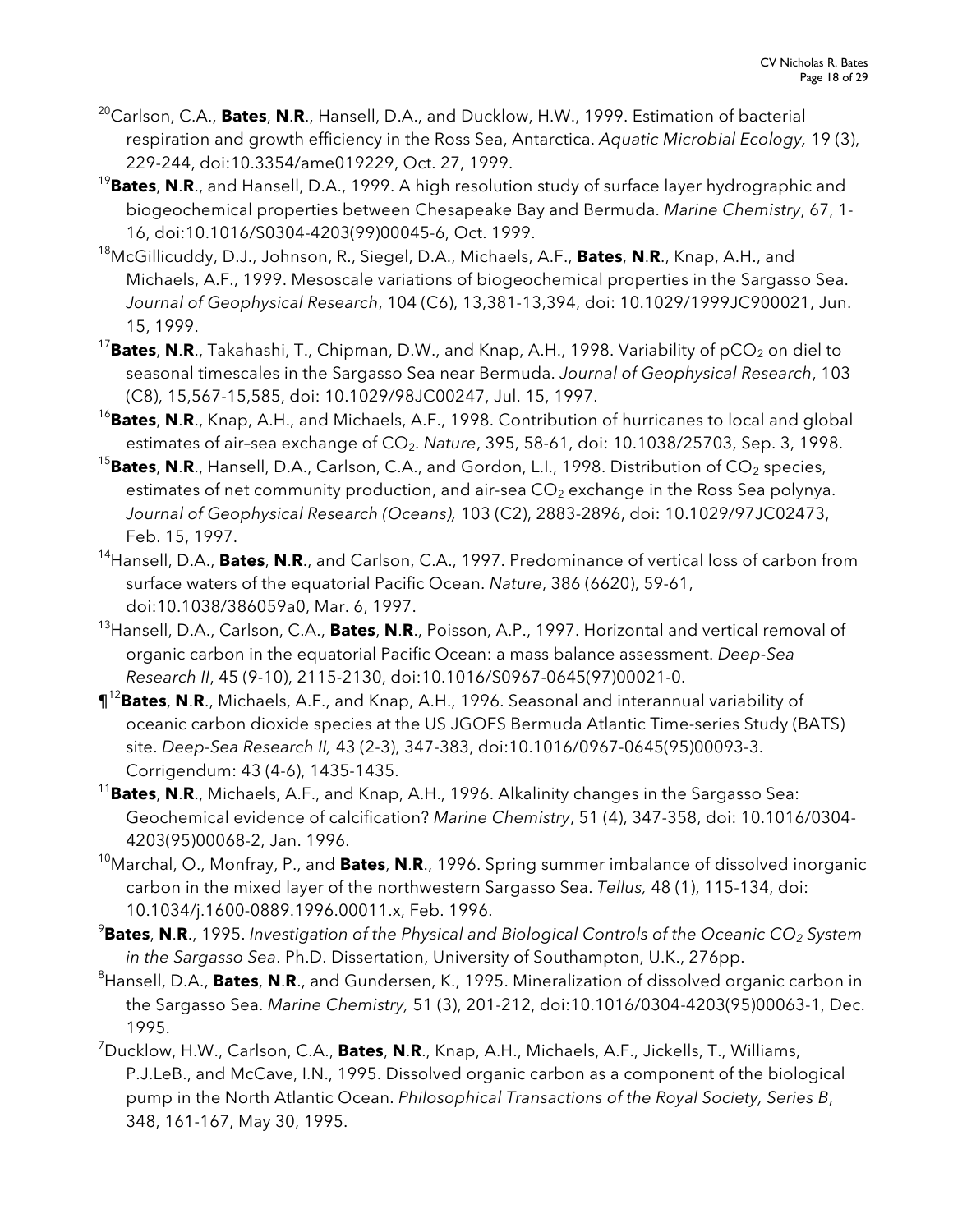- $^6$ Marchal, O., Monfray, P., and **Bates**, **N.R**., 1995. Seasonal cycle of CO<sub>2</sub> and O<sub>2</sub> in the euphotic zone at the U.S. JGOFS station in the Sargasso Sea. In: *Modelling of Marine Biogeochemical Cycles*. JGOFS-France Workshop, Gif-Sur-Yvette, Nov. 23-25, 1994, 27-35.
- 5 Michaels, A.F., **Bates**, **N**.**R**., Buesseler, K.O., Carlson, C.A., and Knap, A., 1994. Carbon system imbalances in the Sargasso Sea. *Nature*, 372, 537-540, doi: 10.1038/372537a0, Dec. 8, 1994.
- 4 **Bates**, **N**.**R**., 1994. Discussion: Early Devonian marine isotopic signatures: brachiopods from the Upper Gaspé limestones, Gaspé Peninsula, Québec, Canada. *Journal of Sedimentary Petrology*, A64(2), 405-407, April 1, 1994.
- 3 **Bates**, **N**.**R**., and Brand, U., 1991. Environmental and physiological influences on isotopic and elemental composition of brachiopod shell calcite: Implications for the isotopic evolution of Paleozoic oceans. *Chemical Geology (Isotope Geoscience Section),* 94 (1), 67-78, doi: 10.1016/0168-9622(91)90041-T, Nov. 1, 1991.
- 2 **Bates**, **N**.**R**., 1990. *The Biogeochemistry of Paleozoic Brachiopods from New York State and Southern Ontario.* M.Sc. Thesis, Brock University, Canada, 254 pp.
- 1 **Bates**, **N**.**R**., and Brand, U., 1990. Secular variation of calcite mineralogy: an evaluation of ooid and micrite chemistries. *Geologische Rundschau*, 79 (1), 27-46, doi: 10.1007/BF01830446.

## C2. Other Major Publications:

- 9 Feely, R.A (lead author), Aoyama, M., **Bates**, **N**.**R**., Byrne, R.H., González-Dávila, M., Dore, J., Gruber, N., Hydes, D., Karl, D.M., Khatiwala, S., Kleypas, J., Lee, K., Mordy, C., Olafsson, J., Orr, J., Stramma, L., Takahashi, T., Tanhua, T., and Wanninkhof, R., (contributing authors), 2014. *IPCC AR5 Chapter 3 Ocean Observations Subsection 3.7.*
- 6 Laffoley, D.d'A., Roe, H.S.J., Angel, M.V., Ardron, J., **Bates**, **N**.**R**., Boyd, I.L., Brooke, S., Buck, K.N., Carlson, C.A., Causey, B., Conte, M.H., Christiansen, S., Cleary, J., Donnelly, J., Earle, S.A., Edwards, R., Gjerde, K.M., Giovannoni, S.J., Gulick, S., Gollock, M., Hallet, J., Halpin, P., Hanel, R., Hemphill, A., Johnson, R.J., Knap, A.H., Lomas, M.W., McKenna, S.A., Miller, M.J., Miller, P., Ming, F.W., Moffitt, R., Nelson, N.B., Parson, L., Peters, A.J., Pitt, J., Rouja, P., Roberts, J., Roberts, J., Seigel, D.A., Siuda, A., Steinberg, D.K., Stevenson, A., Sumaila, V.R., Swartz, W., Trott, T.M., and Vats. V., 2011. *The protection and management of the Sargasso Sea: The golden floating rainforest of the Atlantic Ocean: Summary Science and Supporting Evidence Case.* Sargasso Sea Alliance, 44 pp (§not peer reviewed).
- 5 Feely, R.A., Fabry, V., Dickson, A., Gattuso, J.-P., Bijma, J., Riebesell, U., Doney, S., Turley, C., Saino, T., Lee, K., Anthony, K., Kleypas, J. (lead authors), Johannessen, T., Bellerby, R., Luchetta, A., Trull, T., Tilbrook, B., Olafsson, J., Watanabe, S., O'Dowd, C., Ward, B., Bakker, D., Hall-Spencer, J., Hardman-Mountford, N., Blackford, J., Send, U., Langdon, C., Hönisch, B., Hernandez-Ayon, J.-M., Ianson, D., Kozyr, A., **Bates**, **N**.**R**., Wanninkhof, R., Robbins, L., Hydes, D., Gledhill, D., Iglesias-Rodriguez, M.D., Lebrato, M., Balch, W.M., Newton, J., Hofmann, G., Brainard, R., Eakin, M., Salm, R., Hill, T., Sabine, C., Alin, S., Hales, B., Juranek, L., Hendee, J., Manzello, D., Musielewicz, S., Mathis, J., Sigler, M., Turk, D., Vandemark, D., Salisbury, J., Coble, P., Azetsu-Scott, K., Miller, L., Lohrenz, S., Thomas, H., and Cai, W.-J., (contributing authors), 2010. *An international observational network for ocean acidification*. Community White Paper, OceanObs09, http://www.oceanobs09.net/ (\*peer reviewed).
- 4 Borges, A.V., Alin, S.R., Chavez, F.P., Vlahos, P., Johnson, K.S., Holt, J.T. (lead authors), Balch, W.M., **Bates**, **N**.**R**., Brainard, R., Cai, W.-J., Chen, C.T.A., Currie, K., Dai, M., Degrandpre, M.,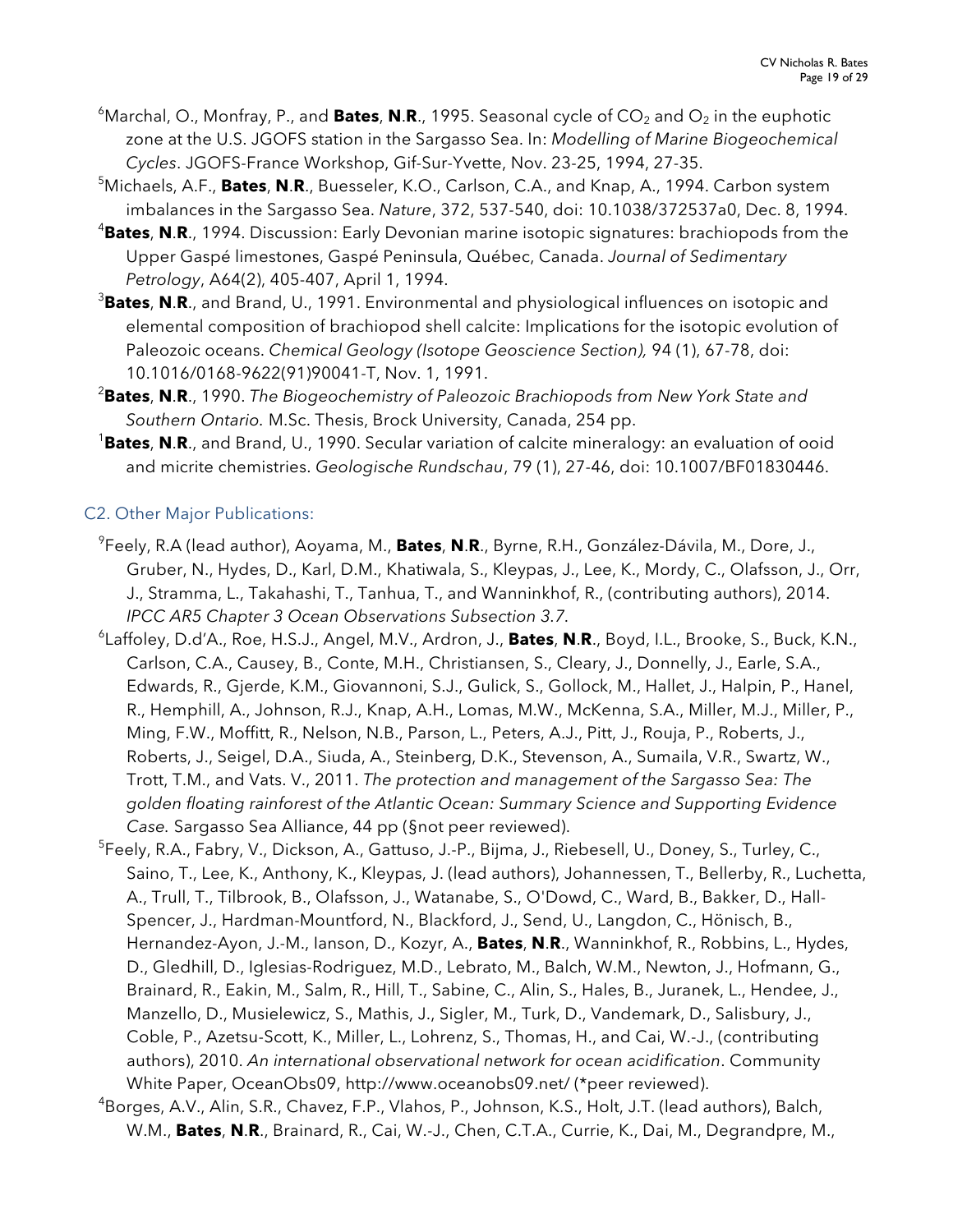Delille, B., Dickson, A., Feely R.A., Friederich, G.E., Hales, B., Hardman-Mountford, N., Hendee, J., Hernandez-Ayon, J.M., Hood, M., Huertas, E., Hydes, D., Ianson, D., Krasakopoulou, E., Litt, E., Luchetta, A., Mathis, J., McGillis, W.R., Murata A., Newton, J., Ólafsson, J., Omar A., Perez, F.F., Sabine, C., Salisbury, J.E., Salm, R., Sarma, V.V.S.S., Schneider, B., Sigler, M., Thomas, H., Turk, D., Vandemark, D., Wanninkhof, R., Ward, B., (contributing authors), 2010. *A global sea surface carbon observing system: inorganic and organic carbon dynamics in coastal oceans*. Community White Paper, OceanObs09, http://www.oceanobs09.net/ (\*peer reviewed).

- 3 **Bates**, **N**.**R**., 2009. Sensitive to climate change. The Circle. 3, 2009, p17-18, WWF publications (§not peer reviewed).
- 2 **Bates**, **N**.**R**., 2009. *Marine carbon cycle feedbacks*. In *Arctic Climate Feedbacks: Global Implications*. World Wildlife Fund Report (Editors, M. Sommerkorn and S. Hassol), World Wildlife Fund Report, 100 pp, p. 54-68. (\*note: peer-reviewed); http://wwf.panda.org/what\_we\_do/where\_we\_work/arctic/publications/?177361/Warming-Arctics-global-impacts-outstrip-predictions.
- <sup>1</sup>Bindoff, N.L., Willebrand, J., Artale, V., Cazenave, A., Gregory, J., Gulev, S., Hanawa, K., Le Quéré, C., Levitus, S., Nojiri, Y., Shum, C.K., Talley, L.D., and Unnikrishnan, A., 2007. *Observations: Oceanic Climate Change and Sea Level. In: Climate Change 2007: The Physical Science Basis*. Contribution of Working Group I to the Fourth Assessment Report of the Intergovernmental Panel on Climate Change [Solomon, S., D. Qin, M. Manning, Z. Chen, M. Marquis, K.B. Averyt, M. Tignor and H.L. Miller (eds.)]. Cambridge University Press, Cambridge, United Kingdom and New York, NY, USA. **Bates** was one of 53 contributing authors to this chapter (\*peer reviewed).

## C3. Other Papers, Technical Reports and Data Reports:

- 52 **Bates**, **N**.**R**., Lomas, M.W., and Johnson, R.J., 2013. The Bermuda Atlantic Time-series Study (BATS) enters its twenty-fifth year of ocean observations in the North Atlantic that illustrate change in ocean carbon. *Ocean Carbon and Biogeochemistry (OCB) News*, Volume **6** (2), Spring Summer 2013-06-21
- 51 Wanninkhof, R., Bakker, D., **Bates**, **N**., Olsen, A., Steinhoff, T., and Sutton, A., 2013. Incorporation of alternative sensors into the SOCAT database and adjustments to dataset quality control flags. NOAA-CDIAC report.
- 50Lomas, M.W., **Bates**, **N**.**R**., Buck, K.N. and Knap, A.H., 2011. *Microbial productivity of the Sargasso Sea and how it compares to elsewhere, and the role of the Sargasso Sea in carbon sequestration – better than carbon neutral?* In Oceanography of the Sargasso Sea: Overview of Scientific Studies (Lomas, M.W., Bates, N.R., Buck, K.N., and Knap, A.H., editors), BIOS report for the Sargasso Sea Alliance, 6 pp.
- 49 Lomas, M.W., **Bates**, **N**.**R**., Buck, K.N., and Knap, A.H., 2011. *Oceanography of the Sargasso Sea: Overview of Scientific Studies.* BIOS report for the Sargasso Sea Alliance, 94 pp.
- 48 Lomas, M.W., and **Bates**, **N**.**R**., 2011. *Food web overview.* In Oceanography of the Sargasso Sea: Overview of Scientific Studies (Lomas, M.W., Bates, N.R., Buck, K.N., and Knap, A.H., editors), BIOS report for the Sargasso Sea Alliance, 28, 37-42.
- 47 Lomas, M.W., and **Bates**, **N**.**R**., 2011. *Phytoplankton research.* In Oceanography of the Sargasso Sea: Overview of Scientific Studies (Lomas, M.W., Bates, N.R., Buck, K.N., and Knap, A.H., editors), BIOS report for the Sargasso Sea Alliance, 28-31, 37-42.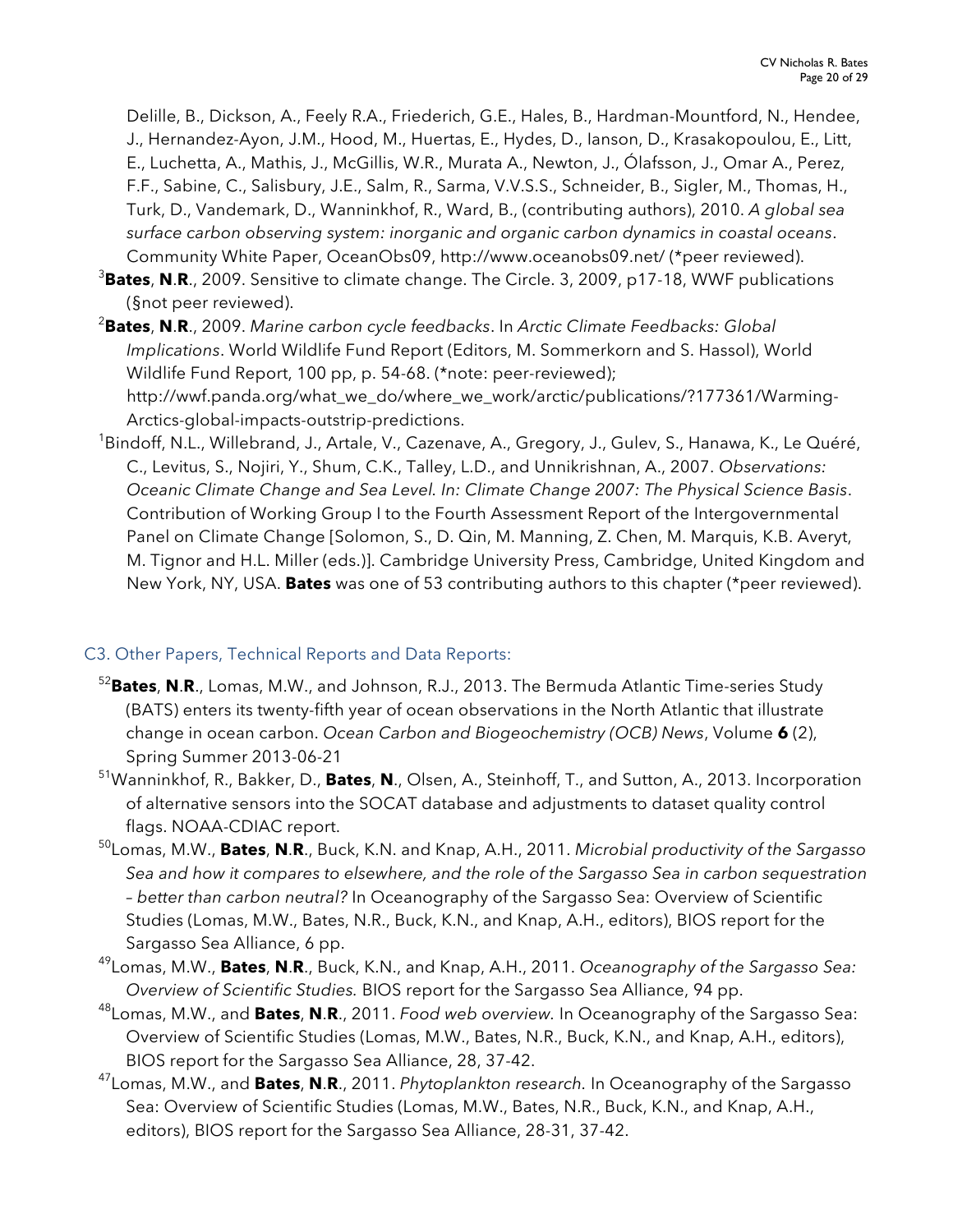- 46 **Bates**, **N**.**R**., and Lomas, M.W., N.R., 2011. Marine biogeochemical cycles in the Sargasso Sea. In Oceanography of the Sargasso Sea: Overview of Scientific Studies (Lomas, M.W., Bates, N.R., Buck, K.N., and Knap, A.H., editors), BIOS report for the Sargasso Sea Alliance, 43-45, 48-52.
- 45 **Bates**, **N**.**R**., 2011. *The global carbon cycle and observations in the Sargasso Sea*. In Oceanography of the Sargasso Sea: Overview of Scientific Studies (Lomas, M.W., Bates, N.R., Buck, K.N., and Knap, A.H., editors), BIOS report for the Sargasso Sea Alliance, 45-47, 48-52.
- 44 **Bates**, **N**.**R**., 2011. *Calcium carbonate production.* In Oceanography of the Sargasso Sea: Overview of Scientific Studies (Lomas, M.W., Bates, N.R., Buck, K.N., and Knap, A.H., editors), BIOS report for the Sargasso Sea Alliance, 47, 48-52.
- 43 **Bates**, **N**.**R**., 2011. *Climate variability, NAO/ENSO influences on the subtropical gyre.* In Oceanography of the Sargasso Sea: Overview of Scientific Studies (Lomas, M.W., Bates, N.R., Buck, K.N., and Knap, A.H., editors), BIOS report for the Sargasso Sea Alliance, 53, 56-60.
- 42 **Bates**, **N**.**R**., and Peters, A.J., 2011. *Atmospheric deposition and acid precipitation, NAO/ENSO influences on the subtropical gyre.* In Oceanography of the Sargasso Sea: Overview of Scientific Studies (Lomas, M.W., Bates, N.R., Buck, K.N., and Knap, A.H., editors), BIOS report for the Sargasso Sea Alliance, 53-55, 56-60.
- <sup>41</sup>Bates, **N.R**., 2011. *Air-sea gas exchange, CO<sub>2</sub> and DMS*. In Oceanography of the Sargasso Sea: Overview of Scientific Studies (Lomas, M.W., Bates, N.R., Buck, K.N., and Knap, A.H., editors), BIOS report for the Sargasso Sea Alliance, 55, 56-60.
- <sup>40</sup>**Bates**, **N**.**R**., 2011. *Climate change and ocean acidification*. In Oceanography of the Sargasso Sea: Overview of Scientific Studies (Lomas, M.W., Bates, N.R., Buck, K.N., and Knap, A.H., editors), BIOS report for the Sargasso Sea Alliance, 61-67.
- <sup>39</sup>EPA, 2010. *Climate Change Indicators in the United States* [Data provider and indicator reviewer], 74 pp, EPA 430-R-10-027.
- <sup>38</sup>Tanhua, T., A. Olsen, M. Hoppema, S. Jutterström, C. Schirnick, S. van Heuven, A. Velo, X. Lin, A. Kozyr, M. Alvarez, D.C.E. Bakker, P. Brown, E. Falck, E. Jeansson, C. Lo Monaco, J. Olafsson, F.F. Perez, D. Pierrot, A.F. Rios, C.L. Sabine, U. Schuster, R. Steinfeldt, I. Stendardo, L.G. Anderson, **Bates**, **N**.**R**., R.G.J. Bellerby, J. Blindheim, J.L. Bullister, N. Gruber, M. Ishii, T. Johannessen, E.P. Jones, J. Köhler, A. Körtzinger, N. Metzl, A. Murata, S. Musielewicz, A.M. Omar, K.A. Olsson, M. de la Paz, B. Pfeil, F. Rey, M. Rhein, I. Skjelvan, B. Tilbrook, R. Wanninkhof, L. Mintrop, D.W.R. Wallace, R.M. Key, 2009. CARINA data Synthesis Project, CDIAC, NDP-091.
- 37 Wanninkhof, R., Feely, R.A., **Bates**, **N**.**R**., Millero, F.J., Takahashi, T., and Cook, S., 2006. Documenting ocean carbon sources and sinks–surface water  $pCO<sub>2</sub>$  measurements from ships. In Annual Report on The State of the Ocean and the Ocean Observing System for Climate, Annual Report, Fiscal Year 2005, J.M. Levy (ed.), NOAA/Climate Program Office/Office of Climate Observation, 207–216.
- 36 Johannessen, T., Hansell, D.A., and others (including Bates, N.R., 2006. *SOLAS-IMBER joint carbon implementation plan* (draft document; release 2006).
- 35 **Bates**, **N**.**R**., 2005. *Ocean time-series inventory*. IOC-SCOR International Ocean Carbon Coordination Project (IOCCP) document.
- 34Sweeney, C., Takahashi T., Gnanadesikan, A., Wanninkhof, R., Feely, R.A., Friederich, G.E., Chavez, F., **Bates**, **N**.**R**., Olafsson, J., and Sarmiento, J.L., 2002. Spatial and temporal variability of surface *pCO<sub>2</sub>* and sampling strategies. In: *A Large Scale CO<sub>2</sub> Observing Plan: In Situ Ocean*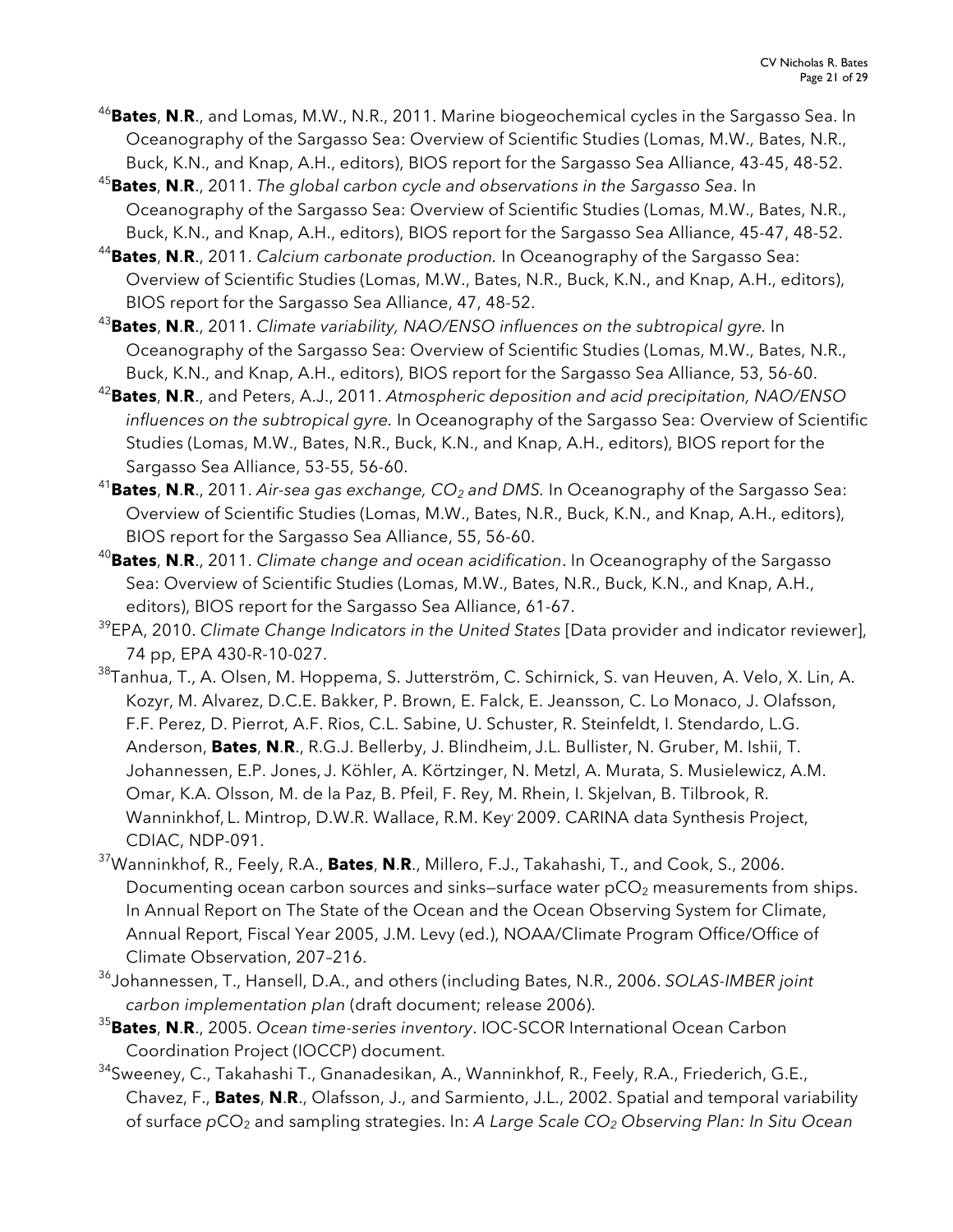*and Atmosphere* (Bender, M., Doney, S., Feely, R.A., *et al*., editors), National Technical Information Service, Springfield, Virginia, USA, p 155-175.

- 33 **Bates**, **N**.**R**., 2001. *Regional testbeds: Interannual variability of the oceanic carbon cycle at the U.S. JGOFS Bermuda Atlantic Time-series Study (BATS) site.* In WOCE International Project Office, Report of the WOCE/JGOFS Ocean Transport Workshop, WOCE Report No. 174/2001, pp. 43-46.
- 32 Carlson, C.A., **Bates**, **N**.**R**., and Hansell, D.A., 2001. *Ocean Carbon Cycling*. In Encyclopedia of Marine Science (2001 edition).
- 31Gruber, N., **Bates**, **N**.**R**., Keeling, C.D., and Le Quéré, C., 2001. *Interannual variability in the extratropical ocean carbon cycle: The role of the North Atlantic. 6th International CO<sub>2</sub> meeting,* Sendai, Japan.
- 30Erickson, D., and **Bates**, **N**.**R**., 2001. Working Group Report. Short-lived CRC's. US. SOLAS Planning Workshop, Washington DC, May 2001.
- 29Mintrop, L., and **Bates**, **N**.**R**., 2001. *Carbon in the North Atlantic (CARINA) Meeting Report*, Vigo, Spain, April 2001.
- 28Doney, S.C., Hood, M., Alexiou, A., **Bates**, **N**.**R**., Bishop, J., Ducklow, H.W., Fine, R., Gruber, N., Jahnke, R., Johnson, K., Lindstrom, E., K.-K. Liu, Mackenzie, F.T., McClain, C., Murphy, P.P., Platt, T., Smith, S.V., Stuart, V., Summerhayes, C., Wallace, D.W.R., and Wanninkhof, R., 2001. *A Global Ocean Carbon Observation System- A Background Report. A Contribution to the Integrated Global Observing System (IGOS)*, UNESCO report.
- 27Dickey, T.D., **Bates**, **N**.**R**., Byrne, R.H., Chavez, F., Feely, R.A., Moore, C., Wanninkhof, R., 2001. *A review of the NOPP Ocean-Systems for Chemical, Optical and Physical Experiments (OSCOPE) Project*. American Meteorological Society, Fifth Symposium on Integrated Observing Systems, 4 pp.
- 26Dickey, T.D., **Bates**, **N**.**R**., Byrne, R.H., Chavez, F., Feely, R.A., Moore, C., Wanninkhof, R., 2000. *Ocean-Systems for Chemical, Optical and Physical Experiments (OSCOPE) Project*. Final Workshop Report, 3 pp.
- <sup>25</sup>**Bates**, **N**.**R**., 2000. *Linkages between ocean biogeochemistry and climate variability.* Ocean Carbon Transport, Exchanges and Transformations (OCTET) Meeting Report.
- 24Dickey, T.D., **Bates**, **N**.**R**., Byrne, R.H., Chavez, F., Feely, R.A., Moore, C., Wanninkhof, R., 2000. Third Oceanographic-Systems for Chemical, Optical, and Physical Experiments (O-SCOPE) Monterey Bay Aquarium Research Institute (MBARI), Dec. 1999.
- 23Dickey, T.D., **Bates**, **N**.**R**., Byrne, R.H., Chavez, F., Feely, R.A., Moore, C., Wanninkhof, R., 1999. *First Oceanographic-Systems for Chemical, Optical, and Physical Experiments (O-SCOPE, Workshop Report*, PMEL, Seattle, Sept. 1998.
- 22Dickey, T.D., **Bates**, **N**.**R**., Byrne, R.H., Chavez, F., Feely, R.A., Moore, C., Wanninkhof, R., 1999. *Second Oceanographic-Systems for Chemical, Optical, and Physical Experiments (O-SCOPE), Workshop Report*, Univ. South Florida, Feb. 1999.
- 21Najjar, R., Feely, R., Takahashi, T., Tortell, P., Sabine, C.L., Langdon, C., DeConto, R., **Bates**, **N**.**R**., Berelson, W., Peng, T.-H., Rubin, S., Sweeney, C., Hales, B., and Bishop, J., 1999. *Working Group Report: Chemistry. Synthesis and Modelling Project, Ocean Biogeochemical Response to Climate Change*, Durham, NH, 13-17 July 1998, U.S. JGOFS Planning Report Number 22, 15- 21.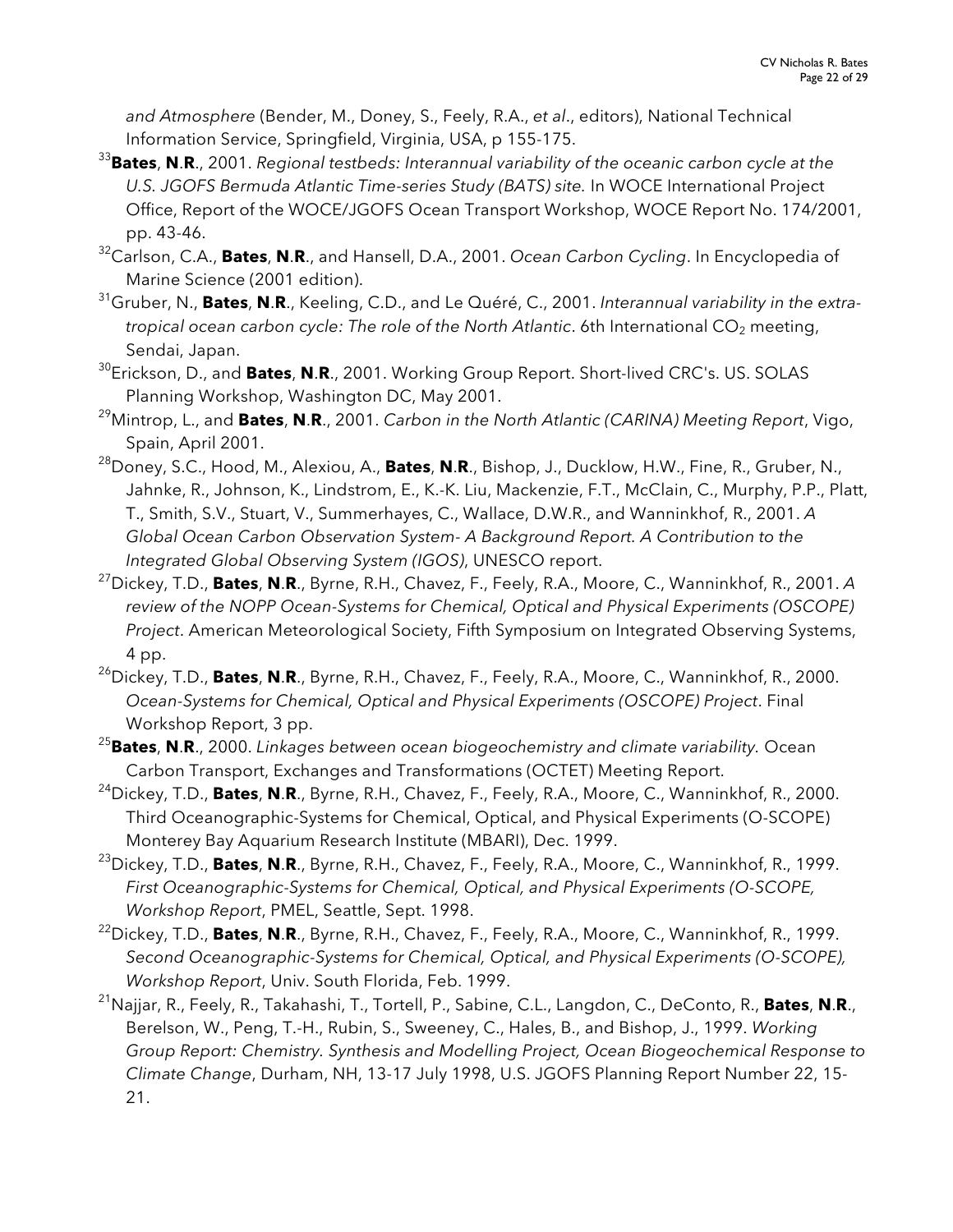- <sup>20</sup>**Bates**, **N**.**R**., Knap, A.H., and Michaels, A.F., 1998. *Carbon dioxide, climate change and hurricanes.* The Journal of the Forum for Environmental Law, Science, Engineering and Finance. December Issue, publisher. M.A. Frodl, Washington D.C., U.S.A.
- <sup>19</sup>**Bates**, **N**.**R**., Knap, A.H., Bahr, F., Benson, J., Chipman, D.W., Howse, F., Johnson, R.J., and Takahashi, T., 1998. *Carbon dioxide measurements obtained aboard the R/V Weatherbird II in the Sargasso Sea, June-December 1994*. Bermuda Biological Station For Research Data Report, BBSR CO2 Data Report 98-1, Ferry Reach, Bermuda.
- <sup>18</sup>**Bates**, **N**.**R**., Knap, A.H., Bahr, F., Benson, J., Chipman, D.W., Howse, F., Johnson, R.J., and Takahashi, T., 1998. *Carbon dioxide measurements obtained from the R/V Weatherbird II in the Sargasso Sea, January-December 1995*. Bermuda Biological Station For Research Data Report, BBSR CO<sub>2</sub> Data Report 98-2, Ferry Reach, Bermuda.
- <sup>17</sup>**Bates**, **N**.**R**., Knap, A.H., Bahr, F., Benson, J., Chipman, D.W., Howse, F., Johnson, R.J., and Takahashi, T., 1998. *Carbon dioxide measurements obtained from the R/V Weatherbird II in the Sargasso Sea, January-December 1996*. Bermuda Biological Station For Research Data Report, BBSR CO<sub>2</sub> Data Report 98-3, Ferry Reach, Bermuda.
- 16Carlson, C.A., **Bates**, **N**.**R**., and Steinberg, D.K., 1998. BATS time-series celebrates a decade of ocean research. U.S. JGOFS Newsletter, November 1998.
- <sup>15</sup>Bates, N.R., 1997. Determination of total inorganic carbon  $(C_T)$  by the coulometric procedure. in BATS Methods Manual, Version 4, March 1997 (Knap, A.H., et al.), U.S. JGOFS Planning Office, Woods Hole, MA, pp 39-47.
- <sup>14</sup> **Bates, N.R.,** 1997. Seasonal variability of the oceanic CO<sub>2</sub> system and the air-sea flux of CO<sub>2</sub> at the BATS site in the Sargasso Sea. in Second JGOFS North Atlantic Planning Report (Ducklow, H., Marra, J., and Goyet, C. eds.), JGOFS Report Number 20, JGOFS Planning Office, Woods Hole, MA, pp. 7-10.
- 13Knap, A.H., Michaels, A.F., Steinberg, D.K., Bahr, F., **Bates**, **N**.**R**., Bell, S., Countway, P., Close, A.R., Doyle, A.P., Dow, R.L., Howse, F.A., Gundersen, K., Johnson, R.J., Kelly, R., Little, R., Orcutt, K., Parsons, R., Rathburn, C., Sanderson, M., and Stone, S., 1997. *BATS Methods Manual, Version 4, April 1997*, U.S. JGOFS Planning Office, Woods Hole, 136pp.
- 12Knap, A.H., Michaels, A.F., Hansell, D.A., Bahr, F., **Bates**, **N**.**R**., Becker, S., Caporelli, E., Close, A.R., Doyle, A.P., Dow, R.L., Johnson, R.J., Kelly, R., Little, R., Gundersen, K., Howse, F.A., and Waterhouse, T., 1997. *U.S. JGOFS Bermuda Atlantic Time-series Study. Data Report for BATS 61-BATS 72, Oct. 1993-Sept. 1994.* U.S. JGOFS Planning and Coordination Office, Woods Hole.
- 11Doney, S., Wallace, D.W.R., Ducklow, H.W., and **Bates**, **N**.**R**., 1996. *The North Atlantic Carbon Cycle: New perspectives from JGOFS and WOCE.* ICES Annual Science Conference, Rekjavik, Iceland, Sept. 27-Oct. 4, 1996.
- 10Knap, A.H., Michaels, A.F., Dow, R.L, Johnson, R.J., Gundersen, K., Close, A., Howse, F., **Bates**, **N**.**R**., Hammer, M., Doyle, A., Waterhouse, T., Kelly, R., Becker, S., and Little, B., 1995. *U.S.*  JGOFS Bermuda Atlantic Time-series Study. Data Report for BATS 49-BATS 60, Oct. 1992-Sept. *1993*. U.S. JGOFS Planning and Coordination Office, Woods Hole.
- <sup>9</sup>Knap, A.H., Michaels, A.F., Dow, R.L, Johnson, R.J., Gundersen, K., Sorensen, J.C., Close, A., Howse, F., Hammer, M., **Bates**, **N**.**R**., Best, M., Doyle, A., and Waterhouse, T., 1994. *U.S. JGOFS Bermuda Atlantic Time-series Study. Data Report for BATS 37-BATS 48,* Oct. 1991-Sept. 1992. U.S. JGOFS Planning and Coordination Office, Woods Hole.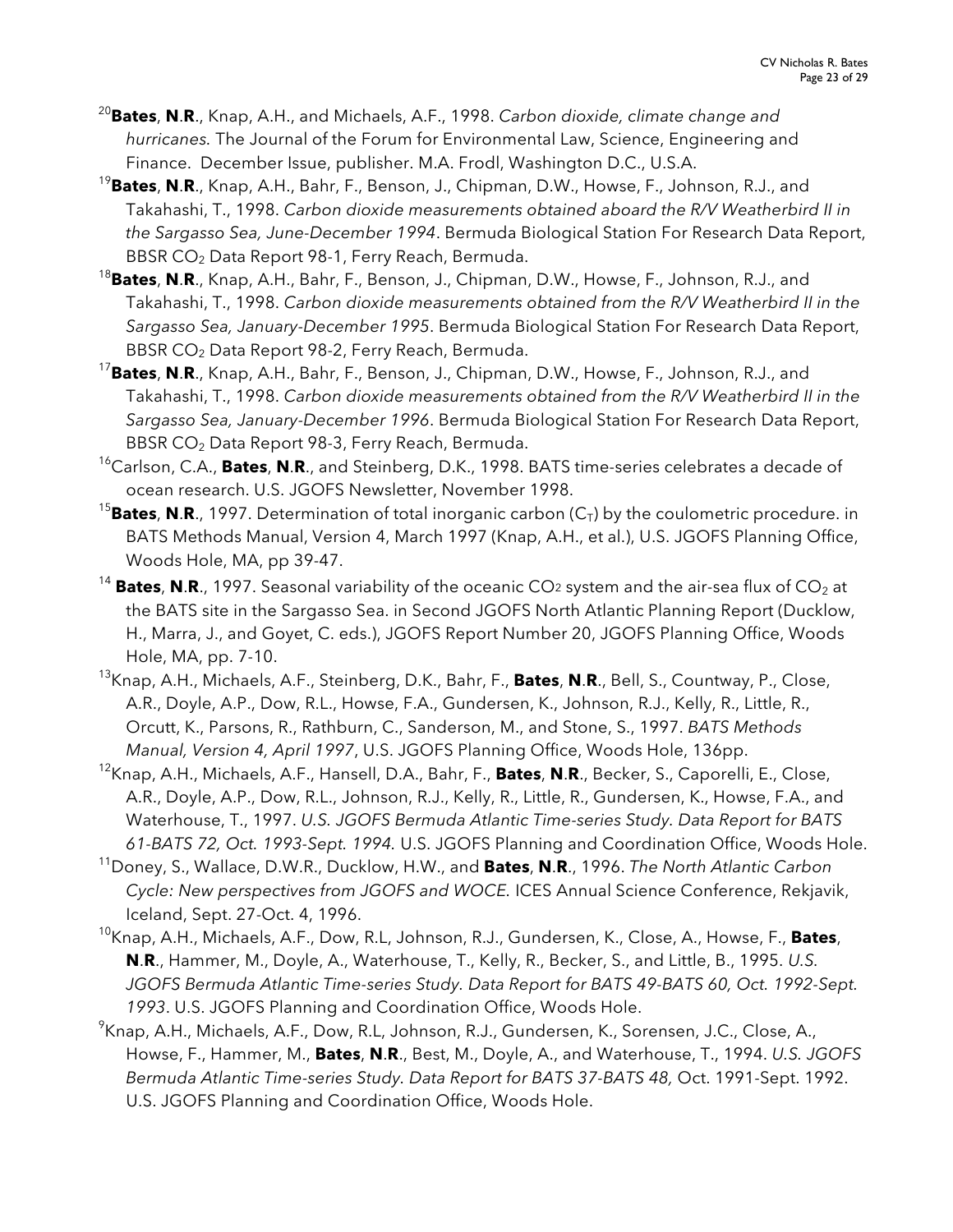- 8 **Bates**, **N**.**R**., and Knap, A.H., 1993. *Total CO2 measurements in the Sargasso Sea at the Bermuda Atlantic Time-Series (BATS) Station, May 1991 To May 1993.* Final Technical Report to NOAA, 21pp.
- 7 **Bates**, **N**.**R**., 1993. *Determination of Total Inorganic Carbon (CT) by the Coulometric Procedure. in BATS Methods Manual, Version 3, March 1993* (Knap, A.H., et al.), U.S. JGOFS Planning Office, Woods Hole, MA, pp 31-37.
- 6 Galloway, J.N., Michaels, A.F., Prospero, J., Anderson, J., Arimoto, R., **Bates**, **N**.**R**., Church, T., Cutter, G., Dacey, J., Hansell, D., Knap, A.H., Lipschultz, F., and Sholkovitz, E. 1993. *Chemical Exchanges and Feedbacks Across the Sea Surface (CEFSS).* Report from the AEROCE-BATS Workshop, January 1993, Bermuda, 25pp.
- <sup>5</sup>Knap, A.H., Michaels, A.F., Dow, R.L, Johnson, R.J., Gundersen, K., Sorensen, J.C., Close, A., Howse, F., Hammer, M., **Bates**, **N**.**R**., Doyle, A., and Waterhouse, T., 1993. *BATS Methods Manual. U*.S. JGOFS Planning and Coordination Office, Woods Hole.
- <sup>4</sup>Knap, A.H., Michaels, A.F., Dow, R.L, Johnson, R.J., Gundersen, K., Sorensen, J.C., Close, A., Howse, F., Hammer, M., **Bates**, **N**.**R**., Knauer, G.A., Lohrenz, S.E., Asper, V.A., Tuel, M., Ducklow, H., and Quinby, H., 1993. *U.S. JGOFS Bermuda Atlantic Time-series Study.* BATS 25-BATS 36, Oct, 1990-Sep. 1991. U.S. JGOFS Planning Office, Woods Hole.
- 3 **Bates**, **N**.**R**., 1992. *Earth Materials and Processes at the Earth's Surface.* School of Earth and Ocean Sciences, University of Victoria, Canada, 110 pp.
- 2 **Bates**, **N**.**R**., 1991. *The Earth's Internal Processes and Historical Geology.* University of Victoria Press, University of Victoria, Canada, 85 pp.
- 1 **Bates**, **N**.**R**., 1990. *Earth Materials and Processes at the Earth's Surface.* University of Victoria Press, University of Victoria, Canada, 101 pp.

# D. COMMUNICATION and OUTREACH

- D1. Selected Professional Lectures and Presentations:
	- Invited talk, Challenger Society meeting on sustained observations, London, September 2013.
	- Invited talk, ASLO-Aquatic Sciences Meeting, Puerto Rico, Feb. 2011.
	- Invited talk, Arctic marine carbon cycle, Viterbo, Italy, Oct. 2010.
	- Invited talk, Ocean Interior Synthesis Symposium, Monte Verita, Switzerland, July 2009 (could not attend at last minute).
	- Invited talk, Gordon Research Conference "Polar Marine Science", Il Ciocca, Italy, March 2009.
	- Invited talk, 2008 ASLO/AGU Ocean Sciences Meeting, Orlando, Florida, March 2008.
	- Atlantic Meridional Transect (AMT) meeting, Royal Society, July 2006.
	- CarboOCEAN meeting, University of East Anglia, September 2006.
	- Invited talks, Princeton University, October 2005.
	- IOCCP Open House, NACP-OCCC Coastal Carbon Cycle Science, Boulder, September 2005.
	- 7th International Carbon Dioxide Conference (ICDC), Boulder, September 2005.
	- NACP-OCCC North American Coastal Carbon meeting, Boulder, September 2005.
	- Second SOLAS summer school, Cargese, Corsica, September 2005.
	- Ocean Carbon Cycle and Climate meeting (OCCC), WHOI, August 2005.
	- Winter Mixing New Production workshop, Rutgers University, June 2005.
	- SBI (Shelf-Basin Interactions) P.I. Meeting. Monterey, March 2005.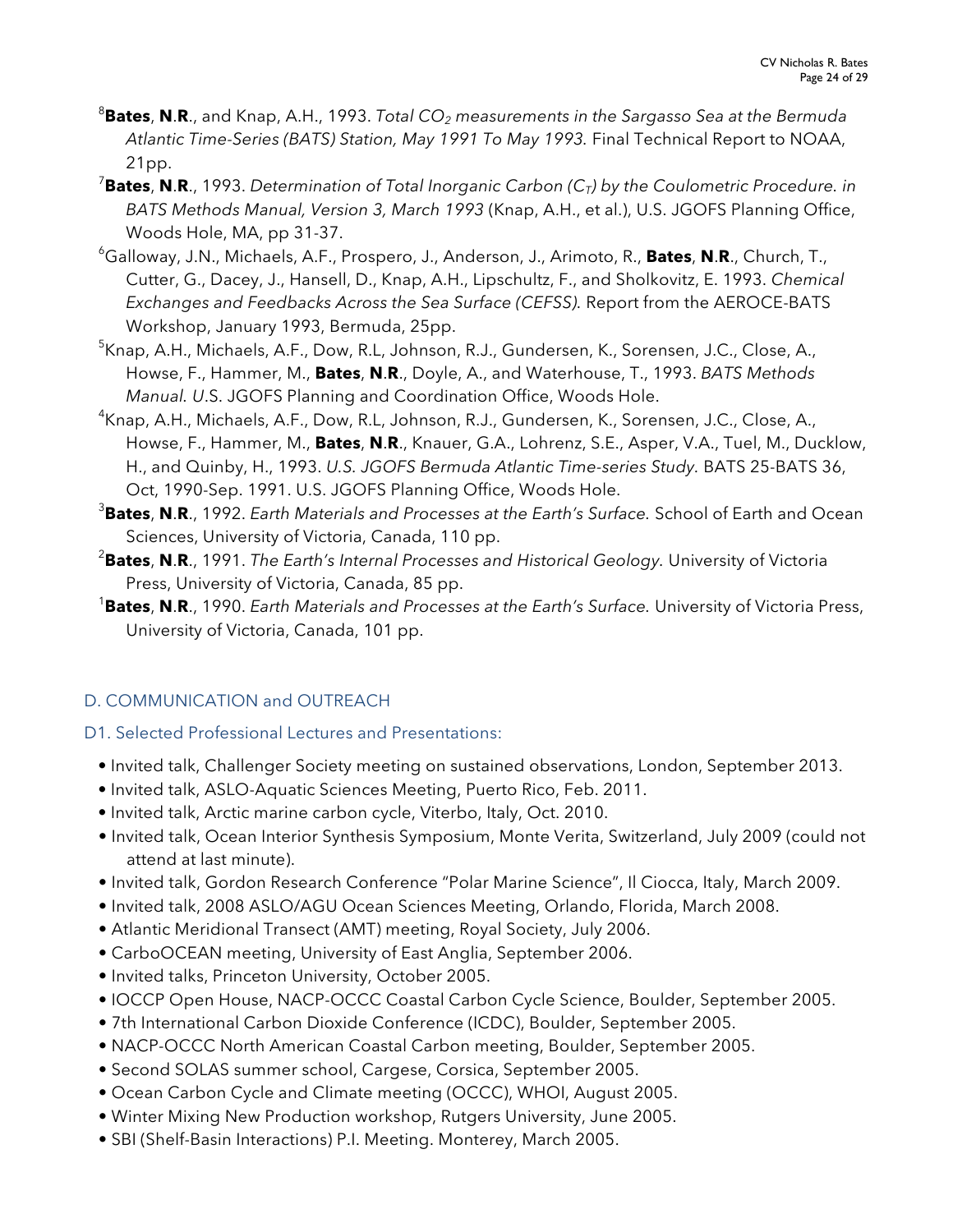- EDDIES workshop, Miami, January 2005.
- SOLAS-IMBER Carbon Implementation workshop, Miami, November 2004.
- SBI (Shelf-Basin Interactions) P.I. Meeting. Miami, March 2003.
- Invited talks, University of Rhode Island, March 2004.
- Time-series session invited talk, ASLO/TOS meeting, Hawaii, February 2004 (talk given by Dennis Hansell).
- SMP (Synthesis and Modeling Project) P.I. Meeting, Woods Hole, July 2003.
- SOLAS (Surface Ocean-Lower Atmosphere) Summer School, Corsica, July 2003.
- NACP (North American Carbon Program) meeting, Washington DC, May 2003.
- Third International JGOFS (Joint Global Ocean Flux Study) meeting, Washington DC, May 2003
- European Geophysical Society Meeting, Nice, France, April 2003.
- CLIVAR North Atlantic Panel meeting, Villefranche-sur-mer, France, April 2003.
- UK Overseas Territories Conservation Forum (UKOT) Lecture. Bermuda, March 2003.
- SBI (Shelf-Basin Interactions) P.I. Meeting. Miami, March 2003.
- CARINA (Carbon in the North Atlantic) Open Science Meeting, Gran Canaria, March 2003.
- Ocean Carbon Coordination Program (OCCP) Meeting, Paris, February 2003.
- OCEANS Meeting, Paris, February 2003.
- Underway pCO<sub>2</sub> Meeting, AOML, Miami, September 2002.
- Gordon Conference in Chemical Oceanography (Invited Plenary speaker), August 2002.
- European Geophysical Society Meeting, Nice, France, April 2002.
- BATS/HOT Meeting, Vancouver, Canada, April 2002.
- Ocean Carbon Data Management meeting, PMEL, Seattle, October 2001.
- Shelf Basin Interactions (SBI) Meeting, NSF, Washington, September 2001.
- JGOFS SMP Meeting Woods Hole, July 2001.
- JGOFS/WOCE Transport Meeting, Southampton, UK, June 2001.
- U.S. SOLAS meeting, Potomac, Maryland, May 2001.
- Carbon in the North Atlantic, Steering Committee, Vigo, Spain, April 2001.
- Sargasso Sea Ocean Observatory Meeting, Bermuda, March 2001.
- JGOFS Steering Committee Meeting, Santa Barbara February 2001.
- Symposium on North Pacific CO2 Data Synthesis, Tsukuba, Japan, October 2000.
- North Pacific Carbon Cycling and Ecosystem Dynamics, Hakodate, Japan, October 2000.
- Tropical Atmosphere Science Center (TASC) Air-sea Exchange Meeting, La Parquera, Puerto Rico, July 2000.
- Fourth JGOFS Synthesis and Modelling Project Meeting, WHOI, June 2000.
- JGOFS Steering Committee Meeting, Washington DC, June 2000.
- Second International JGOFS Meeting, Bergen, Norway, April 2000.
- International Surface Ocean Lower Atmosphere Study (SOLAS) Meeting, Damp, Germany, February 2000.

# D2. Public Outreach:

Many science, governmental and fundraising briefings between 2011 and 2014. This also includes press releases and other outreach activities.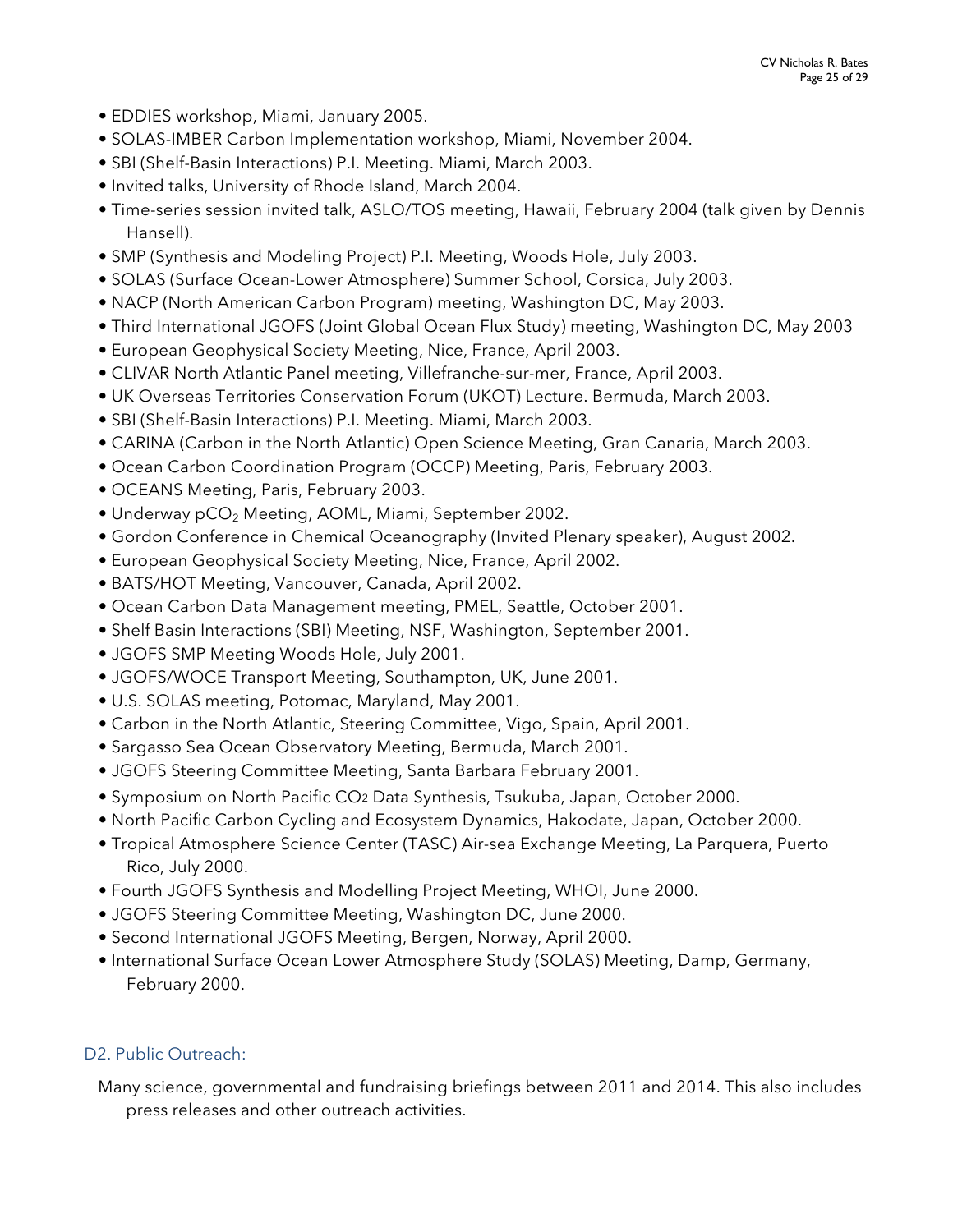- Science briefing on ocean acidification for UK Foreign Secretary David Miliband at BIOS, 25<sup>th</sup> November 2009.
- Panel Discussion with filmmakers on the Ocean Acidification documentary Sea Change, 5 November 2009, BIOS.
- Participation in documentary (2009) on ocean acidification "Altered Ocean-Acrid Seas", an OceanVision film, 66 minutes, Dean Schweinler, George Monteiro and Jim Flagg, producers.
- Bermuda TV channel ZBM interview (2009) about WWF report: Arctic Climate Feedback: Global Implications. Numerous interviews for local media in Bermuda (Royal Gazette, Bermuda Sun, Mid-Ocean News) and global media (e.g., see EPOCA website of Ocean Acidification; CBC radio briefing) in the past few months.
- BIOS press release (2009) on WWF report (Arctic Climate Feedbacks) and many other US and international press reports in September 2009
- TV documentary (2008). Primary contributor to 30-minute documentary on global warming for Bermuda channel ZBM special on the Environment "EnviroShorts".
- Press Conference (2008) on "Ocean Acidification". 2008 ASLO/AGU Ocean Sciences meeting, Orlando, Florida, March 2008.
- TV documentary (2007). Scientific interview for Discover Channel/National Geographic documentary (2007) on hurricanes and climate change entitled "Hyper Hurricanes". First US airing on National Geographic Channel (October 18, 2007). Includes footage of the BIOS ship R/V Atlantic Explorer.
- Scientific interview (2007) for independent filmmaker Dean Schweinler's documentary on ocean acidification. Includes footage of the BIOS ship R/V Atlantic Explorer and laboratory activities.
- TV documentary (2007). Footage of our laboratory activities included in James Martin's documentary on climate change and other environmental issues.
- Several local TV interviews (2007) on global climate change, coral reefs and environmental issues for Bermuda TV channel ZBM.
- Scientific interview (2007) on global climate change for a Bermuda TV channel ZBM 30 minute program, part of a series of programs on environmental issues.
- Interview for Sea Education Association publication (2007).
- Presentation (2007) on climate change and ocean acidification for CARILEC (an association of Caribbean and small island nation utility and energy generation companies).
- Scientific advisor (2007) on climate change and ocean acidification issues for Bermuda nongovernmental organization Greenrock.
- Presentation (2007) on climate change and ocean acidification for the HSBC Bank of Bermuda foundation.
- Profile for BIOS outreach publication Meridian, (2007).
- Articles (2007) on climate change and ocean acidification for BIOS outreach publication Meridian. This includes a fall special issue on the contribution of BIOS scientists to the study of ocean acidification.
- Advisor for the BIOS sponsored International Partners Program (TIP) in late 2007 on ocean acidification (2007).
- Articles (2006) on "Ocean acidification" and "Arctic Ocean research" for BIOS outreach publication Meridian.
- Advisor for the BIOS sponsored International Partners Program (TIP) on ocean sciences (2006).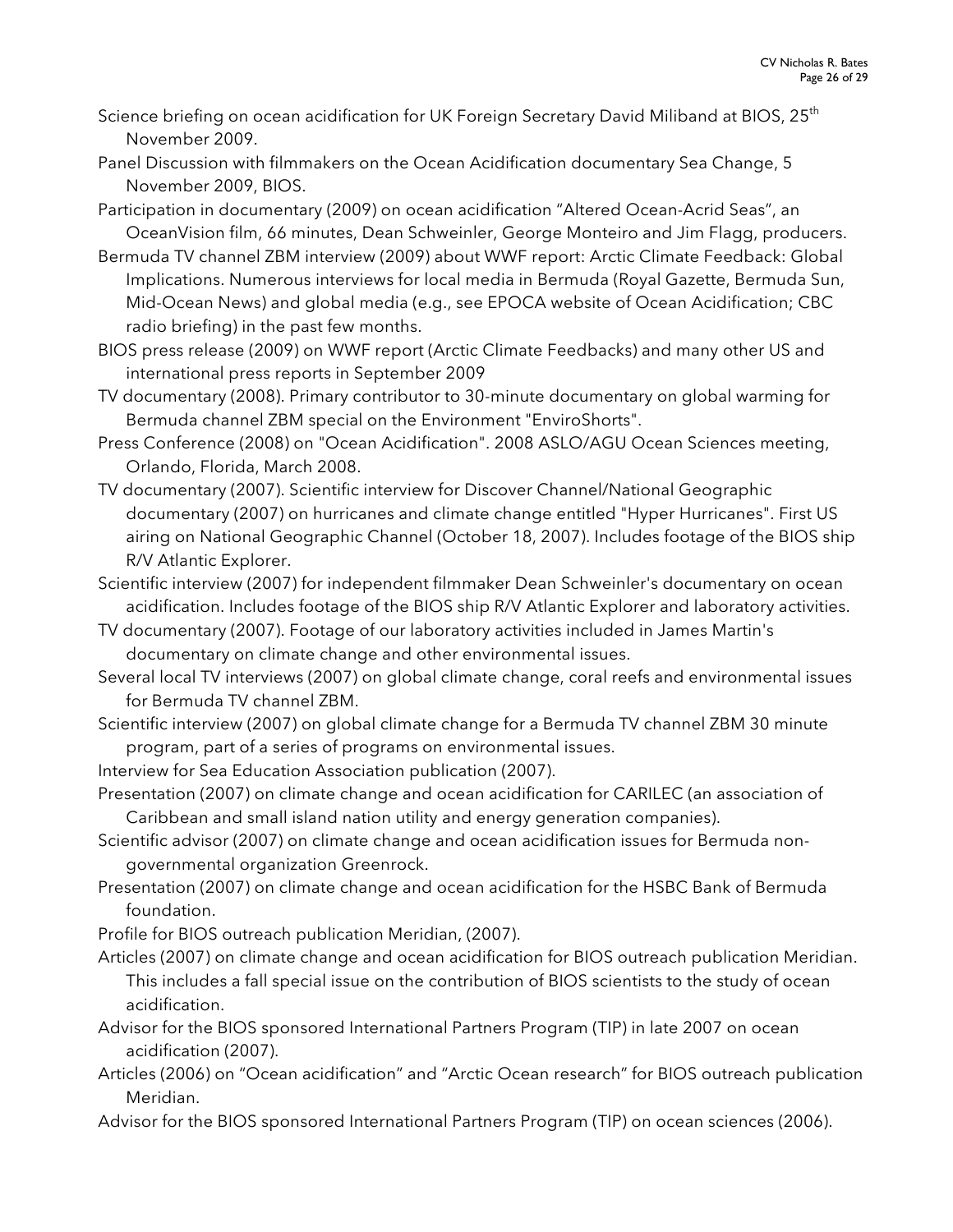Several local TV interviews (2006) on environmental and scientific research issues for Bermuda channel ZBM.

BBSR Annual Report (2005). Article on Arctic Scientific Research at BBSR, October 2005 BBSR Associates Lecture (2005) on Coral Reefs and Ocean Acidification. March 2005.

Bermuda Garden Club Lecture (2005) "Coral Reefs and Ocean Acidification". March 2005.

Dutch Television Interview (2004). Current affairs topic of oceanography and climate change, January 2004.

UK Overseas Territory (UKOT) Lecture (2003). Climate Change Impacts and Implications: The Coral Reef Crisis. UK Overseas Territories Conservation Forum, Bermuda, March 2003.

BBSR Report (2003). The History of Global Geosciences Research at BBSR, BBSR Annual Report for 2002.

BBSR Report (2002). Monitoring BBSR Climate and Weather Station. BBSR Annual Report for 2001.

Discovery Kids Channel television show (2002). Participation in "Bermuda Triangle/Cave Ghost", episode 9 of Mystery Hunters. Apartment 11 Productions, Montreal, Quebec.

BBSR Outreach (2001). Coral and Climate Change. Understanding the Link. BBSR publication Currents, Fall 2001.

BBSR Ocean Symposium (2000), Center for Integrated Ocean Observation (CINTOO), April 2000. BBSR Associates Lecture (1999), Hurricanes and Global Warming, June 1999.

## E. TEACHING AND MENTORSHIP EXPERIENCE

#### E1. Teaching Experience:

Course Curriculum Development and Module (March 2013), Bermuda Institute of Ocean Sciences, St. Georges, Bermuda. Synopsis: Curriculum and lectures planned for a graduate course on the ocean carbon cycle and ocean acidification that was taught for the BIOS Center of Excellence in Observational Oceanography (CofEOO) at BIOS in March 2013.

Course Curriculum Development (December 2008, January 2010, 2011), Bermuda Institute of Ocean Sciences, St. Georges, Bermuda. Synopsis: Contributed to a three week curriculum and lectures for a graduate course on the ocean carbon cycle and ocean acidification for the BIOS POGO Center of Excellence in Observational Oceanography (CofEOO) held at BIOS.

Instructor (2006, 2004, 2003, 2002, 2001, 2000, 1999 and 1998), Primary and sole instructor for accredited course Environmental Principles, Policy and Legislation (ENV140.01), Duke University Nicholas School of Environmental Sciences-Bermuda Biological Station For Research Joint Program in Marine Science. Synopsis: This was a senior undergraduate lecture course on the scientific underpinning of U.S. and global environmental policy. Course and syllabus listed at Duke University, conducted at Bermuda Biological Station For Research, Bermuda.

Lecturer (2005, 2003), Lectures on ocean carbon cycle and time-series for the first and second Surface Ocean-Lower Atmosphere (SOLAS) Summer School. Cargese, Corsica, France, September 2005 and June 2003, (http://www.uea.ac.uk/env/solas/summerschool/talks .html).

Instructor (2000, 1999), Co-instructor for accredited course Marine Microbial Ecology (BIO 127L.01), Duke University Nicholas School of Environmental Sciences-Bermuda Biological Station For Research Joint Program in Marine Science. Synopsis: This was a senior undergraduate lecture and laboratory course on the marine microbial ecology and ocean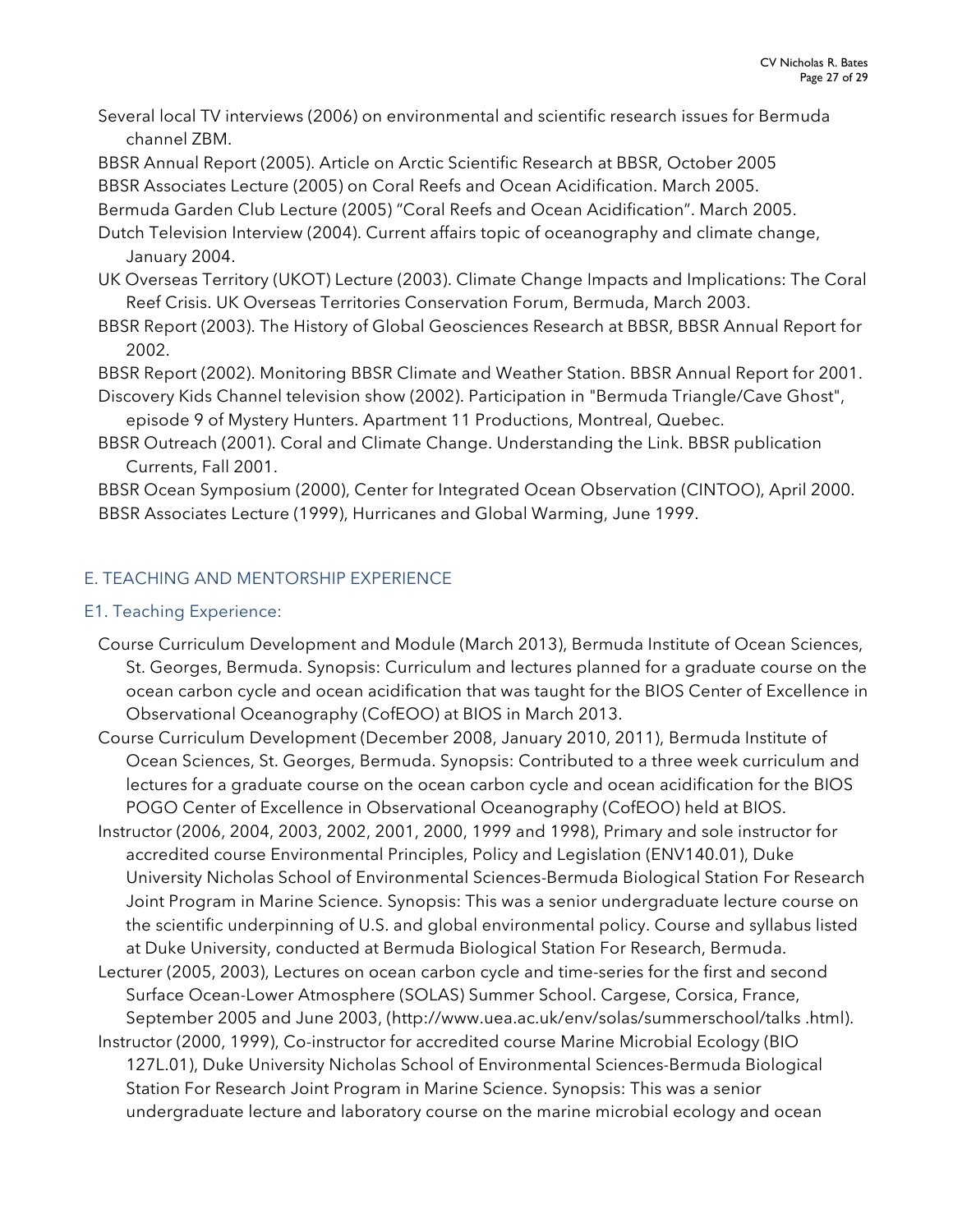biogeochemistry. Course and syllabus listed at Duke University, conducted at Bermuda Biological Station For Research, St. Georges, Bermuda.

- Instructor (1997), Co-instructor for accredited course Marine Biogeochemistry (ENV134L.01). Duke University Nicholas School of Environmental Sciences-Bermuda Biological Station For Research Joint Program in Marine Science. Synopsis: This was a senior undergraduate lecture and laboratory course on marine biogeochemistry. Course and syllabus listed at Duke University, conducted at Bermuda Biological Station For Research, St. Georges, Bermuda.
- Lecturer (1993-1997), on topics ranging from Carbon Cycling and Climate Change to Geology of Bermuda, Elderhostel Program, Bermuda Biological Station For Research, St. Georges, Bermuda.
- Instructor (1990), Sole instructor for accredited courses Sedimentology and Stratigraphy (similar to EOS 201), and Introduction to Mineralogy (similar to EOS 205), Department of Geography, University of Victoria, Victoria, British Columbia, Canada. Updated versions of these undergraduate courses are listed at University of Victoria (http://web.uvic.ca/eos). Synopsis: undergraduate lecture and laboratory courses on the geology of sedimentary formations and mineralogy.
- Teaching Assistant (1989), for accredited undergraduate courses Structural Geology (similar to EOS 202), and Introduction to Mineralogy (similar to EOS 205), Department of Geography, University of Victoria, Victoria, British Columbia, Canada. Synopsis: undergraduate lecture and laboratory courses on structural geology and mineralogy.
- Lab Manual Development (1989), Laboratory manual preparation for accredited undergraduate courses Earth Materials and Processes at the Earth's Surface, and Introduction to Mineralogy (GEOL or EOS 100A) and The Earth's Internal Processes and Historical Geology (GEOL or EOS 100B), Department of Geography, University of Victoria, Victoria, British Columbia, Canada.
- Teaching Assistant (1987-1989), for accredited undergraduate course Introduction to Geology (GEOL 195), Dept. of Geological Sciences, Brock University, St. Catherines, Ontario, Canada.

# E2. Academic Supervision and Mentorship:

- John Zablocki (2007), University of Montana at Missoula, Research Experience for Undergraduate (REU) student, Bermuda Institute of Ocean Sciences, St. Georges, Bermuda.
- Dr. Andreas Andersson (2006-2008), Postdoctoral Fellow, Bermuda Institute of Ocean Sciences, St. Georges, Bermuda.
- Andreas Andersson (2006), Ph.D. Graduate Committee, School of Earth and Oceans Sciences and Technology, University of Hawaii, Manoa, Hawaii (Defense 8 December 2006).
- Jeremy Mathis (2006), Ph.D. Graduate Committee, Rosenstiel School of Marine and Atmospheric Sciences, University of Miami, Florida (Defense 17 November 2006).
- Justin Ossolinski (2006), M.Sc. Graduate Committee, Center for Marine and Earth Studies (CMES), Lewes, University of Delaware, Delaware (Defense 12 October 2006).
- Ben Daly (2003), Hobart and William Smith College, NSF REU student, Bermuda Biological Station For Research, St. Georges, Bermuda.
- Dr. Alexandra Amat (2001-2004), Postdoctoral Fellow, Bermuda Biological Station For Research, St. Georges, Bermuda.
- Alex Gagnon (2001), University of California Santa Barbara, NSF REU student, Bermuda Biological Station For Research, St. Georges, Bermuda.